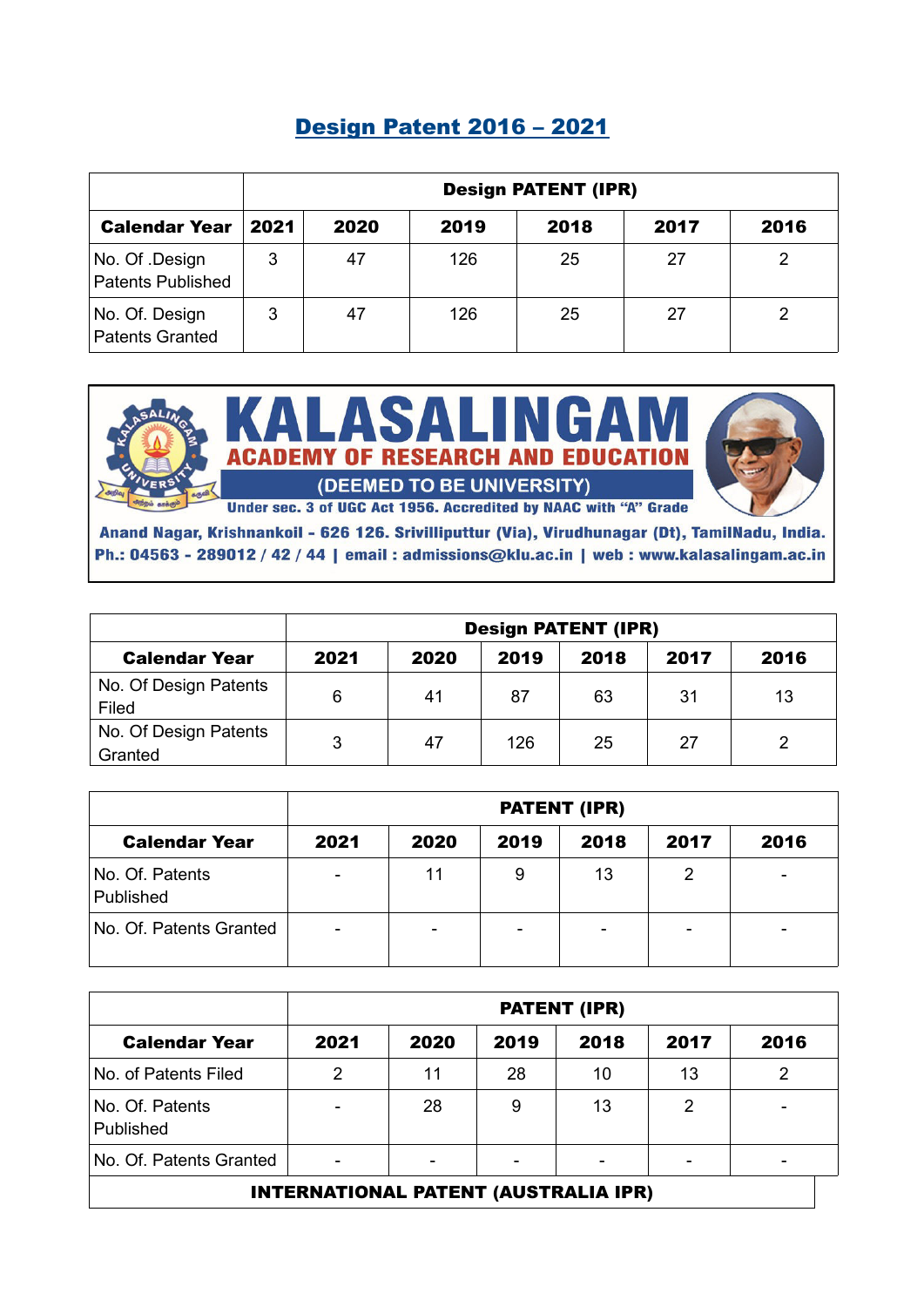| <b>Calendar Year</b>                           | 2020  |  |
|------------------------------------------------|-------|--|
| No. Of. Patents Published                      | 1     |  |
| No. Of. Patents Granted                        | 1     |  |
| Total No. of Design Patents Filed<br>$\bullet$ | : 241 |  |
| Total No. of Patents Filed                     | : 64  |  |
| Design Patent Awarded                          | : 230 |  |
| <b>Patent Journal Published</b>                | :52   |  |
| International Patent IPR - 1<br>٠              |       |  |
| Total Number of Patent & Design Patent Filed   | :303  |  |

# Design Patent Filed 2016-2021

#### List of Design Patents registered/accepted

Total No. of Design Patents Filed : 241

#### **Design Patent Awarded in the case of the Second Law Ave Second Law Ave Second Law Ave Second Law Ave Second Law Ave Second Law Ave Second Law Ave Second Law Ave Second Law Ave Second Law Ave Second Law Ave Second Law Ave**

| S.No. | Year | <b>Inventor</b>                    | <b>Patent</b><br>details               | <b>Application</b><br><b>No. &amp; Date</b><br>of<br><b>Registratio</b><br>n | <b>Status</b><br>(Awarded/<br>Filed) |
|-------|------|------------------------------------|----------------------------------------|------------------------------------------------------------------------------|--------------------------------------|
| 1)    | 2016 | Dr.<br>S.ShasiAnand<br>P.Jayakumar | Pre-<br>Fabricated<br>Toilet           | 283332<br>11/5/2016                                                          | Granted                              |
| 2)    | 2016 | Dr.<br>S.ShasiAnand<br>P.Jayakumar | Device for<br>Accident<br>Prevention   | 282356<br>8/4/2016                                                           | Granted                              |
| 3)    | 2016 | Dr.<br>S.ShasiAnand<br>P.Jayakumar | <b>Hydraulic Fire</b><br>Extinguisher  | 286817<br>14/09/16                                                           | Granted                              |
| 4)    | 2016 | Dr.<br>S.ShasiAnand<br>P.Jayakumar | <b>Holder for Fire</b><br>Extinguisher | 286818<br>14/09/16                                                           | Granted                              |
| 5)    | 2016 | Dr.                                | Double Corner                          | 289202                                                                       | Granted                              |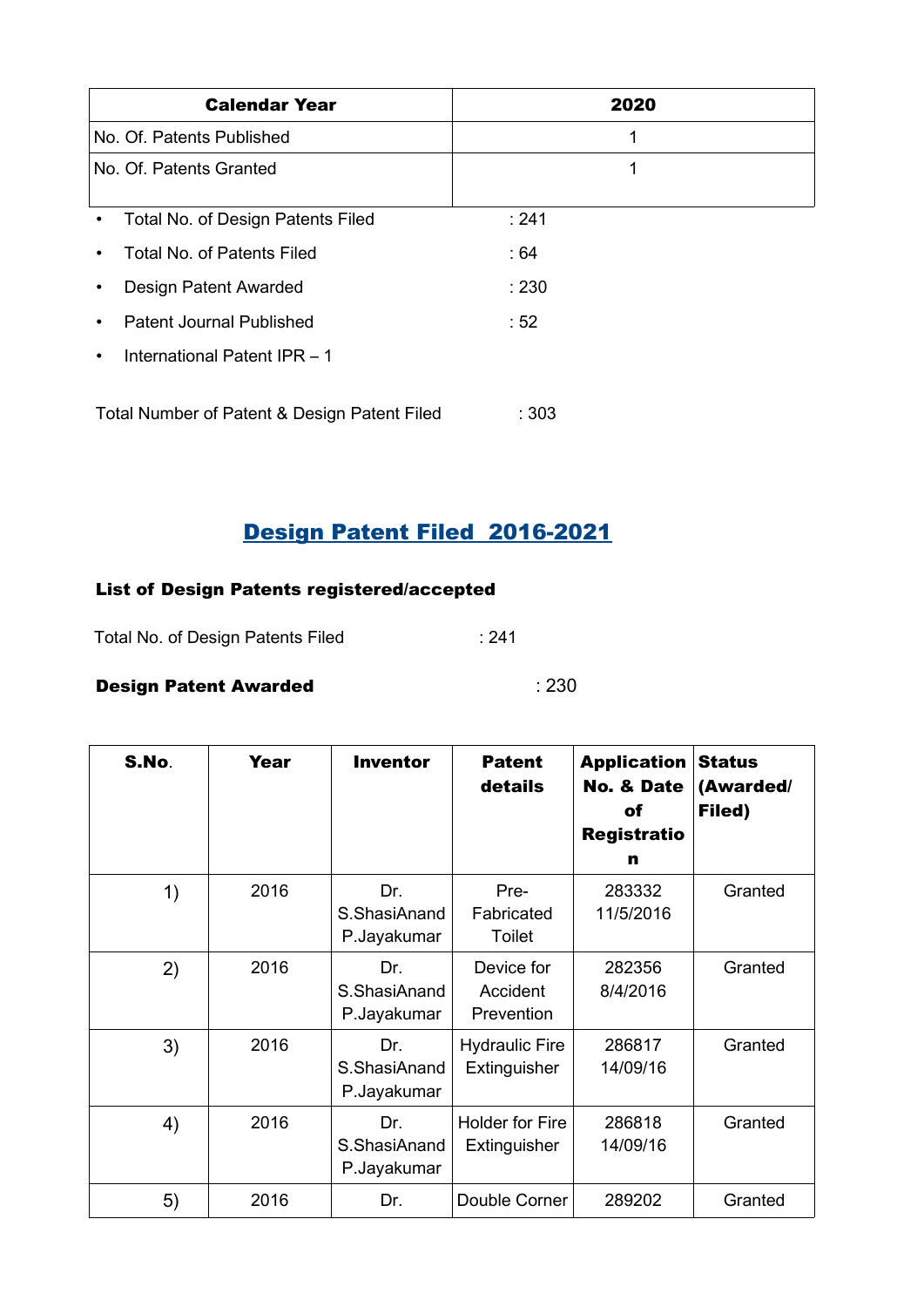|     |      | S.ShasiAnand<br>P.Jayakumar        | Protector for<br>Sample<br><b>Testing Slides</b>                                        | 9/12/2016            |         |
|-----|------|------------------------------------|-----------------------------------------------------------------------------------------|----------------------|---------|
| 6)  | 2016 | Dr.<br>S.ShasiAnand<br>P.Jayakumar | <b>Blood Group</b><br>Identification<br>Slide                                           | 289203<br>9/12/2016  | Granted |
| 7)  | 2016 | Dr.<br>S.ShasiAnand<br>P.Jayakumar | <b>Trolley for Fire</b><br>Extinguisher                                                 | 289204<br>9/12/2016  | Granted |
| 8)  | 2016 | Dr.<br>S.ShasiAnand<br>P.Jayakumar | Sample<br><b>Testing Slides</b><br>for Laboratory                                       | 289208<br>9/12/2016  | Granted |
| 9)  | 2016 | Dr.<br>S.ShasiAnand<br>P.Jayakumar | <b>Trolley for Fire</b><br>Extinguisher                                                 | 289212<br>9/12/2016  | Granted |
| 10) | 2016 | Dr.<br>S.ShasiAnand<br>P.Jayakumar | <b>Blood Group</b><br>Identification<br>Slide with<br>Color<br>Circumference<br>Marking | 289218<br>9/12/2016  | Granted |
| 11) | 2016 | Dr.<br>S.ShasiAnand<br>P.Jayakumar | <b>Blood Group</b><br>Identification<br>Slide with<br><b>Color Dot</b><br>Marking       | 289219<br>9/12/2016  | Granted |
| 12) | 2016 | Dr.<br>S.ShasiAnand<br>P.Jayakumar | <b>Protective Cap</b><br>for Sample<br><b>Testing Slides</b>                            | 289220<br>9/12/2016  | Granted |
| 13) | 2016 | Dr.<br>S.ShasiAnand<br>P.Jayakumar | Corner<br>Protective Cap<br>for Sample<br><b>Testing Slides</b>                         | 289221<br>9/12/2016  | Granted |
| 14) | 2017 | Dr.<br>S.ShasiAnand<br>P.Jayakumar | Boat for<br>Fisherman                                                                   | 290778<br>10/2/2017  | Granted |
| 15) | 2017 | Dr.<br>S.ShasiAnand<br>P.Jayakumar | Composite<br>File Rack With<br>Trolley                                                  | 293935<br>22/05/2017 | Granted |
| 16) | 2017 | Dr.<br>S.ShasiAnand<br>P.Jayakumar | <b>Tablet</b><br>Packaging<br>Container                                                 | 293941<br>22/05/2017 | Granted |
| 17) | 2017 | Dr.<br>S.ShasiAnand                | Portable Multi<br>Cylinder                                                              | 293936<br>22/05/2017 | Granted |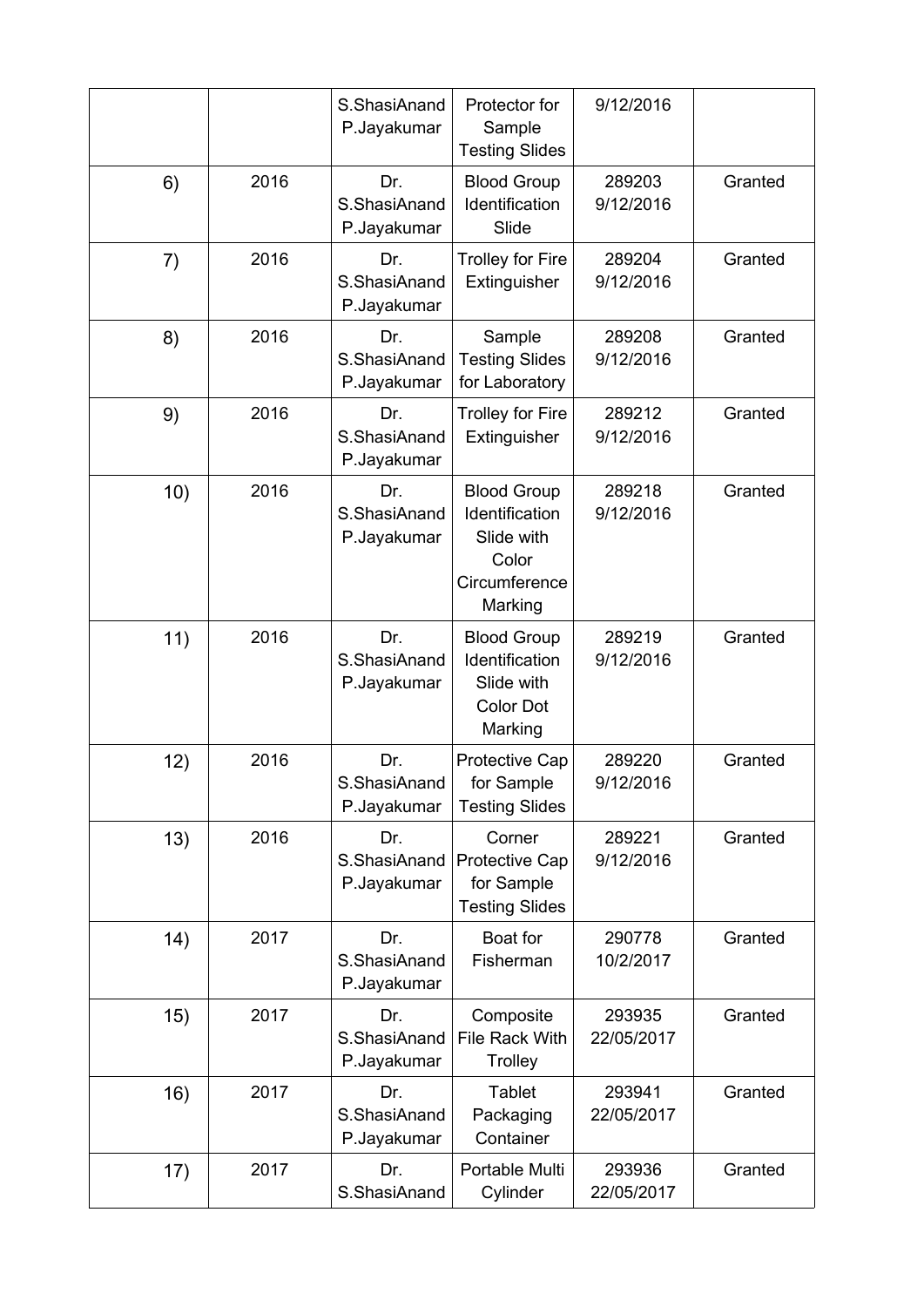|      |      | P.Jayakumar                        | <b>Lifting Device</b><br>for Fire<br>Extinguisher                       |                      |         |
|------|------|------------------------------------|-------------------------------------------------------------------------|----------------------|---------|
| 18)  | 2017 | Dr.<br>S.ShasiAnand<br>P.Jayakumar | <b>Water Can</b>                                                        | 293938<br>22/05/2017 | Granted |
| 19)  | 2017 | Dr.<br>S.ShasiAnand<br>P.Jayakumar | Intravenous<br><b>Fluid Level</b><br><b>Alarm Device</b><br>for Patient | 293940<br>22/05/2017 | Granted |
| (20) | 2017 | Dr.<br>S.ShasiAnand<br>P.Jayakumar | <b>Floating Block</b><br><b>To Prevent</b><br>Evaporation               | 293937<br>22/05/2017 | Granted |
| 21)  | 2017 | Dr.<br>S.ShasiAnand<br>P.Jayakumar | Portable toilet<br>shed with roof<br>top water tank                     | 296908<br>23/08/2017 | Granted |
| 22)  | 2017 | Dr.<br>S.ShasiAnand<br>P.Jayakumar | <b>Display</b><br>sanitary lining<br>for nebulizer<br>mask              | 296915<br>23/08/2017 | Granted |
| 23)  | 2017 | Dr.<br>S.ShasiAnand<br>P.Jayakumar | Portable solar<br>powered<br>house                                      | 296907<br>23/08/2017 | Granted |
| 24)  | 2017 | Dr.<br>S.ShasiAnand<br>P.Jayakumar | Illuminated<br>Device for<br>Accident<br>Prevention                     | 290780<br>10/2/2017  | Granted |
| 25)  | 2017 | Dr.<br>S.ShasiAnand<br>P.Jayakumar | Rubber<br><b>Building Block</b><br>for Fireworks<br>Factory             | 293934<br>22/05/2017 | Granted |
| 26)  | 2017 | Dr.<br>S.ShasiAnand<br>P.Jayakumar | Safety Rubber<br><b>Building Block</b><br>for Fireworks<br>Factory      | 293943<br>22/05/2017 | Granted |
| (27) | 2017 | Dr.<br>S.ShasiAnand<br>P.Jayakumar | Locking<br>device for<br>pipette                                        | 296911<br>23/08/2017 | Granted |
| 28)  | 2017 | Dr.<br>S.ShasiAnand<br>P.Jayakumar | <b>Conical flask</b><br>with integrated<br>display                      | 296913<br>23/08/2017 | Granted |
| 29)  | 2017 | Dr.<br>S.ShasiAnand<br>P.Jayakumar | <b>Water Can</b><br>with Dispenser                                      | 293944<br>22/05/2017 | Granted |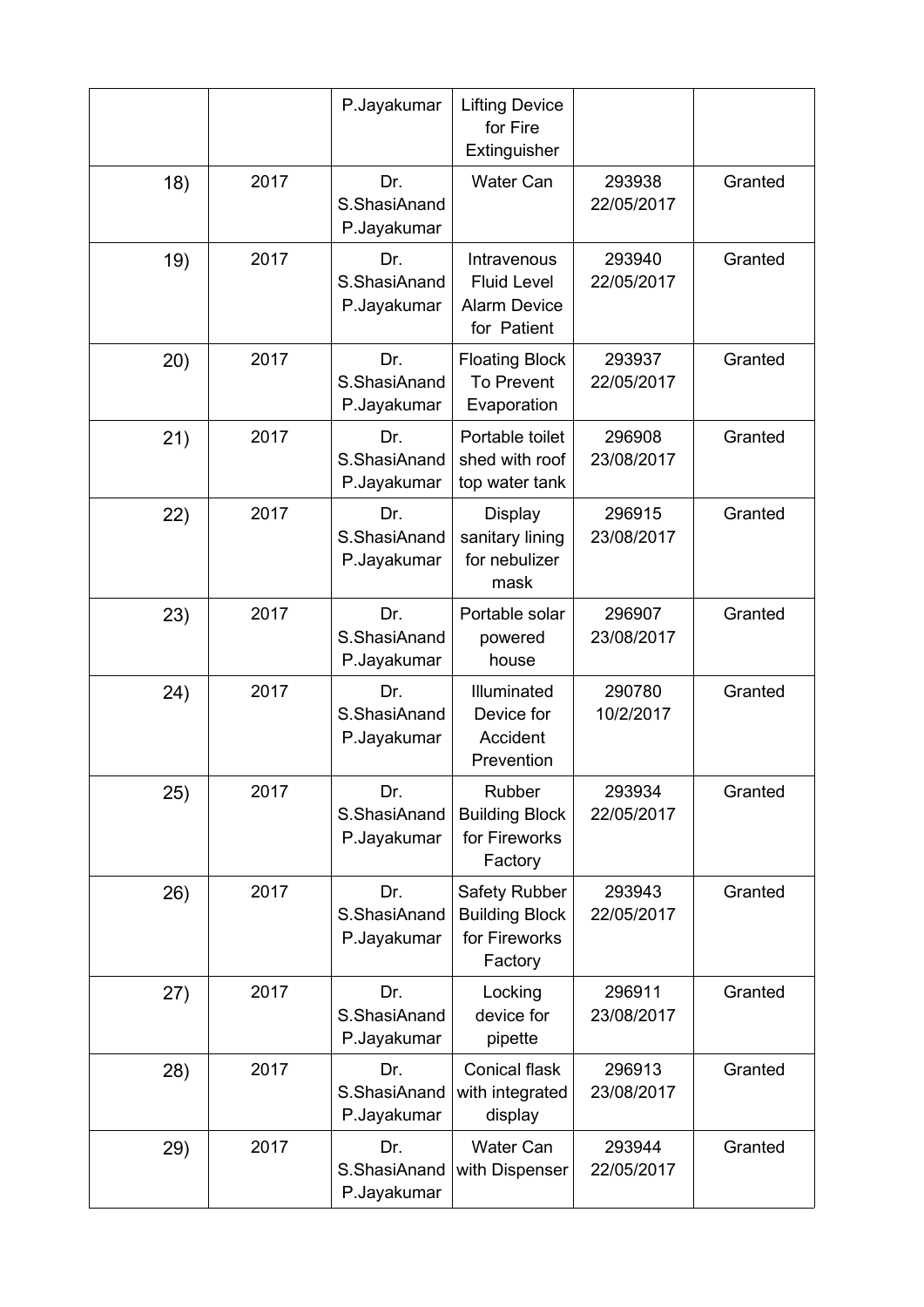| 30) | 2017 | Dr.<br>S.ShasiAnand<br>P.Jayakumar | <b>Dispenser For</b><br>Water can                                                      | 293939<br>22/05/2017 | Granted |
|-----|------|------------------------------------|----------------------------------------------------------------------------------------|----------------------|---------|
| 31) | 2017 | Dr.<br>S.ShasiAnand<br>P.Jayakumar | Portable Plant<br>Vegetation<br>Shed                                                   | 293942<br>22/05/2017 | Granted |
| 32) | 2017 | Dr.<br>S.ShasiAnand<br>P.Jayakumar | Adhesive<br>bandage for<br>intravenous<br>incisions                                    | 296905<br>23/08/2017 | Granted |
| 33) | 2017 | Dr.<br>S.ShasiAnand<br>P.Jayakumar | Urine<br>collection pot<br>with volume<br>indicator                                    | 296906<br>23/08/2017 | Granted |
| 34) | 2017 | Dr.<br>S.ShasiAnand<br>P.Jayakumar | Pre-fabricated<br>roofing sheet<br>for roof top<br>gardens                             | 296917<br>23/08/2017 | Granted |
| 35) | 2017 | Dr.<br>S.ShasiAnand<br>P.Jayakumar | Shoe rack with<br>odor<br>eliminator                                                   | 296909<br>23/08/2017 | Granted |
| 36) | 2017 | Dr.<br>S.ShasiAnand<br>P.Jayakumar | Pre-fabricated<br>roofing panel                                                        | 296916<br>23/08/2017 | Granted |
| 37) | 2017 | P.Jayakumar                        | <b>Bio</b><br>Degradable<br>blood group<br>identification<br>slide for<br>laboratories | 296928<br>23/08/2017 | Granted |
| 38) | 2017 | P.Jayakumar                        | <b>Refuse Bin</b><br>With<br>Compactor                                                 | 296927<br>23/08/2017 | Granted |
| 39) | 2017 | Dr.<br>S.ShasiAnand<br>P.Jayakumar | Sapling Pot for<br>Plant<br>Vegetation                                                 | 290779<br>10/2/2017  | Granted |
| 40) | 2017 | P.Jayakumar                        | Foldable<br>shelter for<br>Concealed<br>Urination                                      | 296854<br>22/08/2017 | Granted |
| 41) | 2017 | P.Jayakumar                        | Helmet stand<br>with lock.                                                             | 296898<br>23/08/2017 | Granted |
| 42) | 2017 | Dr.<br>S.ShasiAnand                | Flower<br>collection bin                                                               | 296910<br>23/08/2017 | Granted |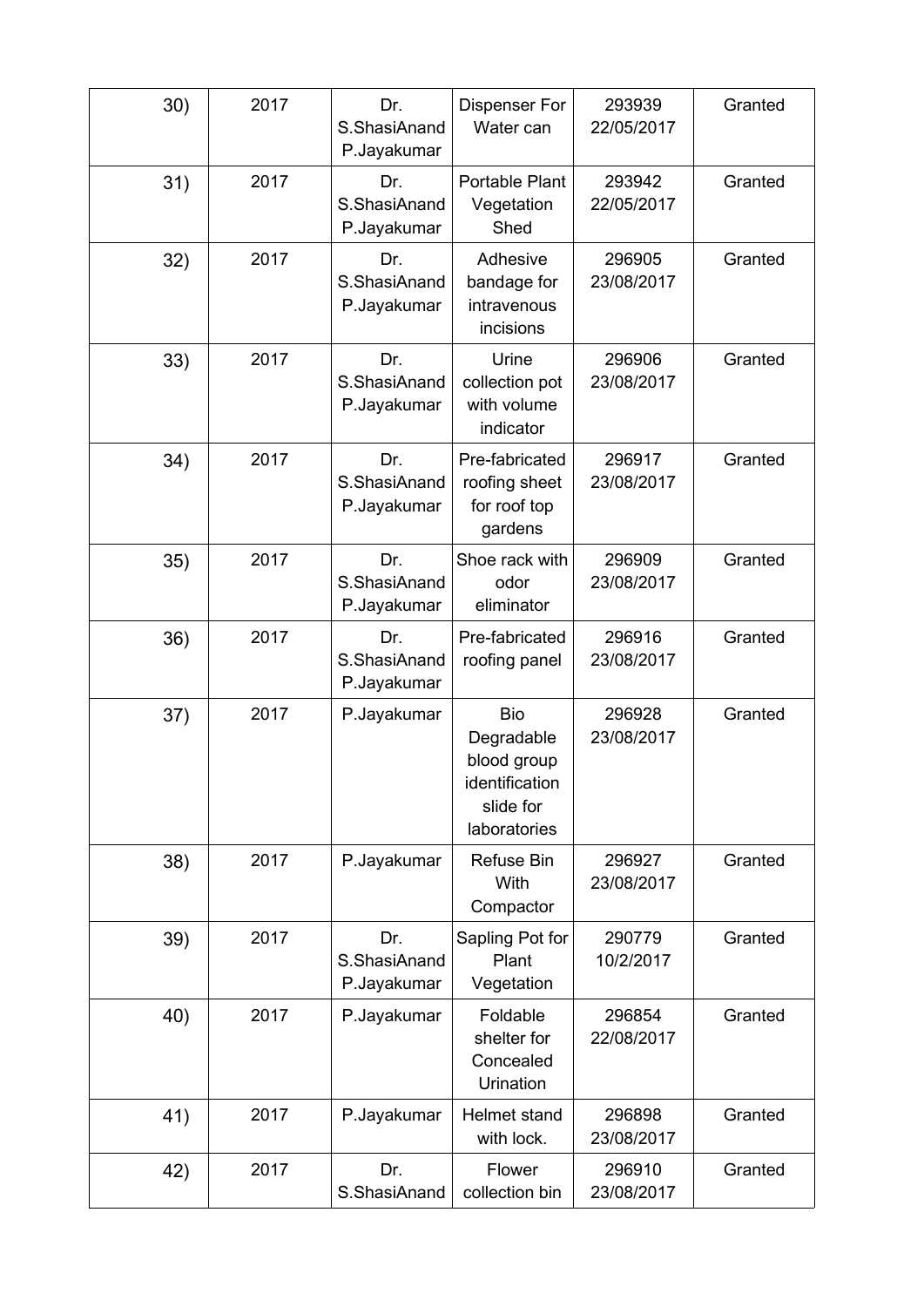|     |      | P.Jayakumar                         | with lighting<br>apparatus                                   |                      |         |
|-----|------|-------------------------------------|--------------------------------------------------------------|----------------------|---------|
| 43) | 2017 | Dr.<br>S.ShasiAnand<br>P.Jayakumar  | Emergency<br>recovery<br>vehicle break<br>indicator          | 296912<br>23/08/2017 | Granted |
| 44) | 2017 | Dr.<br>S.ShasiAnand<br>P.Jayakumar  | Portable shed<br>with roof top<br>gardening on<br>rain water | 296914<br>23/08/2017 | Granted |
| 45) | 2018 | Dr.<br>S.ShasiAnand<br>P.Jayakumar  | <b>Portable Shed</b><br>for Indoor<br>Plant<br>Vegetation    | 306582<br>12/06/2018 | Granted |
| 46) | 2018 | Dr.<br>S.ShasiAnand<br>P.Jayakumar  | Pneumatic<br>Powder Type<br>Fire<br>Extinguisher             | 306584<br>12/6/2018  | Granted |
| 47) | 2018 | Dr.<br>S.ShasiAnand<br>P.Jayakumar  | <b>Wheel Chair</b><br>for Invalids                           | 306586<br>12/6/2018  | Granted |
| 48) | 2018 | P.Jayakumar                         | Solar Hot Box                                                | 306647<br>13/06/2018 | Granted |
| 49) | 2018 | P.Jayakumar                         | <b>Solar Electric</b><br>Candle                              | 306649<br>13/06/2018 | Granted |
| 50) | 2018 | P.Jayakumar                         | Automatic<br>Switch with<br>Timer                            | 306651<br>13/06/2018 | Granted |
| 51) | 2018 | Dr.<br>S.ShasiAnand<br>P.Jayakumar  | Portable shed<br>for<br>vermicomposti<br>ng                  | 306581<br>12/06/2018 | Granted |
| 52) | 2018 | Dr.<br>S.ShasiAnand<br>P.Jayakumar  | Construction<br><b>Material Lifting</b><br>Device            | 306585<br>12/6/2018  | Granted |
| 53) | 2018 | Dr.<br>S.ShasiAnand<br>P.Jayakumar  | Obstacle<br>Signaling<br>Device for<br><b>Blind People</b>   | 310996<br>12/10/2018 | Granted |
| 54) | 2018 | P.Jayakumar                         | Display for<br><b>Flower Pot</b>                             | 310990<br>15/10/2018 | Granted |
| 55) | 2018 | Dr. S.Shasi<br>Anand<br>P.Jayakumar | Obstacle<br>Sensing<br>Device for                            | 310919<br>12/10/2018 | Granted |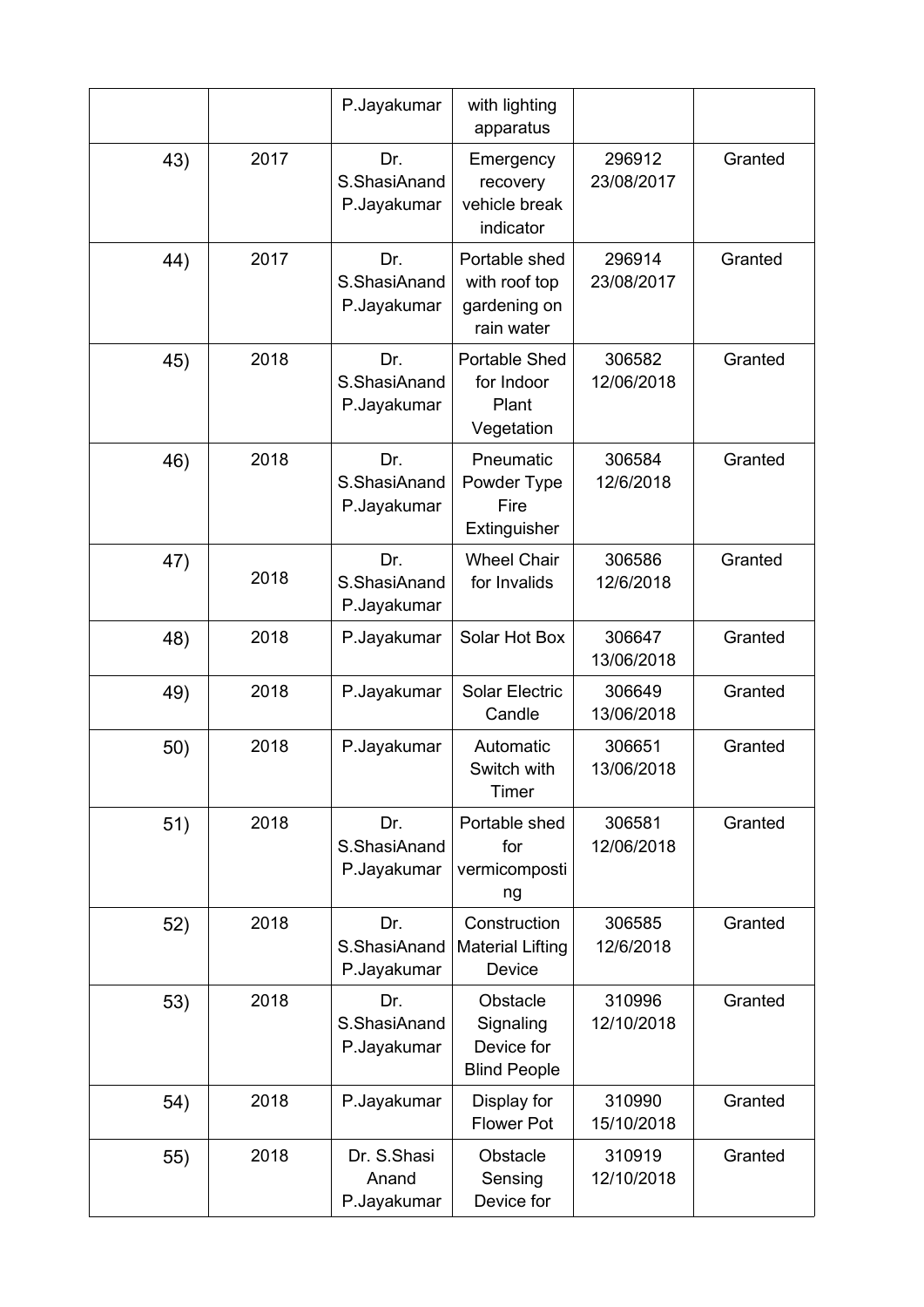|     |      |                                     | Visually<br>Impaired                                                           |                      |         |
|-----|------|-------------------------------------|--------------------------------------------------------------------------------|----------------------|---------|
| 56) | 2018 | Dr. S.Shasi<br>Anand<br>P.Jayakumar | <b>Portable Shed</b><br>for<br>Aquaponics                                      | 306583<br>12/06/2018 | Granted |
| 57) | 2018 | Dr. S.Shasi<br>Anand<br>P.Jayakumar | Construction<br>Plaster and<br>Plywood sheet<br>material lifting<br>device     | 306589<br>12/06/2018 | Granted |
| 58) | 2018 | Dr.<br>S.ShasiAnand<br>P.Jayakumar  | <b>Portable Solar</b><br>Vegetable<br><b>Dryer</b>                             | 306587<br>12/6/2018  | Granted |
| 59) | 2018 | Dr.<br>S.ShasiAnand<br>P.Jayakumar  | Construction<br><b>Material Lifting</b><br>Device with<br><b>Work Platform</b> | 306588<br>12/6/2018  | Granted |
| 60) | 2018 | P.Jayakumar                         | Tray for<br><b>Flower Pot</b>                                                  | 306645<br>13/06/2018 | Granted |
| 61) | 2018 | P.Jayakumar                         | Solar fish<br>Tank Lid for<br>Aquiculture                                      | 306646<br>13/06/2018 | Granted |
| 62) | 2018 | P.Jayakumar                         | <b>Solar Electric</b><br>Multi Candle                                          | 306648<br>13/06/2018 | Granted |
| 63) | 2018 | P.Jayakumar                         | <b>Trolley For</b><br>Transporting<br><b>Flower Pots</b>                       | 306650<br>13/06/2018 | Granted |
| 64) | 2018 | P.Jayakumar                         | Portable<br>Vegetable<br><b>Dryer</b>                                          | 306763<br>15/06/2018 | Granted |
| 65) | 2018 | P.Jayakumar                         | Portable Solar<br>Vegetable and<br>Fish Dryer                                  | 306764<br>15/06/2018 | Granted |
| 66) | 2018 | Dr.<br>S.ShasiAnand<br>P.Jayakumar  | <b>Walking Stick</b><br>Location<br>Finder for<br>Visually<br>Impaired         | 310914<br>12/10/2018 | Granted |
| 67) | 2018 | Dr.<br>S.ShasiAnand<br>P.Jayakumar  | <b>Digital Audible</b><br><b>Conical Flask</b>                                 | 310915<br>12/10/2018 | Granted |
| 68) | 2018 | Dr.<br>S.ShasiAnand<br>P.Jayakumar  | Audible<br>Laboratory<br><b>Acid Bottle</b>                                    | 310916<br>12/10/2018 | Granted |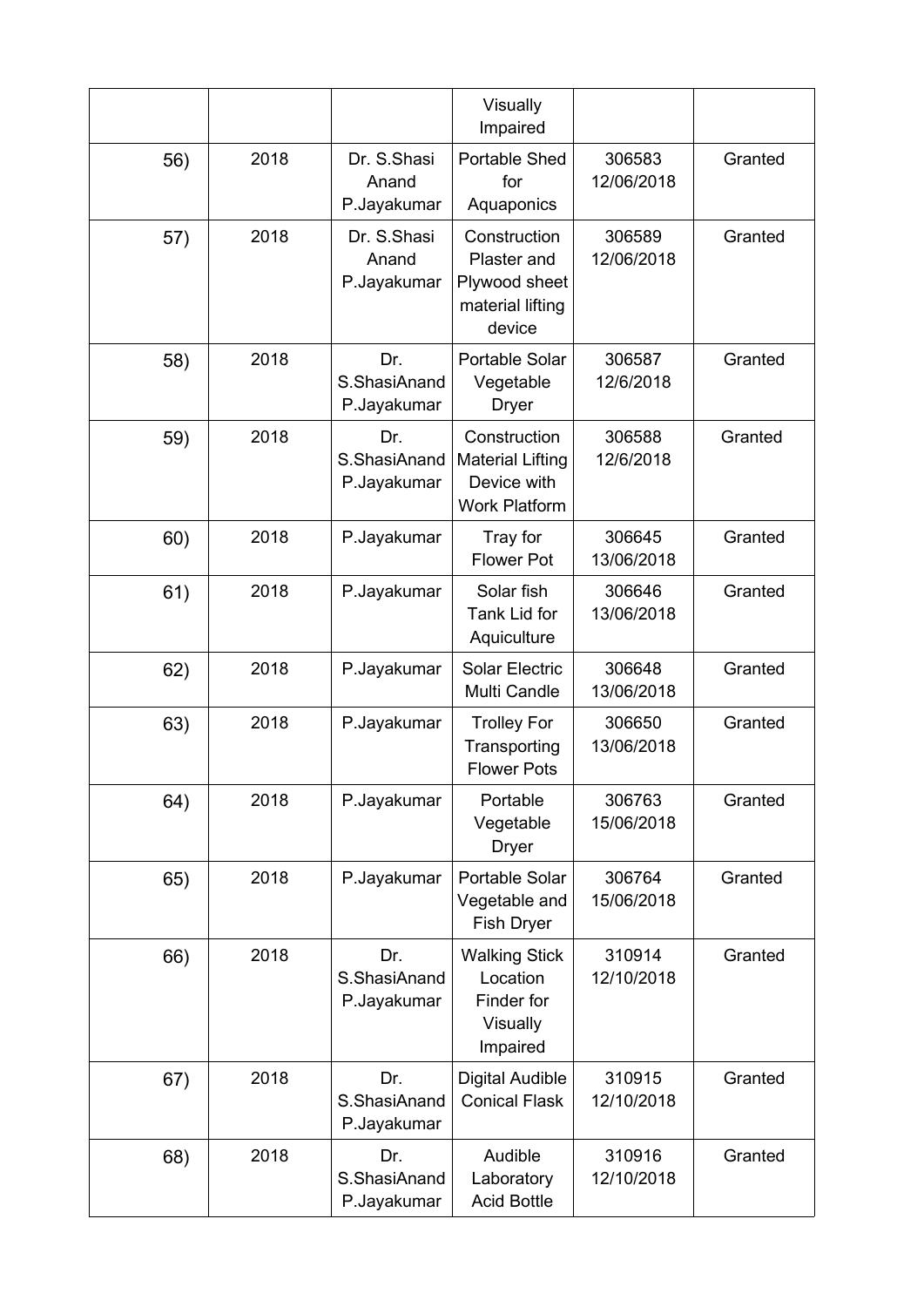| 69) | 2018 | Dr.<br>S.ShasiAnand<br>P.Jayakumar | Audible<br>Medicine<br>Indicator                                                                    | 310917<br>12/10/2018 | Granted |
|-----|------|------------------------------------|-----------------------------------------------------------------------------------------------------|----------------------|---------|
| 70) | 2018 | Dr.<br>S.ShasiAnand<br>P.Jayakumar | <b>Braille Stylus</b><br>Location<br>Finder                                                         | 310918<br>12/10/2018 | Granted |
| 71) | 2018 | Dr.<br>S.ShasiAnand<br>P.Jayakumar | Keychain for<br>Visually<br>Impaired                                                                | 310920<br>12/10/2018 | Granted |
| 72) | 2018 | Dr.<br>S.ShasiAnand<br>P.Jayakumar | Bag with<br><b>Buzzer</b> for<br>Visual<br>Impaired                                                 | 310921<br>12/10/2018 | Granted |
| 73) | 2018 | Dr.<br>S.ShasiAnand<br>P.Jayakumar | Object<br>Location<br>Finder for<br>Visually<br>Impaired                                            | 310922<br>12/10/2018 | Granted |
| 74) | 2018 | Dr.<br>S.ShasiAnand<br>P.Jayakumar | Laboratory<br>Device for<br>Identifying<br>Liquids                                                  | 310991<br>12/10/2018 | Granted |
| 75) | 2018 | Dr.<br>S.ShasiAnand<br>P.Jayakumar | <b>Walking Stick</b><br>with<br>Obstruction<br>Identifying<br>Apparatus for<br>Visually<br>Impaired | 310992<br>12/10/2018 | Granted |
| 76) | 2018 | Dr.<br>S.ShasiAnand<br>P.Jayakumar | Wearable<br>Obstacle<br>Sensing<br>Device for<br>Visually<br>Impaired                               | 310993<br>12/10/2018 | Granted |
| 77) | 2018 | Dr.<br>S.ShasiAnand<br>P.Jayakumar | Object<br>Identifying<br>Device for<br><b>Blind People</b>                                          | 310994<br>12/10/2018 | Granted |
| 78) | 2018 | Dr.<br>S.ShasiAnand<br>P.Jayakumar | Column<br>Obstacle<br>Signaling<br>Device for<br><b>Blind People</b>                                | 310995<br>12/10/2018 | Granted |
| 79) | 2018 | P.Jayakumar                        | Wearable                                                                                            | 310984               | Granted |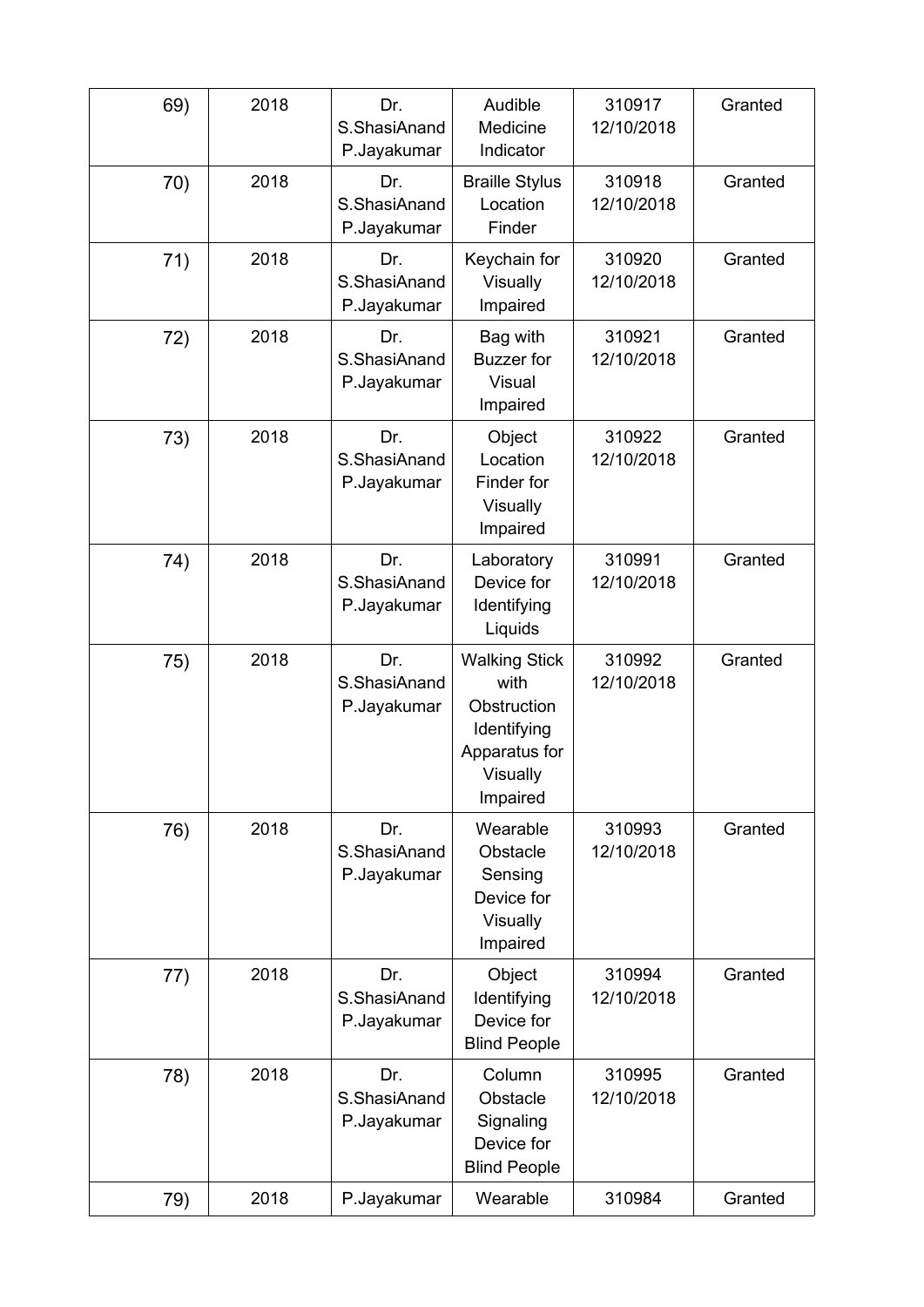|     |      |                                    | Remote for<br>Locating<br>Objects (For<br>Blind People).            | 15/10/2018               |         |
|-----|------|------------------------------------|---------------------------------------------------------------------|--------------------------|---------|
| 80) | 2018 | P.Jayakumar                        | <b>Tooth Brush</b><br>with Tooth<br>Paste Holder                    | 310985<br>15/10/2018     | Granted |
| 81) | 2018 | P.Jayakumar                        | Case for<br><b>Tooth Paste</b><br>and Brush                         | 310986<br>15/10/2018     | Granted |
| 82) | 2018 | P.Jayakumar                        | Safety<br><b>Direction Mat</b><br>for Escalators                    | 310987<br>15/10/2018     | Granted |
| 83) | 2018 | P.Jayakumar                        | <b>Tiffin Box with</b><br><b>Buzzer</b> for<br>Visually<br>Impaired | 310988<br>15/10/2018     | Granted |
| 84) | 2018 | P.Jayakumar                        | <b>Display Tray</b><br>for Solar<br>Flower                          | 310989<br>15/10/2018     | Granted |
| 85) | 2018 | Dr.<br>S.ShasiAnand<br>P.Jayakumar | Electromagnet<br>ic Slider Lock                                     | 313495-001<br>28/12/2018 | Granted |
| 86) | 2018 | Dr.<br>S.ShasiAnand<br>P.Jayakumar | Volume<br>Measurement<br>Jar                                        | 313496-001<br>28/12/2018 | Granted |
| 87) | 2018 | Dr.<br>S.ShasiAnand<br>P.Jayakumar | Digital<br>Measuring<br>Apparatus for<br><b>Milk</b>                | 313496-002<br>28/12/2018 | Granted |
| 88) | 2018 | Dr.<br>S.ShasiAnand<br>P.Jayakumar | Digital<br>Measuring<br>Spoon with<br>Speaker                       | 313496-003<br>28/12/2018 | Granted |
| 89) | 2018 | Dr.<br>S.ShasiAnand<br>P.Jayakumar | Vernier<br>Caliper with<br>Speaker                                  | 313496-004<br>28/12/2018 | Granted |
| 90) | 2018 | Dr.<br>S.ShasiAnand<br>P.Jayakumar | Volume<br>Measurement<br>device                                     | 313496-005<br>28/12/2108 | Granted |
| 91) | 2018 | Dr.<br>S.ShasiAnand<br>P.Jayakumar | <b>Milk</b><br>Measuring<br>Device for<br>Dairy Farms               | 313496-006<br>28/12/2018 | Granted |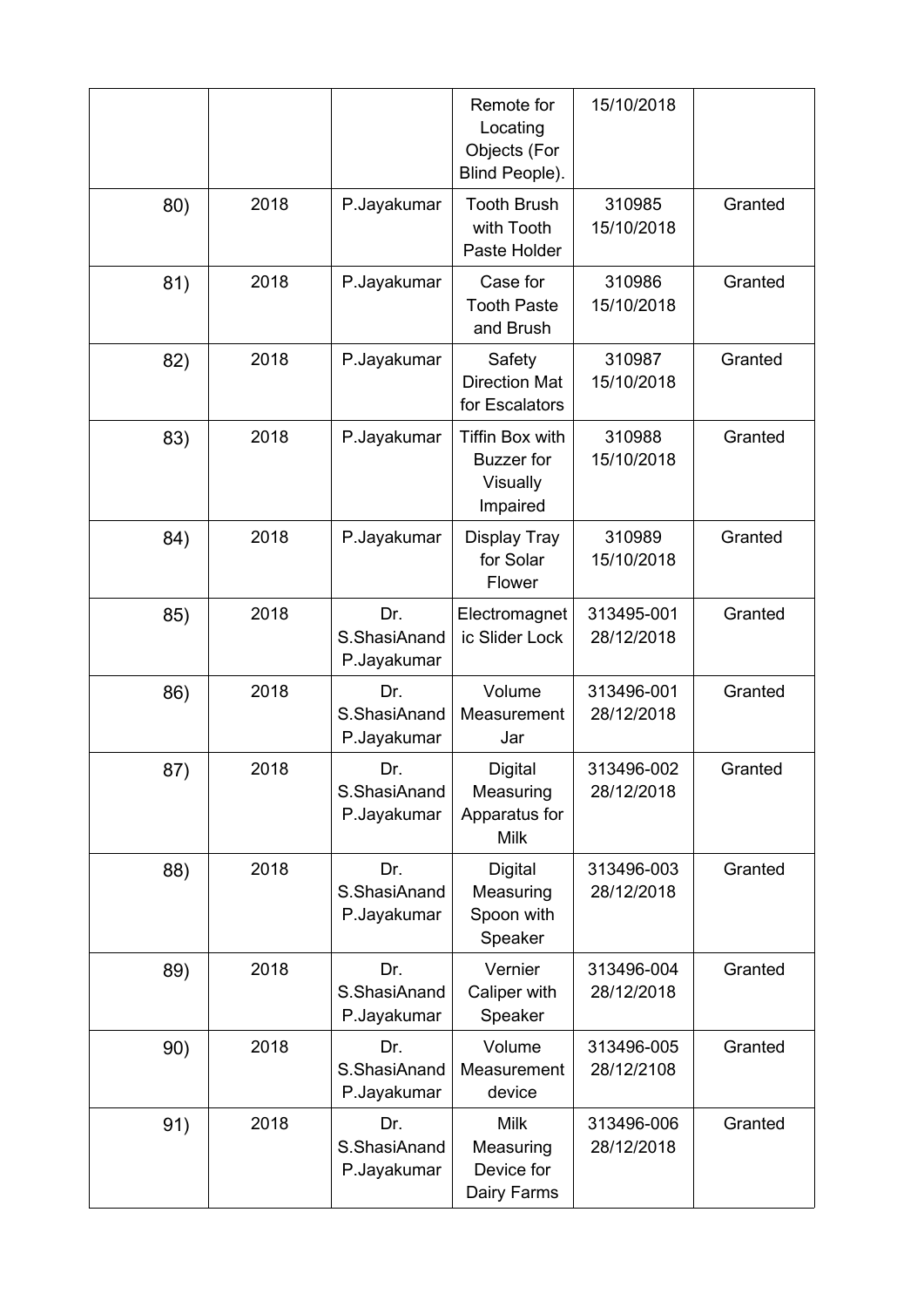| 92)  | 2018 | Dr.<br>S.ShasiAnand<br>P.Jayakumar | Mobile<br>Concrete<br>Mixer                                   | 313497-001<br>28/12/2018 | Granted |
|------|------|------------------------------------|---------------------------------------------------------------|--------------------------|---------|
| 93)  | 2018 | Dr.<br>S.ShasiAnand<br>P.Jayakumar | Variable Size<br>Banana Leaf<br>Cutting                       | 313498-001<br>28/12/2018 | Granted |
| 94)  | 2018 | Dr.<br>S.ShasiAnand<br>P.Jayakumar | Banana Stem<br>Slicer                                         | 313498-002<br>28/12/2018 | Granted |
| 95)  | 2018 | Dr.<br>S.ShasiAnand<br>P.Jayakumar | Generator<br>Powered<br>Concrete<br>Mixer                     | 313498-003<br>28/12/2018 | Granted |
| 96)  | 2018 | Dr.<br>S.ShasiAnand<br>P.Jayakumar | <b>Banana Stem</b><br>Isolating<br>Machine                    | 313498-004<br>28/12/2018 | Filed   |
| 97)  | 2018 | Dr.<br>S.ShasiAnand<br>P.Jayakumar | <b>Banana Leaf</b><br>cutting<br>Apparatus                    | 313498-005<br>28/12/208  | Granted |
| 98)  | 2018 | Dr.<br>S.ShasiAnand<br>P.Jayakumar | Mouse Trap<br>With Fencing                                    | 313499-001<br>28/12/2018 | Granted |
| 99)  | 2018 | Dr.<br>S.ShasiAnand<br>P.Jayakumar | Mouse Trap                                                    | 313499-002<br>28/12/2018 | Granted |
| 100) | 2018 | Dr.<br>S.ShasiAnand<br>P.Jayakumar | Safety Door                                                   | 313500-001<br>28/12/2018 | Granted |
| 101) | 2018 | P.Jayakumar                        | Pill Box                                                      | 313528-001<br>31/12/2018 | Granted |
| 102) | 2018 | P.Jayakumar                        | <b>Water Can</b><br>Lifting<br>Apparatus                      | 313529-001<br>31/12/2018 | Granted |
| 103) | 2018 | P.Jayakumar                        | Firewood<br><b>Drying</b><br>Apparatus                        | 313530-001<br>31/12/2018 | Granted |
| 104) | 2018 | P.Jayakumar                        | Hand<br>Operated<br><b>Water Can</b><br><b>Lifting Device</b> | 313531-001<br>31/12/2018 | Granted |
| 105) | 2018 | P.Jayakumar                        | Portable<br>Firewood<br>Furnace                               | 313531-002<br>31/12/2018 | Granted |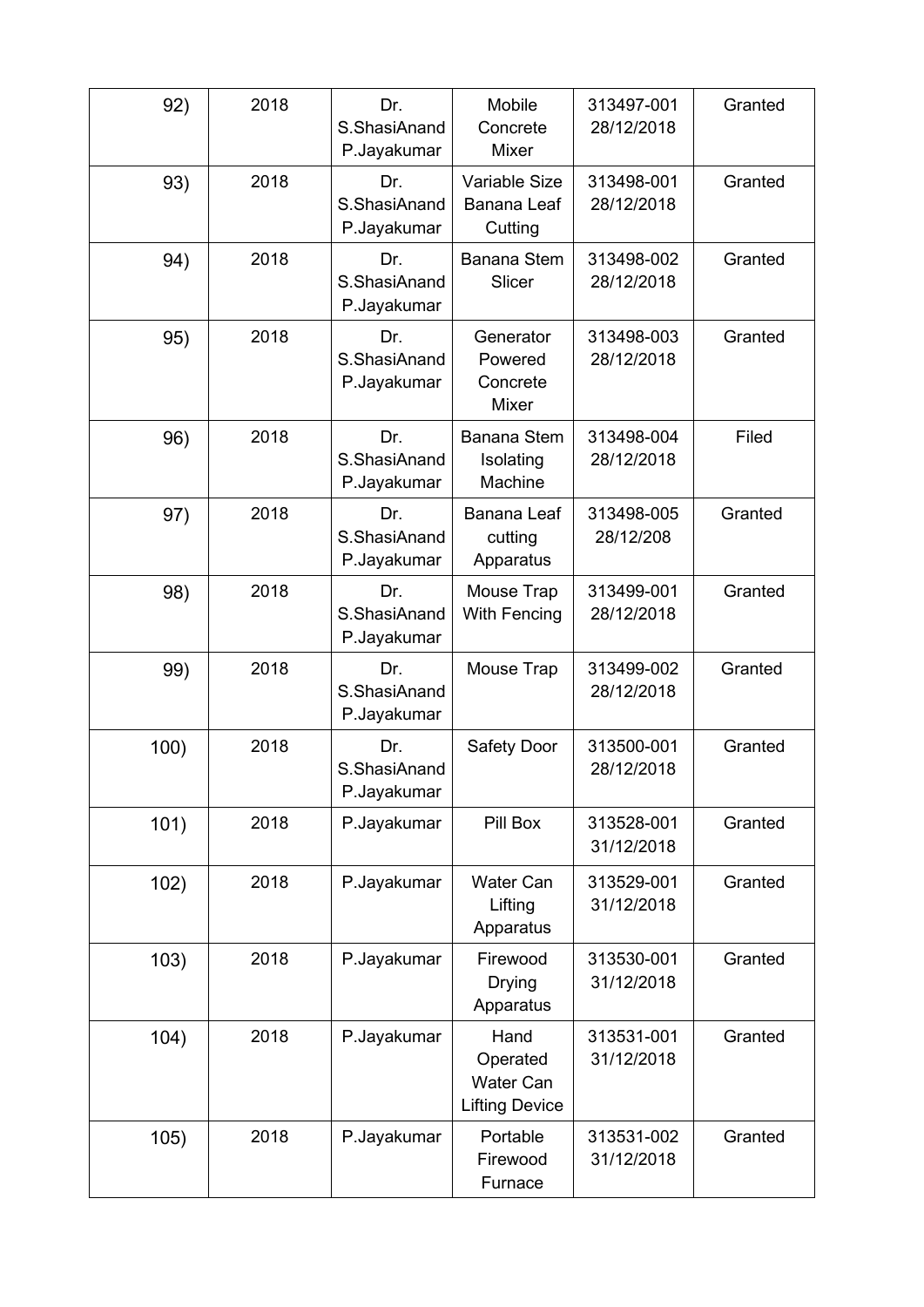| 106) | 2018 | P.Jayakumar                        | <b>Portable Shed</b><br>for Rain Water<br>Harvesting                              | 313532-001<br>31/12/2018 | Granted  |
|------|------|------------------------------------|-----------------------------------------------------------------------------------|--------------------------|----------|
| 107) | 2018 | P.Jayakumar                        | <b>Public Light</b><br><b>Fixtures</b>                                            | 313533-002<br>31/12/2018 | 'Granted |
| 108) | 2019 | P.Jayakumar                        | Tray for<br>Vermicompost<br>ing                                                   | 313556-001<br>01/01/2019 | Granted  |
| 109) | 2019 | P.Jayakumar                        | Window with<br>Automatic<br><b>Shutters</b>                                       | 313557-001<br>01/01/2019 | Granted  |
| 110) | 2019 | P.Jayakumar                        | Portable Air-<br>conditioned<br>Shed for<br>Vegetables                            | 313557-002<br>01/01/2019 | Granted  |
| 111) | 2019 | P.Jayakumar                        | Portable<br><b>Vehicle Shed</b>                                                   | 313557-003<br>01/01/2019 | Granted  |
| 112) | 2019 | P.Jayakumar                        | Portable Shed<br>for Two<br><b>Wheelers</b>                                       | 313557-004<br>01/01/2019 | Granted  |
| 113) | 2019 | Dr.<br>S.ShasiAnand<br>P.Jayakumar | Vehicle<br>Breakdown<br>Indicating<br>Device with<br><b>Led Display</b>           | 313558-001<br>01/01/2019 | Granted  |
| 114) | 2019 | Dr.<br>S.ShasiAnand<br>P.Jayakumar | Vehicle<br><b>Breakdown</b><br>Indicating<br>Device with<br><b>Visual Display</b> | 313558-002<br>01/01/2019 | Filed    |
| 115) | 2019 | Dr.<br>S.ShasiAnand<br>P.Jayakumar | <b>Solar Powered</b><br>Speed<br><b>Breaker</b><br>Alerting<br>Device             | 313558-003<br>01/01/2019 | Granted  |
| 116) | 2019 | Dr.<br>S.ShasiAnand<br>P.Jayakumar | Multipurpose<br><b>LED Lamp</b>                                                   | 313560-001<br>01/01/2019 | Granted  |
| 117) | 2019 | Dr.<br>S.ShasiAnand<br>P.Jayakumar | Decorative<br>Lamp                                                                | 313560-002<br>01/01/2019 | Granted  |
| 118) | 2019 | P.Jayakumar                        | <b>Solar Powered</b><br>Portable<br>Speed                                         | 313580-001<br>02/01/2019 | Granted  |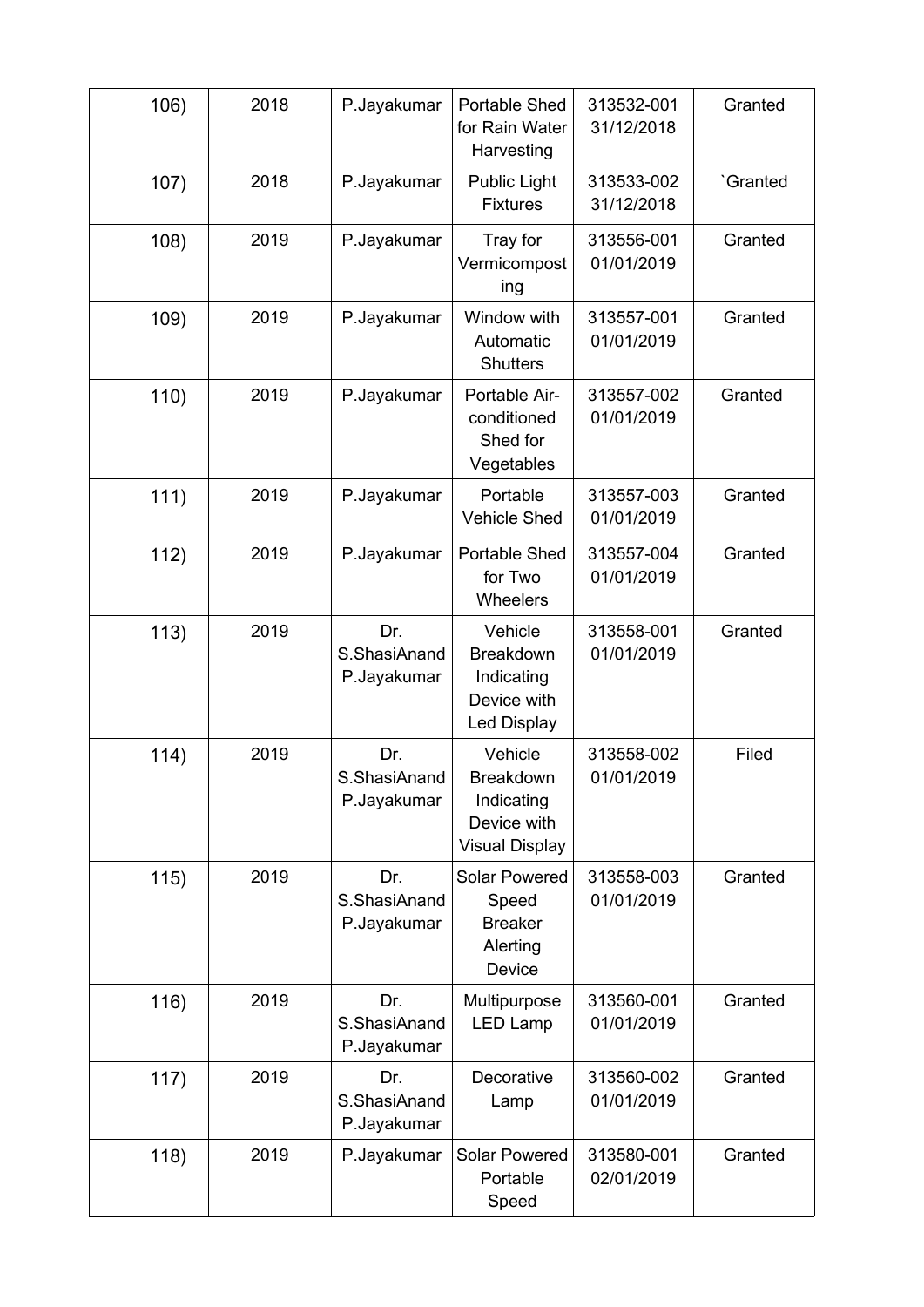|      |      |                                    | <b>Breaker</b><br>Alerting                                                 |                          |         |
|------|------|------------------------------------|----------------------------------------------------------------------------|--------------------------|---------|
| 119) | 2019 | P.Jayakumar                        | <b>Solar Powered</b><br>Container with<br><b>Liquid Mixer</b>              | 313615-001<br>03/01/2019 | Granted |
| 120) | 2019 | P.Jayakumar                        | <b>Solar Powered</b><br>Liquid Mixer                                       | 313615-002<br>03/01/2019 | Granted |
| 121) | 2019 | P.Jayakumar                        | Submersible<br><b>Ceramic Filter</b><br>with Copper<br><b>Storage Tank</b> | 313615-003<br>03/01/2019 | Granted |
| 122) | 2019 | P.Jayakumar                        | <b>Ultra Violet</b><br><b>Water Purifier</b>                               | 313615-004<br>03/01/2019 | Granted |
| 123) | 2019 | P.Jayakumar                        | Submersible<br>Filter with<br>Rectangular<br>Tank                          | 313615-005<br>03/01/2019 | Granted |
| 124) | 2019 | P.Jayakumar                        | <b>Ceramic Filter</b><br>with Copper<br><b>Storage Tank</b>                | 313615-006<br>03/01/2019 | Granted |
| 125) | 2019 | P.Jayakumar                        | <b>Stirrer Type</b><br><b>Ultra Violet</b><br><b>Water Purifier</b>        | 313615-007<br>03/01/2019 | Granted |
| 126) | 2019 | Dr.<br>S.ShasiAnand<br>P.Jayakumar | Heat<br>Protective<br><b>Cotton Seat</b><br>Cover for Two<br>Wheelers      | 316777-001<br>12/04/2019 | Granted |
| 127) | 2019 | Dr.<br>S.ShasiAnand<br>P.Jayakumar | Solar Surface<br>Mat with Mist<br>spraying<br>system for<br>Vendors        | 316777-002<br>12/04/2019 | Granted |
| 128) | 2019 | Dr.<br>S.ShasiAnand<br>P.Jayakumar | Portable Book<br>Rack with<br><b>Book</b><br>Placement<br>Identifiers      | 316777-003<br>12/04/2019 | Granted |
| 129) | 2019 | Dr.<br>S.ShasiAnand<br>P.Jayakumar | Heat<br><b>Protective Coir</b><br>Seat Cover for<br><b>Two Wheelers</b>    | 316777-004<br>12/04/2019 | Granted |
| 130) | 2019 | Dr.<br>S.ShasiAnand                | Iron Box with<br><b>Finger Sensor</b>                                      | 316778-001<br>12/04/2019 | Granted |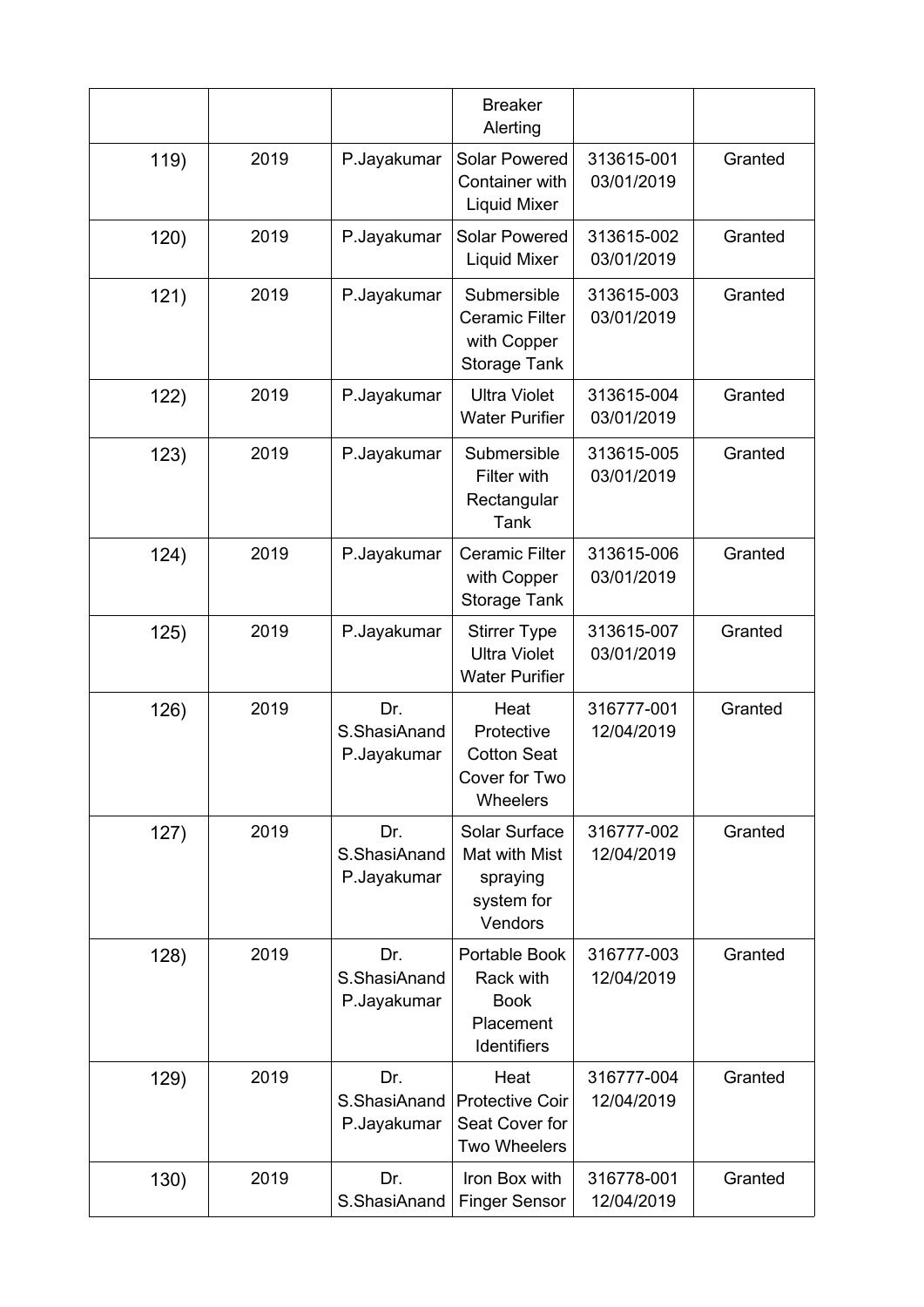|      |      | P.Jayakumar                        |                                                                      |                          |         |
|------|------|------------------------------------|----------------------------------------------------------------------|--------------------------|---------|
| 131) | 2019 | Dr.<br>S.ShasiAnand<br>P.Jayakumar | <b>Folding Trolley</b>                                               | 316779-001<br>12/04/2019 | Granted |
| 132) | 2019 | Dr.<br>S.ShasiAnand<br>P.Jayakumar | Retailer's<br>fruits Cart with<br>Water<br>Sprinkler                 | 316779-002<br>12/04/2019 | Granted |
| 133) | 2019 | Dr.<br>S.ShasiAnand<br>P.Jayakumar | Solar Vendor's<br>Cart with Mist<br>spraying<br>system               | 316779-003<br>12/04/2019 | Granted |
| 134) | 2019 | Dr.<br>S.ShasiAnand<br>P.Jayakumar | Vendor's Cart<br>with Mist<br>spraying<br>system                     | 316779-004<br>12/04/2019 | Granted |
| 135) | 2019 | Dr.<br>S.ShasiAnand<br>P.Jayakumar | Collapsible<br>Trolley                                               | 316779-005<br>12/04/2019 | Granted |
| 136) | 2019 | Dr.<br>S.ShasiAnand<br>P.Jayakumar | Infra-Red<br>Electrical<br><b>Power Point</b>                        | 316780-001<br>12/04/2019 | Granted |
| 137) | 2019 | Dr.<br>S.ShasiAnand<br>P.Jayakumar | <b>Books</b><br>Placement<br>Identifier for<br>Libraries             | 316781-001<br>12/04/2019 | Granted |
| 138) | 2019 | Dr.<br>S.ShasiAnand<br>P.Jayakumar | <b>Solar Cricket</b><br>stump stand                                  | 316782-001<br>12/04/2019 | Granted |
| 139) | 2019 | Dr.<br>S.ShasiAnand<br>P.Jayakumar | Solar Cricket<br>stump stand<br>with Stumps                          | 316782-002<br>12/04/2019 | Granted |
| 140) | 2019 | Dr.<br>S.ShasiAnand<br>P.Jayakumar | Electronic<br>Cricket stump<br>with wicket<br>indicator              | 316782-003<br>12/04/2019 | Granted |
| 141) | 2019 | Dr.<br>S.ShasiAnand<br>P.Jayakumar | Storage Tank<br>for Mobile<br><b>Water Supply</b>                    | 316783-001<br>12/04/2019 | Granted |
| 142) | 2019 | Dr.<br>S.ShasiAnand<br>P.Jayakumar | Fiber Re-<br>Enforced<br>Plastic (FRP)<br>Storage Tank<br>for Mobile | 316783-002<br>12/04/2019 | Granted |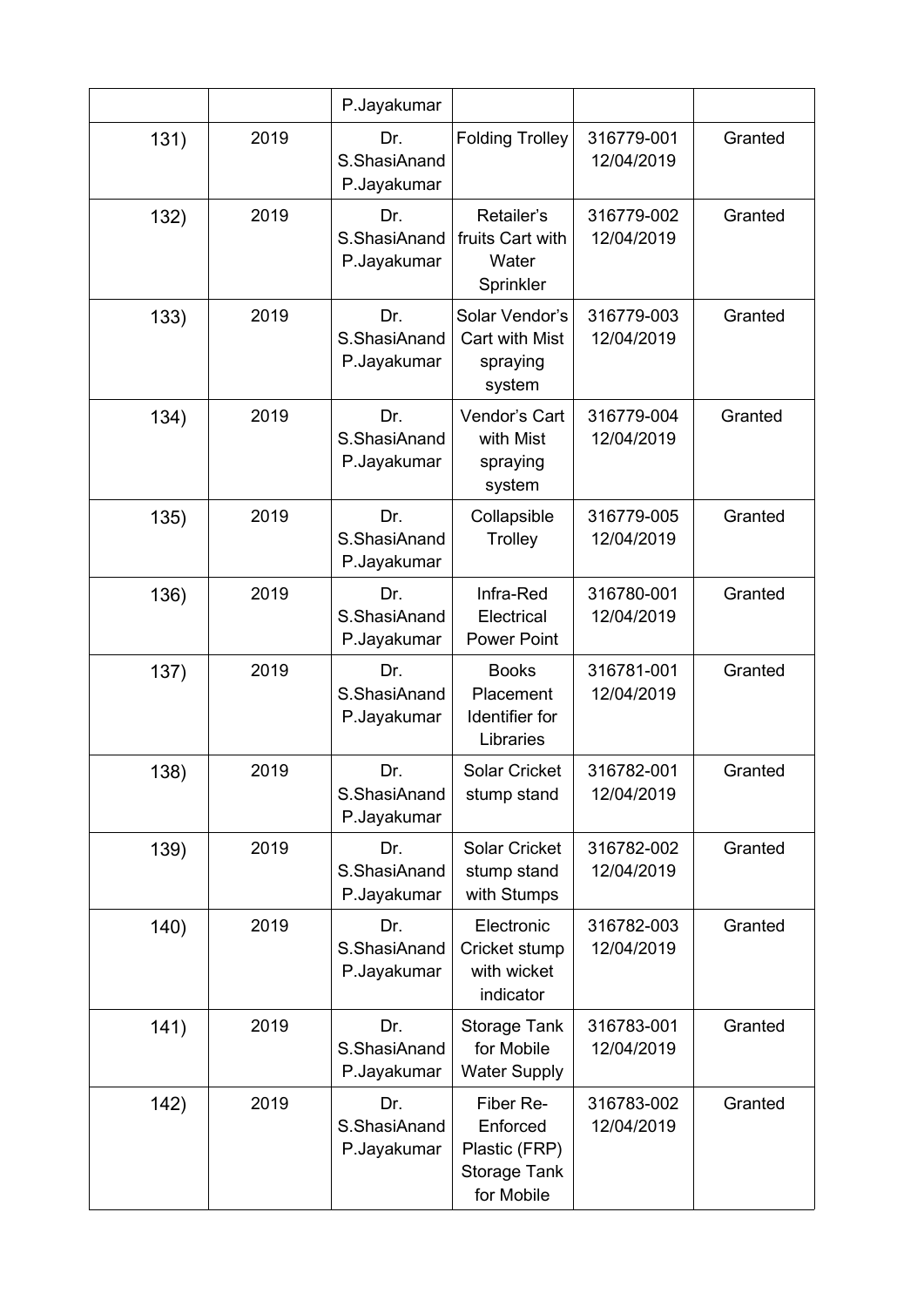|      |      |                                    | <b>Water Supply</b>                                                         |                          |         |
|------|------|------------------------------------|-----------------------------------------------------------------------------|--------------------------|---------|
| 143) | 2019 | Dr.<br>S.ShasiAnand<br>P.Jayakumar | <b>Insulated FRP</b><br><b>Water Storage</b><br>Tank                        | 316783-003<br>12/04/2019 | Granted |
| 144) | 2019 | Dr.<br>S.ShasiAnand<br>P.Jayakumar | Portable Air<br>Conditioned                                                 | 316784-001<br>12/04/2019 | Granted |
| 145) | 2019 | Dr.<br>S.ShasiAnand<br>P.Jayakumar | Vehicle with<br>Fire<br>Extinguisher                                        | 316785-001<br>12/04/2019 | Filed   |
| 146) | 2019 | P. Jayakumar                       | Rear Side-<br><b>Light Activated</b><br>Signaling<br>Device for<br>Vehicles | 316793-001<br>12/04/2019 | Granted |
| 147) | 2019 | P. Jayakumar                       | Fiber Re-<br>Enforced<br>Plastic (FRP)<br>Tank cover                        | 316794-001<br>12/04/2019 | Granted |
| 148) | 2019 | P. Jayakumar                       | Surface Mat<br>with Spraying<br>system for<br>vendors                       | 316917-001<br>16/04/2019 | Granted |
| 149) | 2019 | P. Jayakumar                       | Ice Tray for<br>Display for<br><b>Fishes</b>                                | 316918-001<br>16/04/2019 | Granted |
| 150) | 2019 | P. Jayakumar                       | FRP Tray for<br>Display stand<br>for Fishes                                 | 316918-002<br>16/04/2019 | Granted |
| 151) | 2019 | P. Jayakumar                       | <b>Digital Rear</b><br>side<br>speedometer<br>for Vehicles                  | 316919-001<br>16/04/2019 | Granted |
| 152) | 2019 | P. Jayakumar                       | Portable Uv<br>Purifier for<br><b>Bottled Drinks</b>                        | 316920-001<br>16/04/2019 | Granted |
| 153) | 2019 | P. Jayakumar                       | Portable Uv<br><b>Water Purifier</b>                                        | 316920-002<br>16/04/2019 | Granted |
| 154) | 2019 | P. Jayakumar                       | Lid For<br><b>Sanitary Tank</b>                                             | 316920-003<br>16/04/2019 | Granted |
| 155) | 2019 | P. Jayakumar                       | Fish tank<br>lighting<br>Accessory                                          | 316921-001<br>16/04/2019 | Granted |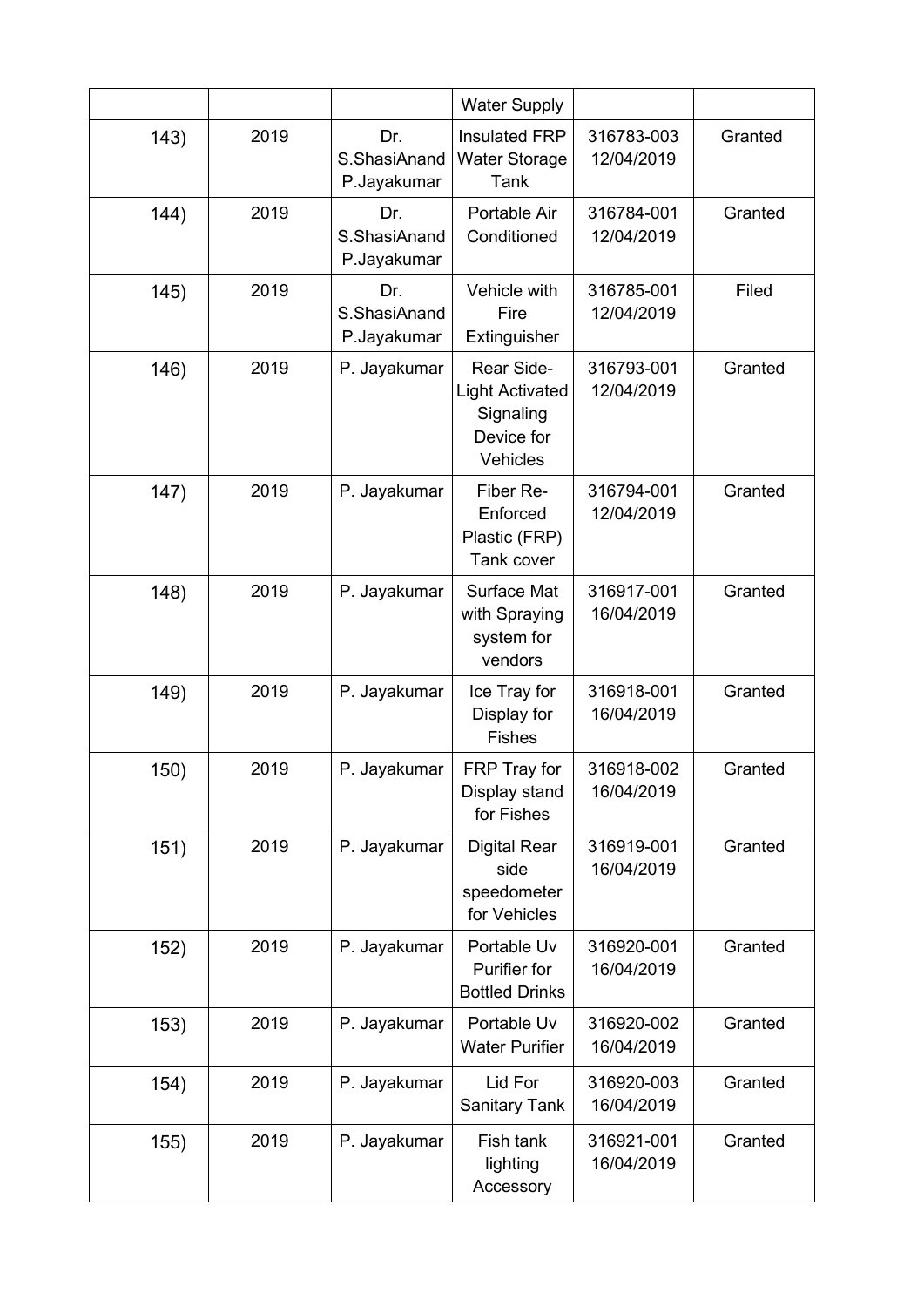| 156) | 2019 | Dr.<br>S.ShasiAnand<br>P. Jayakumar | Manual<br>Retractable<br>Cloth Dryer for<br>Multistep<br><b>Buildings</b>                      | 316992-001<br>18/04/2019 | Granted |
|------|------|-------------------------------------|------------------------------------------------------------------------------------------------|--------------------------|---------|
| 157) | 2019 | Dr.<br>S.ShasiAnand<br>P. Jayakumar | Portable Car<br>Shed                                                                           | 316993-001<br>18/04/2019 | Granted |
| 158) | 2019 | Dr.<br>S.ShasiAnand<br>P.Jayakumar  | Stretcher<br>Table<br>Cleaning<br>Device for<br>Hospitals                                      | 317089-001<br>23/04/2019 | Granted |
| 159) | 2019 | Dr.<br>S.ShasiAnand<br>P.Jayakumar  | Automatic<br>Retractable<br>Cloth Drier for<br>Multistoried<br>Residential<br><b>Buildings</b> | 317088-001<br>23/04/2019 | Granted |
| 160) | 2019 | Dr.<br>S.ShasiAnand<br>P.Jayakumar  | Bag with<br>Umbrella                                                                           | 320030-001<br>26/07/2019 | Granted |
| 161) | 2019 | Dr.<br>S.ShasiAnand<br>P.Jayakumar  | Adjustable<br>Sliding<br>Accessory for<br><b>Furniture Legs</b>                                | 320031-001<br>26/07/2019 | Granted |
| 162) | 2019 | Dr.<br>S.ShasiAnand<br>P.Jayakumar  | Height<br>Adjustable<br>Stool                                                                  | 320031-002<br>26/07/2019 | Granted |
| 163) | 2019 | Dr.<br>S.ShasiAnand<br>P.Jayakumar  | Sliding<br>Accessory for<br><b>Furniture Legs</b>                                              | 320031-003<br>26/07/2019 | Granted |
| 164) | 2019 | Dr.<br>S.ShasiAnand<br>P.Jayakumar  | Flower<br>Refreshing<br>Portable<br><b>Basket</b>                                              | 320032-001<br>26/07/2019 | Granted |
| 165) | 2019 | Dr.<br>S.ShasiAnand<br>P.Jayakumar  | <b>Fruit Chilling</b><br>Portable<br><b>Basket</b>                                             | 320032-002<br>26/07/2019 | Granted |
| 166) | 2019 | Dr.<br>S.ShasiAnand<br>P.Jayakumar  | <b>Digital Water</b><br><b>Flow Meter</b>                                                      | 320033-001<br>26/07/2019 | Granted |
| 167) | 2019 | Dr.<br>S.ShasiAnand                 | Portable<br>hydraulic work                                                                     | 320034-001<br>26/07/2019 | Granted |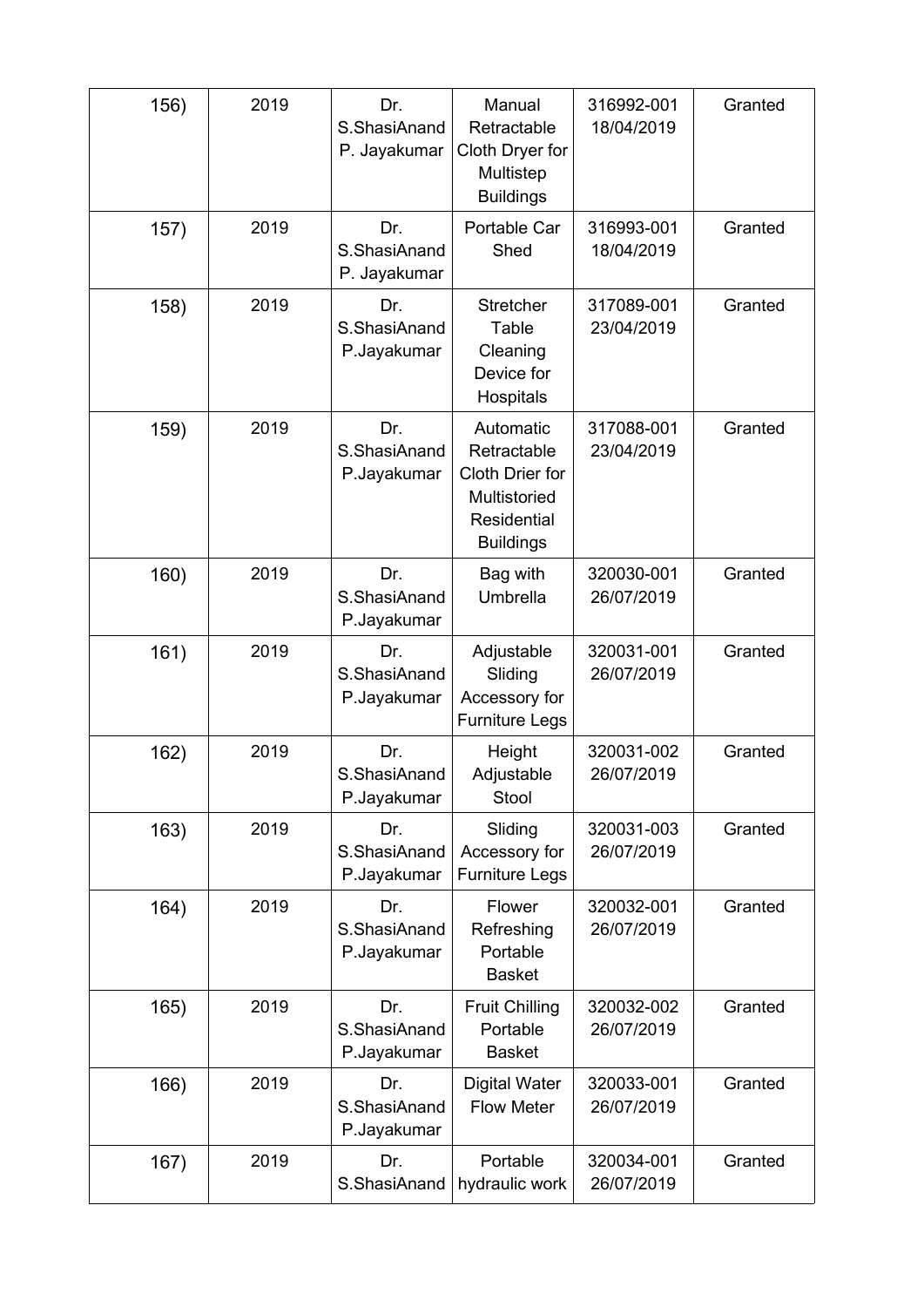|      |      | P.Jayakumar                        | platform with<br>adjustable<br>seat                                                          |                          |         |
|------|------|------------------------------------|----------------------------------------------------------------------------------------------|--------------------------|---------|
| 168) | 2019 | Dr.<br>S.ShasiAnand<br>P.Jayakumar | Sun Screen<br>for Car<br>Windows                                                             | 320034-002<br>26/07/2019 | Granted |
| 169) | 2019 | Dr.<br>S.ShasiAnand<br>P.Jayakumar | <b>Roof Sheet</b><br>Hoisting<br>device                                                      | 320034-003<br>26/07/2019 | Granted |
| 170) | 2019 | Dr.<br>S.ShasiAnand<br>P.Jayakumar | <b>Roof Sheet</b><br>elevating<br>device rope                                                | 320034-004<br>26/07/2019 | Granted |
| 171) | 2019 | Dr.<br>S.ShasiAnand<br>P.Jayakumar | Electrical<br>Socket<br><b>Extension Box</b>                                                 | 320035-001<br>26/07/2019 | Granted |
| 172) | 2019 | Dr.<br>S.ShasiAnand<br>P.Jayakumar | Extension<br>Connector for<br>Electrical<br><b>Sockets</b>                                   | 320035-002<br>26/07/2019 | Granted |
| 173) | 2019 | Dr.<br>S.ShasiAnand<br>P.Jayakumar | Mouse with<br>Calculator                                                                     | 320036-001<br>26/07/2019 | Granted |
| 174) | 2019 | Dr.<br>S.ShasiAnand<br>P.Jayakumar | <b>Floor Cleaning</b><br>Equipment                                                           | 320037-001<br>26/07/2019 | Granted |
| 175) | 2019 | Dr.<br>S.ShasiAnand<br>P.Jayakumar | <b>Dust Suction</b><br>Apparatus for<br>Fiber<br>Reinforced<br>Plastic (FRP)<br><b>Tanks</b> | 320037-002<br>26/07/2019 | Granted |
| 176) | 2019 | Dr.<br>S.ShasiAnand                | Shoe Sole<br>Cleaning                                                                        | 320037-003<br>26/07/2019 | Granted |
| 177) |      | P.Jayakumar                        | Machine                                                                                      |                          |         |
|      | 2019 | Dr.<br>S.ShasiAnand<br>P.Jayakumar | Non label<br>Identifying<br>device                                                           | 320038-001<br>26/07/2019 | Granted |
| 178) | 2019 | Dr.<br>S.ShasiAnand<br>P.Jayakumar | Mouse Trap<br>with Alarm                                                                     | 320039-001<br>26/07/2019 | Granted |
| 179) | 2019 | Dr.<br>S.ShasiAnand<br>P.Jayakumar | Air Cooling<br>Accessory for<br><b>Table Fans</b>                                            | 320040-001<br>26/07/2019 | Granted |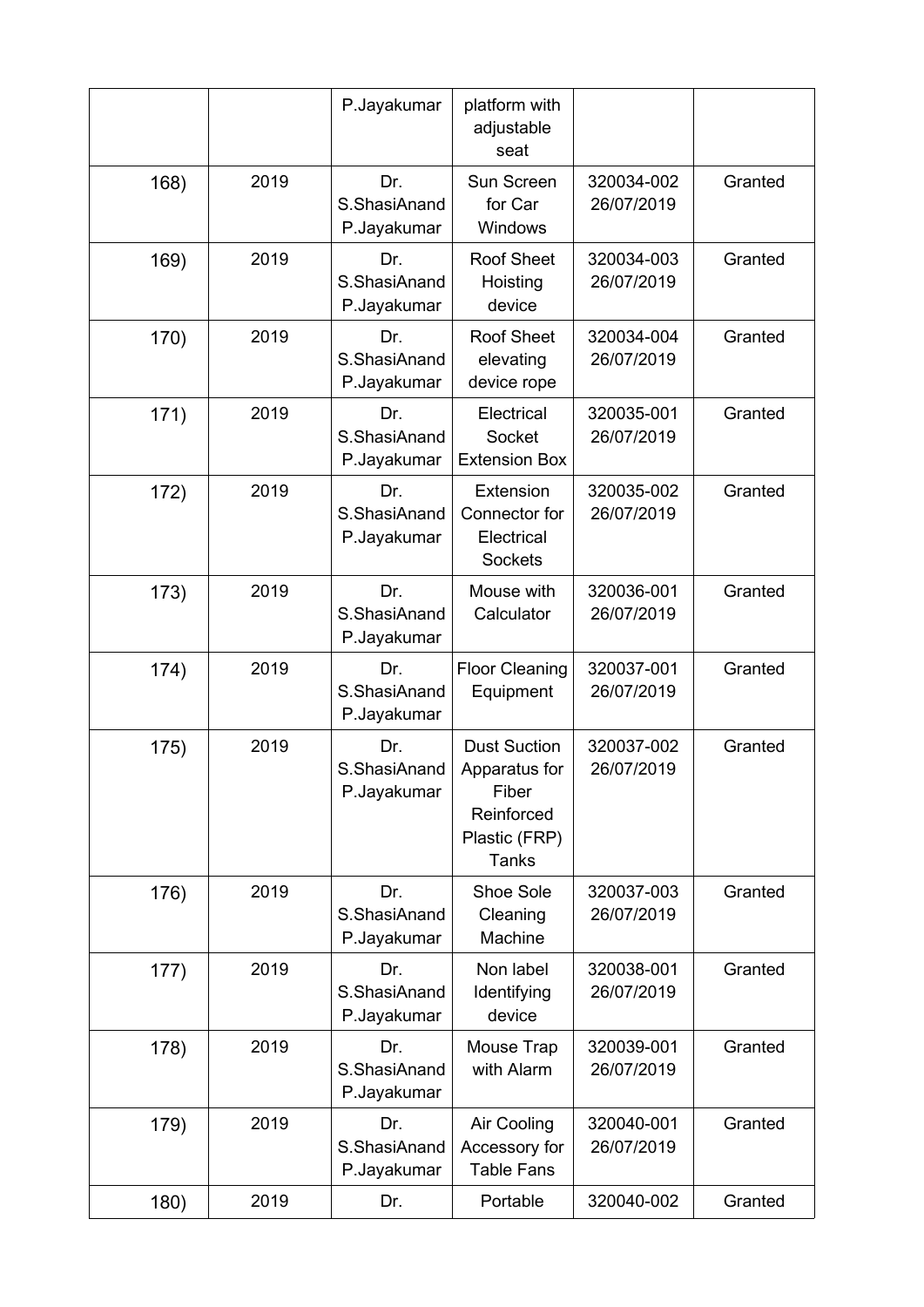|      |      | S.ShasiAnand<br>P.Jayakumar        | <b>Water Cooler</b>                                      | 26/07/2019               |         |
|------|------|------------------------------------|----------------------------------------------------------|--------------------------|---------|
| 181) | 2019 | Dr.<br>S.ShasiAnand<br>P.Jayakumar | <b>Instant Water</b><br>Filter straw                     | 320040-003<br>26/07/2019 | Granted |
| 182) | 2019 | Dr.<br>S.ShasiAnand<br>P.Jayakumar | Handrail Anti-<br>Slip Rod                               | 320041-001<br>26/07/2019 | Granted |
| 183) | 2019 | Dr.<br>S.ShasiAnand<br>P.Jayakumar | Height<br>Adjustable<br>Led Lighting<br>Fixture          | 320042-001<br>26/07/2019 | Granted |
| 184) | 2019 | Dr.<br>S.ShasiAnand<br>P.Jayakumar | <b>Biscuit intact</b><br>shape<br>identifier             | 320043-001<br>26/07/2019 | Granted |
| 185) | 2019 | P.Jayakumar                        | <b>Lizard Trapper</b><br>and Killer                      | 320088-001<br>29/07/2019 | Granted |
| 186) | 2019 | P.Jayakumar                        | Foldable<br>Tumbler<br>Holder for<br>Children            | 320089-001<br>29/07/2019 | Granted |
| 187) | 2019 | P.Jayakumar                        | Foldable<br>Paper up<br>Holder for<br>Children           | 320089-002<br>29/07/2019 | Granted |
| 188) | 2019 | P.Jayakumar                        | <b>Mobile Phone</b><br>Charger with<br><b>Holder Bag</b> | 320090-001<br>29/07/2019 | Granted |
| 189) | 2019 | P.Jayakumar                        | <b>Mobile Phone</b><br>Charger with<br>Holder            | 320090-002<br>29/07/2019 | Granted |
| 190) | 2019 | P.Jayakumar                        | Shopping Bag<br>Holder                                   | 320211-001<br>30/07/2019 | Granted |
| 191) | 2019 | P.Jayakumar                        | Umbrella<br>Mound with<br><b>Belt</b>                    | 320211-002<br>30/07/2019 | Granted |
| 192) | 2019 | P.Jayakumar                        | Foldable Multi<br>Tumbler<br>Holder                      | 320212-001<br>30/07/2019 | Granted |
| 193) | 2019 | P.Jayakumar                        | Foldable Multi<br>Paper Cup<br>Holder                    | 320212-002<br>30/07/2019 | Granted |
| 194) | 2019 | P.Jayakumar                        | Vehicle                                                  | 320213-001               | Granted |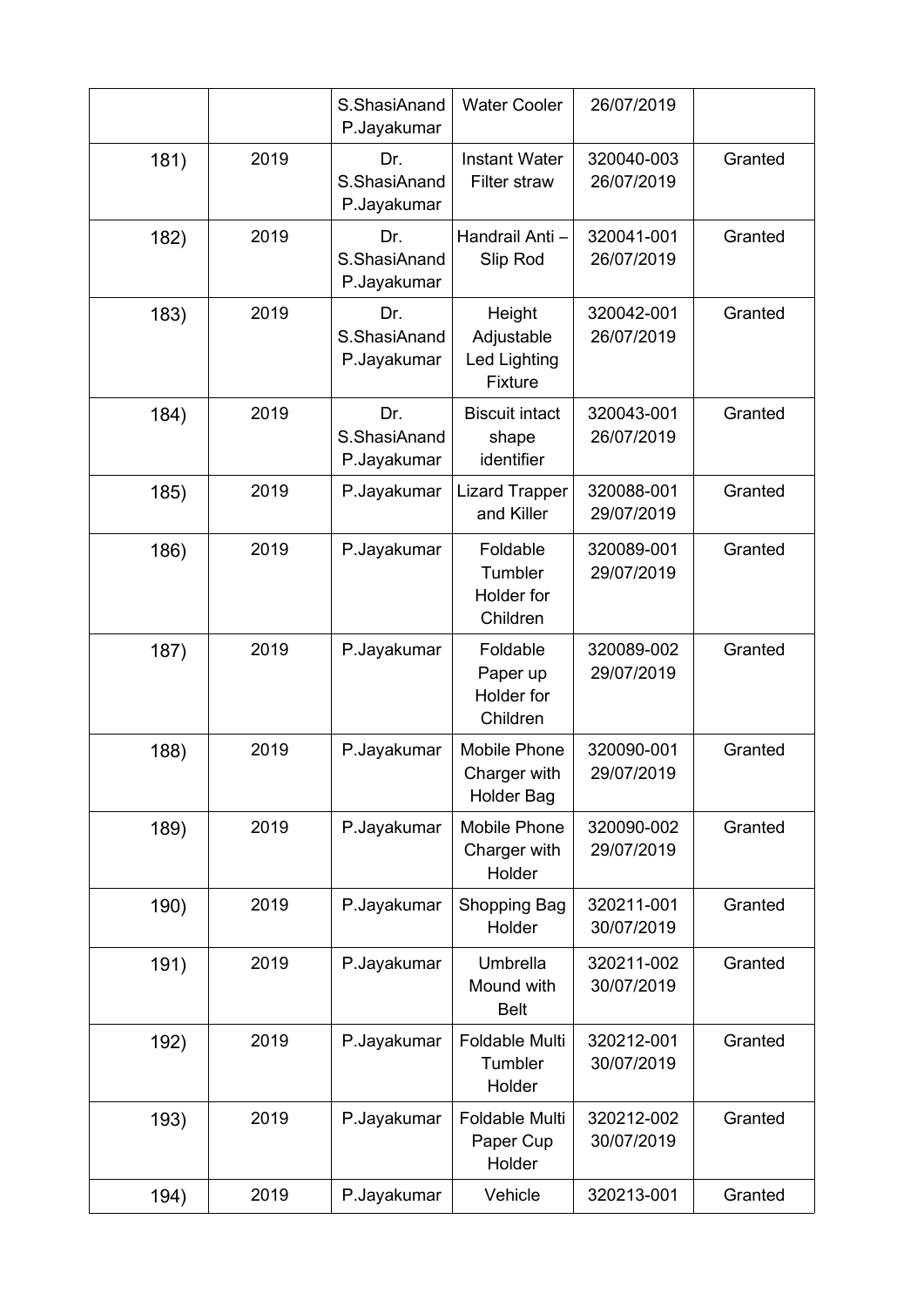|      |      |                                    | Maintenance<br><b>LED Hand</b><br>Lamp                            | 30/07/2019               |         |
|------|------|------------------------------------|-------------------------------------------------------------------|--------------------------|---------|
| 195) | 2020 | Dr.<br>S.ShasiAnand<br>P.Jayakumar | <b>Walking Stick</b><br>with LED                                  | 325314-001<br>01/01/2020 | Granted |
| 196) | 2020 | Dr.<br>S.ShasiAnand<br>P.Jayakumar | Adjustable<br>Food Table for<br><b>Hospital Beds</b>              | 325315-001<br>01/01/2020 | Granted |
| 197) | 2020 | Dr.<br>S.ShasiAnand<br>P.Jayakumar | Detachable<br><b>Hospital Bed</b><br>Food Table                   | 325315-002<br>01/01/2020 | Granted |
| 198) | 2020 | Dr.<br>S.ShasiAnand<br>P.Jayakumar | <b>Digital Urine</b><br>Volume<br>Measuring<br>Device             | 325316-001<br>01/01/2020 | Granted |
| 199) | 2020 | Dr.<br>S.ShasiAnand<br>P.Jayakumar | Manual<br>Banana Leaf<br>Cutting device                           | 325317-001<br>01/01/2020 | Granted |
| 200) | 2020 | Dr.<br>S.ShasiAnand<br>P.Jayakumar | Adjustable<br><b>Baby Feeding</b><br>Cot for<br>Hospitals         | 325318-001<br>01/01/2020 | Granted |
| 201) | 2020 | Dr.<br>S.ShasiAnand<br>P.Jayakumar | Adjustable<br><b>Baby Feeding</b><br>Table for<br>Hospitals       | 325318-002<br>01/01/2020 | Granted |
| 202) | 2020 | P.Jayakumar                        | <b>Curved LED</b><br><b>Tube Light</b>                            | 325308-001<br>01/01/2020 | Filed   |
| 203) | 2020 | P.Jayakumar                        | <b>Rail Guard</b><br>Accessory for<br>Hospital<br>Stretcher       | 325309-001<br>01/01/2020 | Granted |
| 204) | 2020 | P.Jayakumar                        | Clip Type Rail<br>Guard<br>Accessory for<br>Hospital<br>Stretcher | 325309-002<br>01/01/2020 | Granted |
| 205) | 2020 | P.Jayakumar                        | Portable<br>Shelter for car                                       | 325311-001<br>01/01/2020 | Granted |
| 206) | 2020 | P.Jayakumar                        | Automatic<br>Filer<br>(Rectangle)                                 | 325335-001<br>01/01/2020 | Granted |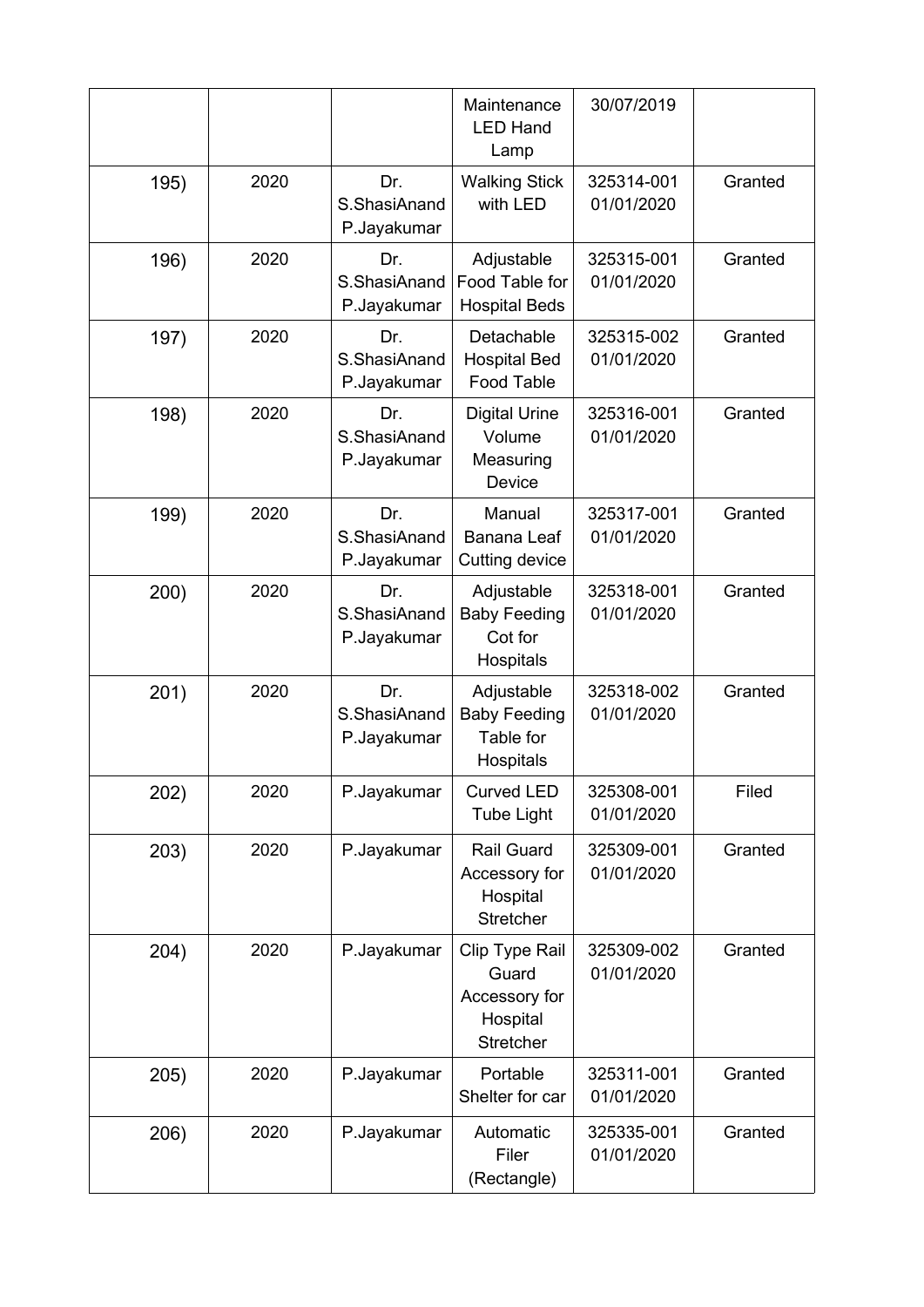| 207) | 2020 | P.Jayakumar  | Automatic<br>Filer<br>(Rounded)                                                                | 325335-002<br>01/01/2020 | Granted |
|------|------|--------------|------------------------------------------------------------------------------------------------|--------------------------|---------|
| 208) | 2020 | P. Jayakumar | Movable Rope<br>Lane Divider                                                                   | 327097-001<br>12/02/2020 | Filed   |
| 209) | 2020 | P. Jayakumar | Moving Height<br>Adjustable<br><b>Road Divider</b>                                             | 327097-002<br>12/02/2020 | Granted |
| 210) | 2020 | P. Jayakumar | Power<br>Operated<br>Water<br>Dispenser<br><b>With Foot</b><br><b>Pedal Switch</b>             | 330848-001<br>08/07/2020 | Granted |
| 211) | 2020 | P. Jayakumar | <b>Touch Free</b><br>Water<br><b>Dispenser</b>                                                 | 330848-002<br>08/07/2020 | Granted |
| 212) | 2020 | P. Jayakumar | <b>FRP Sanitizer</b><br><b>Storage Tank</b>                                                    | 330849-001<br>08/07/2020 | Granted |
| 213) | 2020 | P. Jayakumar | Kiosk With<br><b>Touch Free</b><br><b>Dual Sanitizer</b><br>Dispensing<br>Apparatus            | 330849-002<br>08/07/2020 | Granted |
| 214) | 2020 | P. Jayakumar | Portable<br>Pedal<br>Operated<br>Sanitizer<br>Dispensing<br>Apparatus                          | 330849-003<br>08/07/2020 | Granted |
| 215) | 2020 | P. Jayakumar | Portable<br>Pedal Type<br>Liquid Soap<br>And Water<br>Dispenser                                | 330850-001<br>08/07/2020 | Granted |
| 216) | 2020 | P. Jayakumar | Pedal Type<br>Liquid Soap<br>And Water<br>Dispenser<br><b>With Water</b><br><b>Inlet Valve</b> | 330850-002<br>08/07/2020 | Granted |
| 217) | 2020 | P. Jayakumar | Portable<br>Pedal Type<br>Water                                                                | 330850-003<br>08/07/2020 | Granted |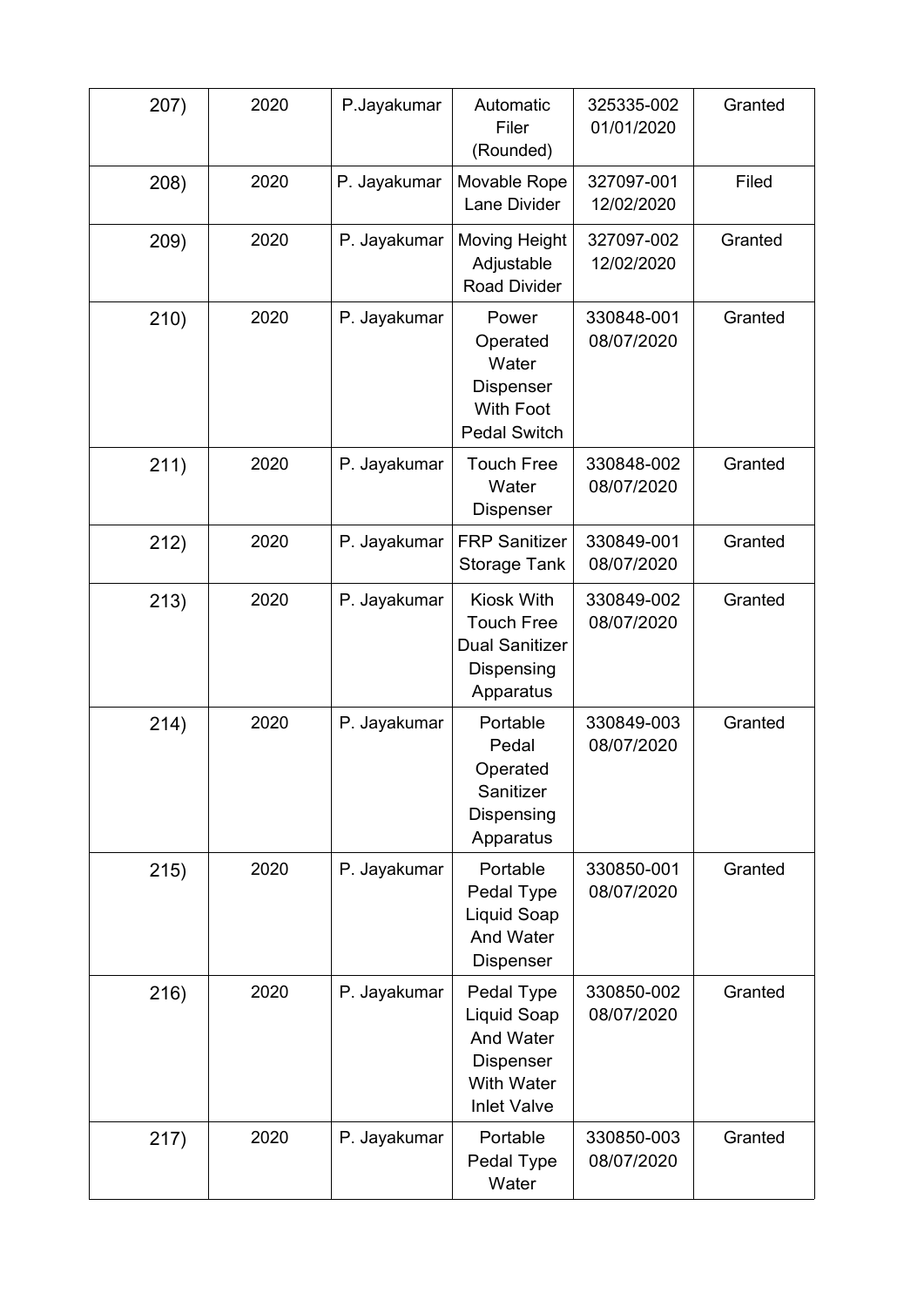|      |      |              | Dispenser<br><b>With Sanitizer</b><br>Dispenser                                         |                          |         |
|------|------|--------------|-----------------------------------------------------------------------------------------|--------------------------|---------|
| 218) | 2020 | P. Jayakumar | Fore Arm<br>Operable<br><b>Urinal Flush</b>                                             | 330850-004<br>08/07/2020 | Granted |
| 219) | 2020 | P. Jayakumar | Portable<br>Pedal Type<br>Water<br>Dispenser<br><b>With Water</b><br><b>Inlet Valve</b> | 330850-005<br>08/07/2020 | Granted |
| 220) | 2020 | P. Jayakumar | Portable PVC<br>Foot<br>Operable<br>Water<br>Dispenser                                  | 331429-001<br>28/07/2020 | Granted |
| 221) | 2020 | P. Jayakumar | Desktop<br><b>Touch Free</b><br>Sanitizer<br>Dispenser                                  | 331430-001<br>28/07/2020 | Granted |
| 222) | 2020 | P. Jayakumar | Portable<br>Pedal<br>Operated<br>Sanitizer<br>Dispenser                                 | 331430-002<br>28/07/2020 | Granted |
| 223) | 2020 | P. Jayakumar | Semi<br>Automatic<br>Foot<br>Operated<br>Water<br>Dispenser                             | 332949-001<br>08/09/2020 | Granted |
| 224) | 2020 | P. Jayakumar | Solar<br>Operable<br><b>Touch Free</b><br>Sanitizer<br>Dispenser                        | 332951-001<br>08/09/2020 | Granted |
| 225) | 2020 | P. Jayakumar | Manual<br>Sanitizer<br>Dispensing<br>device                                             | 332953-001<br>08/09/2020 | Granted |
| 226) | 2020 | P. Jayakumar | <b>LED</b><br>Illuminated<br>Social<br>Distancing                                       | 334503-001<br>21/10/2020 | Granted |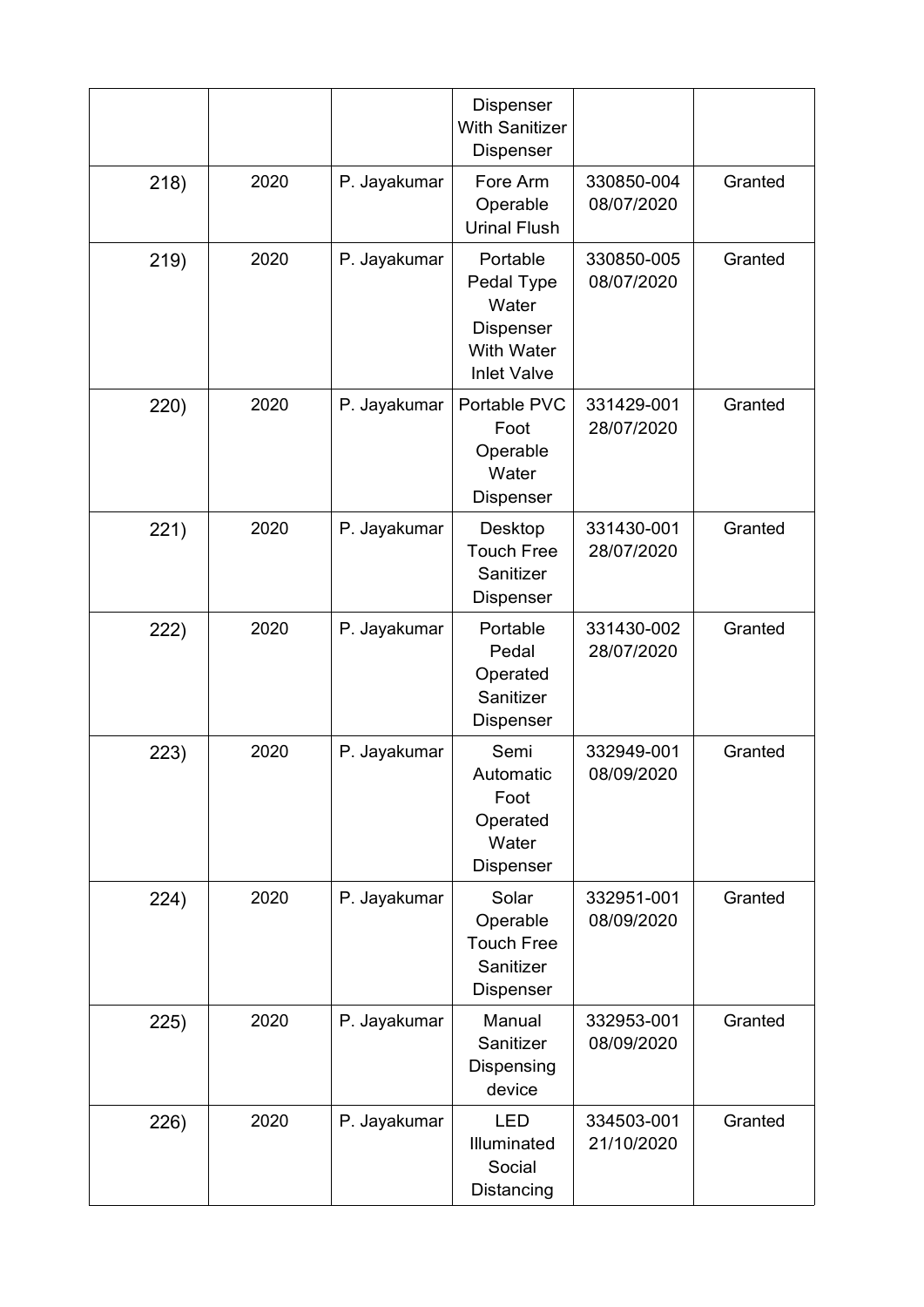|      |      |                                    | <b>Floor Mat</b>                                                                               |                          |         |
|------|------|------------------------------------|------------------------------------------------------------------------------------------------|--------------------------|---------|
| 227) | 2020 | P. Jayakumar                       | Portable<br>Toilet with<br>Manual<br>Flushing<br>System for<br>Visually<br><b>Disabled</b>     | 334504-001<br>21/10/2020 | Granted |
| 228) | 2020 | P. Jayakumar                       | Portable<br>Toilet with<br>Automatic<br><b>Flush Sensor</b><br>for Visually<br><b>Disabled</b> | 334504-002<br>21/10/2020 | Granted |
| 229) | 2020 | Dr.<br>S.ShasiAnand<br>P.Jayakumar | <b>LED</b><br>Illuminated<br>Social<br>Distance Path<br>way Cones                              | 334508-001<br>21/10/2020 | Granted |
| 230) | 2020 | Dr.<br>S.ShasiAnand<br>P.Jayakumar | <b>LED</b><br>Illuminated<br>Social<br><b>Distance Path</b><br>way Mat                         | 334508-002<br>21/10/2020 | Granted |
| 231) | 2020 | Dr.<br>S.ShasiAnand<br>P.Jayakumar | Front and<br><b>Rear View</b><br>Monitor for<br><b>Fork Lift</b>                               | 334509-001<br>21/10/2020 | Granted |
| 232) | 2020 | Dr.<br>S.ShasiAnand<br>P.Jayakumar | Portable<br><b>Cone Stacker</b><br>with Trolley                                                | 334509-002<br>21/10/2020 | Granted |
| 233) | 2020 | Dr.<br>S.ShasiAnand<br>P.Jayakumar | <b>Battery</b><br>Operated<br>Portable<br>Water<br>Dispenser                                   | 334510-001<br>21/10/2020 | Granted |
| 234) | 2020 | Dr.<br>S.ShasiAnand<br>P.Jayakumar | Solar<br>Operable<br>Automatic<br>Sanitizer with<br>Detachable<br><b>Solar Panel</b>           | 334511-002<br>21/10/2020 | Granted |
| 235) | 2020 | Dr.<br>S.ShasiAnand<br>P.Jayakumar | Solar<br>Operated<br><b>Touch Free</b>                                                         | 334511-001<br>21/10/2020 | Granted |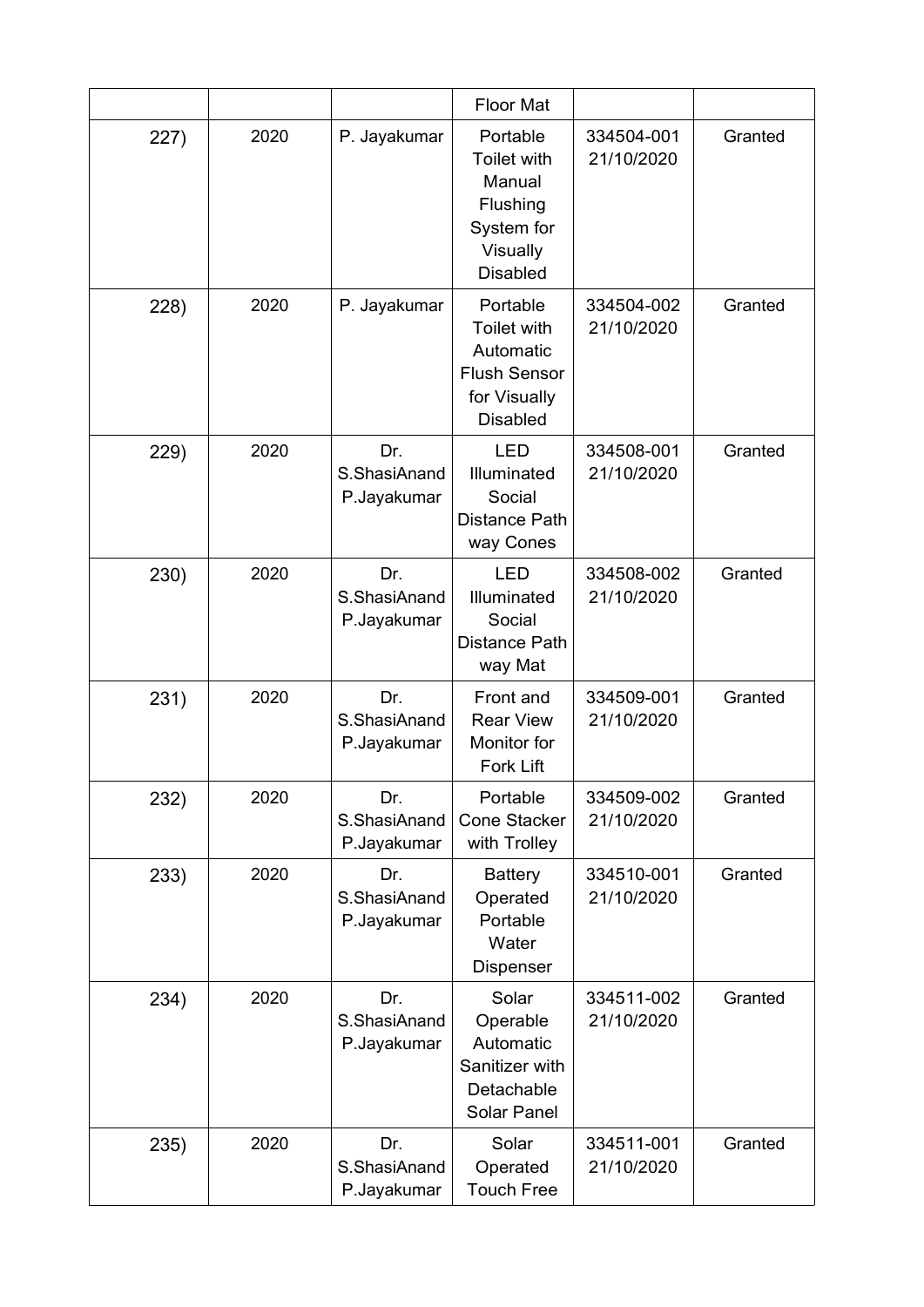|      |      |              | Sanitizer with<br><b>LED</b><br>Illumination                                          |                          |       |
|------|------|--------------|---------------------------------------------------------------------------------------|--------------------------|-------|
| 236) | 2021 | P. Jayakumar | Automatic<br>Auditorium<br><b>Light Intensity</b><br>Control<br>System                | 337094-001<br>01/01/2021 | Filed |
| 237) | 2021 | P. Jayakumar | Automatic<br>Motorcycle<br>Water Wash<br><b>Booth</b>                                 | 337095-001<br>01/01/2021 | Filed |
| 238) | 2021 | P. Jayakumar | Solar Powered<br>Human<br>Detection<br>System for<br>Emergency<br>Exit                | 337205-001<br>05/01/2021 | Filed |
| 239) | 2021 | P. Jayakumar | Human<br>Detection<br>System for<br>Emergency<br>Exit                                 | 337205-002<br>05/01/2021 | Filed |
| 240) | 2021 | P.Jayakumar  | Digital urine<br>Weight<br>Measuring<br>Device with<br>Hi-Tech<br><b>Hospital Bed</b> | 337206-001<br>05/01/2021 | Filed |
| 241) | 2021 | P. Jayakumar | Portable Urine<br>Weight<br>Analyzer for<br>Hospitals                                 | 337206-002<br>05/01/2021 | Filed |

# Design Patent Granted

#### List of Design Patents registered/accepted:

- Total No. of Design Patents Filed : 241
- Design Patent FER Filed :
- Design Patent Awarded : 230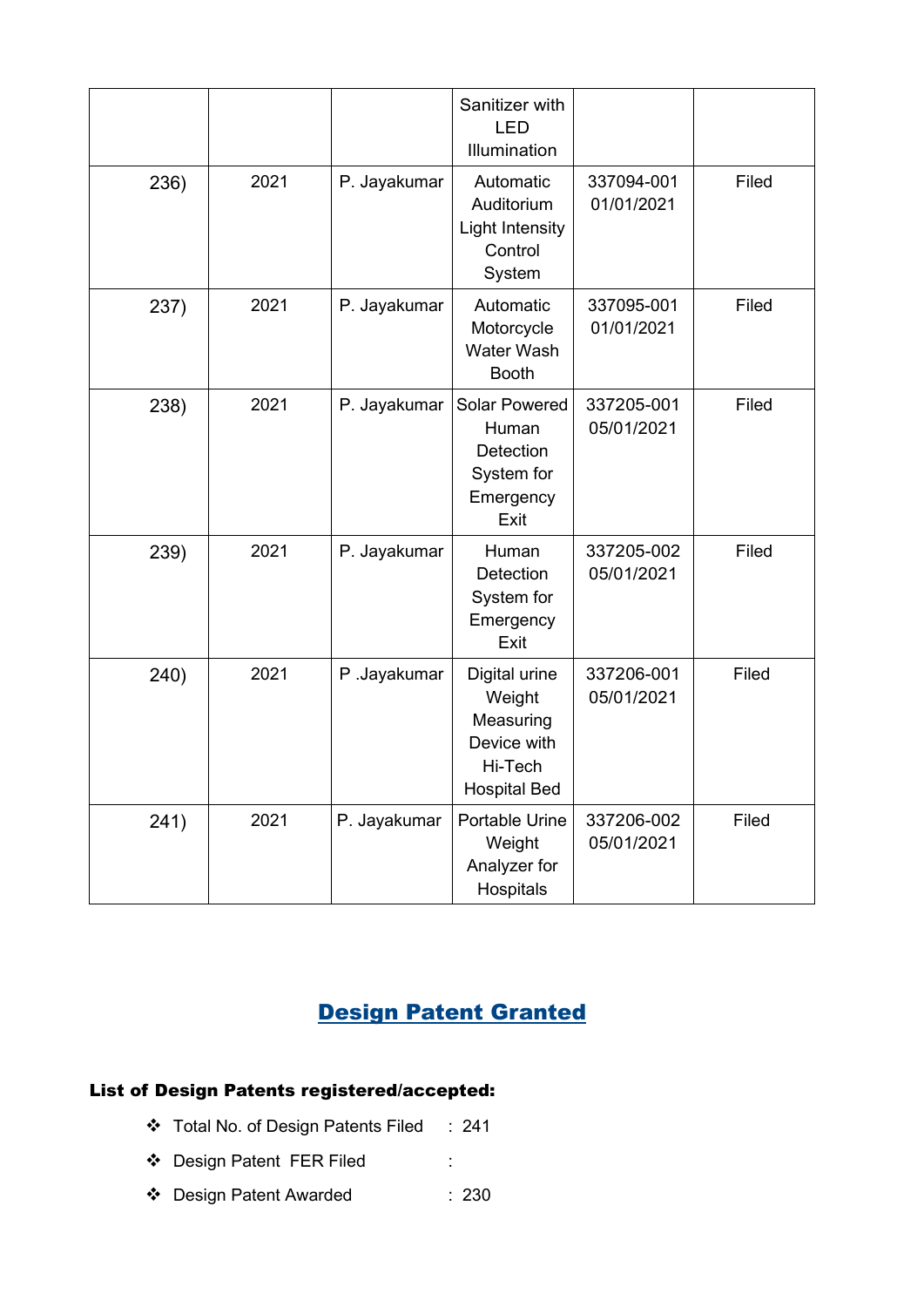| S.No.          | <b>Year</b> | <b>Applicant</b><br>name        | <b>Patent</b><br>details |                                                                            | <b>Applicatio</b><br>n No. &<br>Date of<br>Registrati<br>on | <b>Status</b><br>(Awarded/<br>Filed) |
|----------------|-------------|---------------------------------|--------------------------|----------------------------------------------------------------------------|-------------------------------------------------------------|--------------------------------------|
| 1.             | 2016        | Dr. S.ShasiAnand<br>P.Jayakumar |                          | Pre-<br>Fabricate<br>d Toilet                                              | 283332<br>11/5/2016                                         | Granted                              |
| 2.             | 2016        | Dr. S.ShasiAnand<br>P.Jayakumar |                          | Device<br>for<br>Accident<br>Preventio<br>n                                | 282356<br>8/4/2016                                          | Granted                              |
| 3.             | 2016        | Dr. S.ShasiAnand<br>P.Jayakumar |                          | Hydraulic<br>Fire<br>Extinguis<br>her                                      | 286817<br>14/09/16                                          | Granted                              |
| 4.             | 2016        | Dr. S.ShasiAnand<br>P.Jayakumar |                          | Holder<br>for Fire<br><b>Extinguis</b><br>her                              | 286818<br>14/09/16                                          | Granted                              |
| 5.             | 2016        | Dr. S.ShasiAnand<br>P.Jayakumar |                          | Double<br>Corner<br>Protector<br>for<br>Sample<br>Testing<br><b>Slides</b> | 289202<br>9/12/2016                                         | Granted                              |
| 6.             | 2016        | Dr. S.ShasiAnand<br>P.Jayakumar |                          | <b>Blood</b><br>Group<br>Identificat<br>ion Slide                          | 289203<br>9/12/2016                                         | Granted                              |
| 7 <sub>1</sub> | 2016        | Dr. S.ShasiAnand<br>P.Jayakumar |                          | Trolley<br>for Fire<br><b>Extinguis</b><br>her                             | 289204<br>9/12/2016                                         | Granted                              |
| 8.             | 2016        | Dr. S.ShasiAnand<br>P.Jayakumar |                          | Sample<br>Testing<br>Slides for                                            | 289208<br>9/12/2016                                         | Granted                              |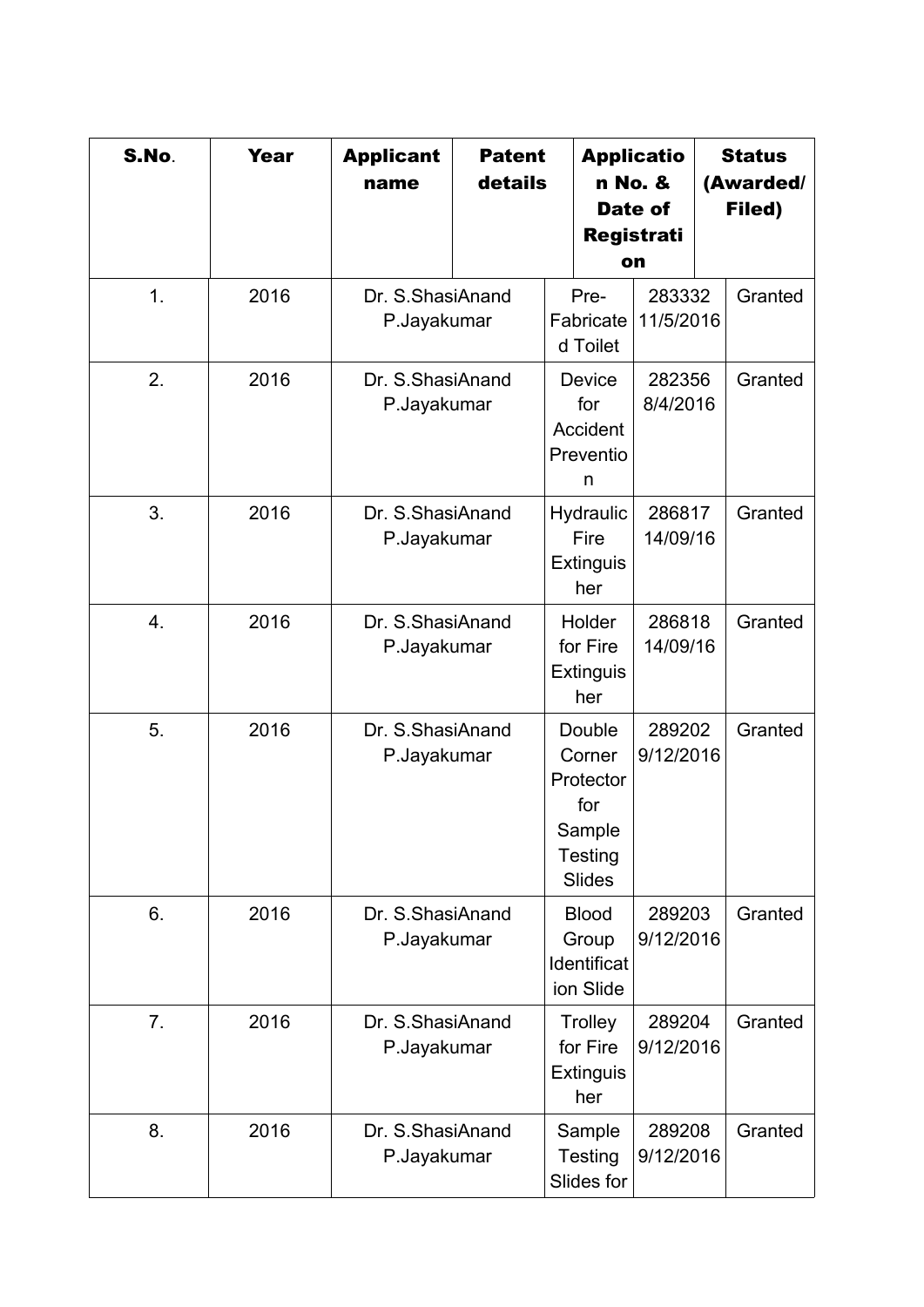|     |      |                                 | Laborator<br>у                                                                                     |                          |         |
|-----|------|---------------------------------|----------------------------------------------------------------------------------------------------|--------------------------|---------|
| 9.  | 2016 | Dr. S.ShasiAnand<br>P.Jayakumar | Trolley<br>for Fire<br><b>Extinguis</b><br>her                                                     | 289212<br>9/12/2016      | Granted |
| 10. | 2016 | Dr. S.ShasiAnand<br>P.Jayakumar | <b>Blood</b><br>Group<br>Identificat<br>ion Slide<br>with<br>Color<br>Circumfe<br>rence<br>Marking | 289218<br>9/12/2016      | Granted |
| 11. | 2016 | Dr. S.ShasiAnand<br>P.Jayakumar | <b>Blood</b><br>Group<br>Identificat<br>ion Slide<br>with<br><b>Color Dot</b><br>Marking           | 289219<br>9/12/2016      | Granted |
| 12. | 2016 | Dr. S.ShasiAnand<br>P.Jayakumar | Protectiv<br>e Cap for<br>Sample<br>Testing<br>Slides                                              | 289220<br>9/12/2016      | Granted |
| 13. | 2016 | Dr. S.ShasiAnand<br>P.Jayakumar | Corner<br>Protectiv<br>e Cap for<br>Sample<br>Testing<br><b>Slides</b>                             | 289221<br>9/12/2016      | Granted |
| 14. | 2017 | Dr. S.ShasiAnand<br>P.Jayakumar | Boat for<br>Fisherma<br>n                                                                          | 290778<br>10/2/2017      | Granted |
| 15. | 2017 | Dr. S.ShasiAnand<br>P.Jayakumar | Composit<br>e File<br>Rack<br>With<br><b>Trolley</b>                                               | 293935<br>22/05/201<br>7 | Granted |
| 16. | 2017 | Dr. S.ShasiAnand                | <b>Tablet</b>                                                                                      | 293941                   | Granted |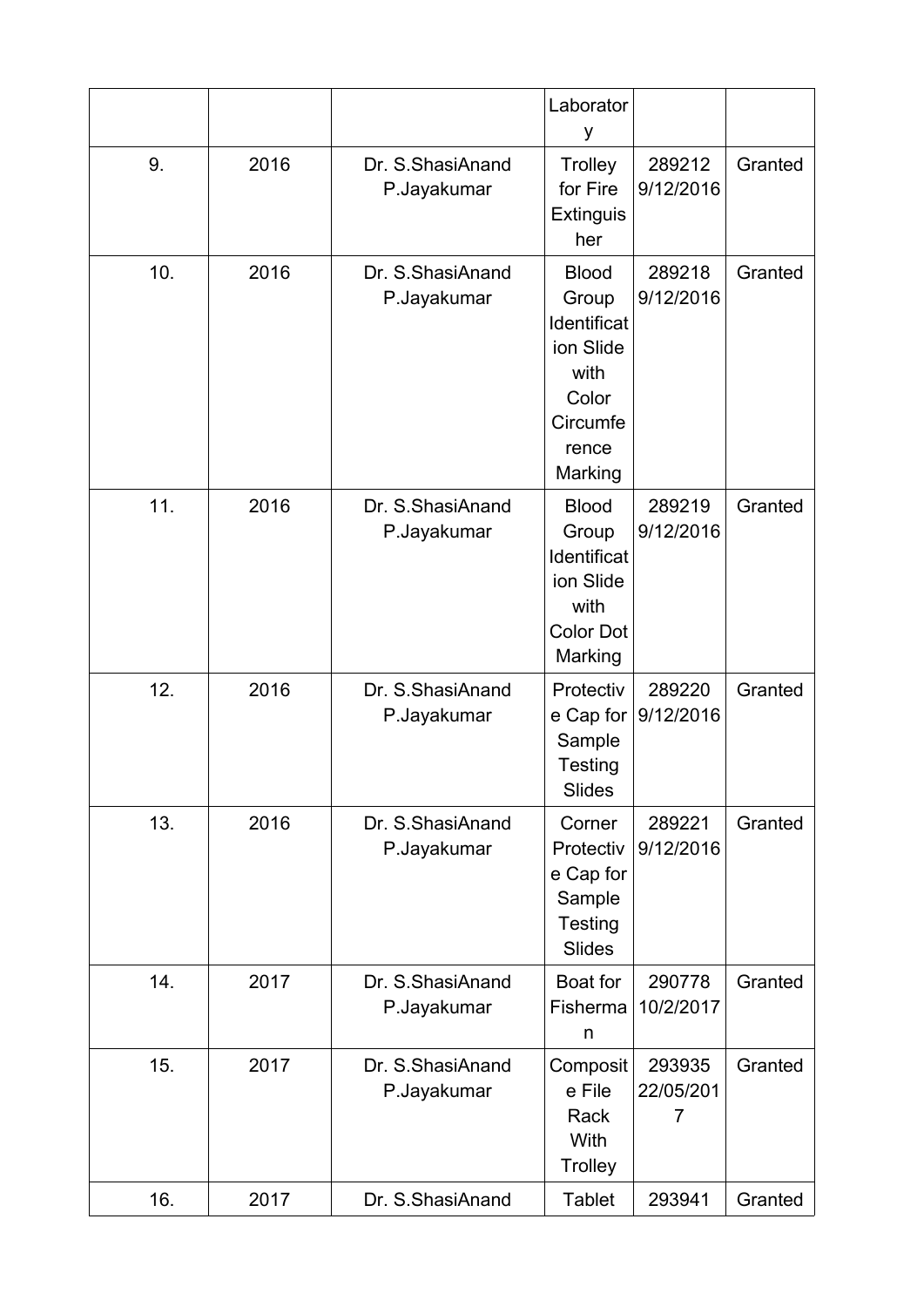|     |      | P.Jayakumar                      | Packagin<br>g<br>Containe<br>r                                                                   | 22/05/201<br>7                        |         |
|-----|------|----------------------------------|--------------------------------------------------------------------------------------------------|---------------------------------------|---------|
| 17. | 2017 | Dr. S. ShasiAnand<br>P.Jayakumar | Portable<br>Multi<br>Cylinder<br>Lifting<br><b>Device</b><br>for Fire<br><b>Extinguis</b><br>her | 293936<br>22/05/201<br>7              | Granted |
| 18. | 2017 | Dr. S.ShasiAnand<br>P.Jayakumar  | Water<br>Can                                                                                     | 293938<br>22/05/201<br>7              | Granted |
| 19. | 2017 | Dr. S.ShasiAnand<br>P.Jayakumar  | Intraveno<br>us Fluid<br>Level<br>Alarm<br>Device<br>for<br>Patient                              | 293940<br>22/05/201<br>7              | Granted |
| 20. | 2017 | Dr. S.ShasiAnand<br>P.Jayakumar  | Floating<br><b>Block To</b><br>Prevent<br>Evaporati<br>on                                        | 293937<br>22/05/201<br>7              | Granted |
| 21. | 2017 | Dr. S.ShasiAnand<br>P.Jayakumar  | Portable<br>toilet<br>shed with<br>roof top<br>water<br>tank                                     | 296908<br>23/08/201<br>$\overline{7}$ | Granted |
| 22. | 2017 | Dr. S.ShasiAnand<br>P.Jayakumar  | <b>Display</b><br>sanitary<br>lining for<br>nebulizer<br>mask                                    | 296915<br>23/08/201<br>7              | Granted |
| 23. | 2017 | Dr. S.ShasiAnand<br>P.Jayakumar  | Portable<br>solar<br>powered<br>house                                                            | 296907<br>23/08/201<br>$\overline{7}$ | Granted |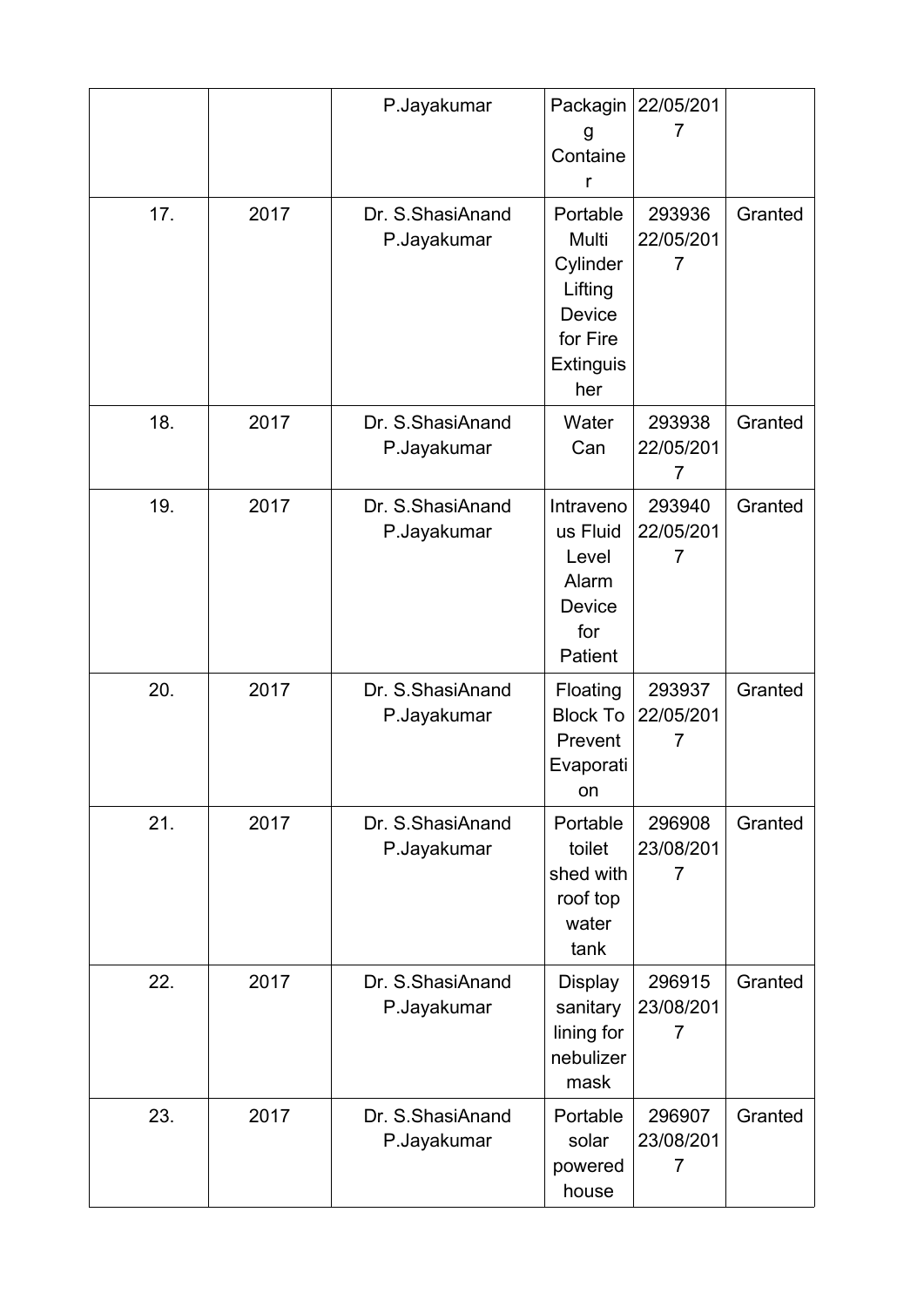| 24. | 2017 | Dr. S.ShasiAnand<br>P.Jayakumar | Illuminate<br>d Device<br>for<br>Accident<br>Preventio<br>n                      | 290780<br>10/2/2017      | Granted |
|-----|------|---------------------------------|----------------------------------------------------------------------------------|--------------------------|---------|
| 25. | 2017 | Dr. S.ShasiAnand<br>P.Jayakumar | Rubber<br><b>Building</b><br><b>Block for</b><br><b>Firework</b><br>s Factory    | 293934<br>22/05/201<br>7 | Granted |
| 26. | 2017 | Dr. S.ShasiAnand<br>P.Jayakumar | Safety<br>Rubber<br><b>Building</b><br><b>Block for</b><br>Firework<br>s Factory | 293943<br>22/05/201<br>7 | Granted |
| 27. | 2017 | Dr. S.ShasiAnand<br>P.Jayakumar | Locking<br>device<br>for<br>pipette                                              | 296911<br>23/08/201<br>7 | Granted |
| 28. | 2017 | Dr. S.ShasiAnand<br>P.Jayakumar | Conical<br>flask with<br>integrate<br>d display                                  | 296913<br>23/08/201<br>7 | Granted |
| 29. | 2017 | Dr. S.ShasiAnand<br>P.Jayakumar | Water<br>Can with<br>Dispense<br>r                                               | 293944<br>22/05/201<br>7 | Granted |
| 30. | 2017 | Dr. S.ShasiAnand<br>P.Jayakumar | Dispense<br>r For<br>Water<br>can                                                | 293939<br>22/05/201<br>7 | Granted |
| 31. | 2017 | Dr. S.ShasiAnand<br>P.Jayakumar | Portable<br>Plant<br>Vegetatio<br>n Shed                                         | 293942<br>22/05/201<br>7 | Granted |
| 32. | 2017 | Dr. S.ShasiAnand<br>P.Jayakumar | Adhesive<br>bandage<br>for<br>intraveno<br><b>us</b>                             | 296905<br>23/08/201<br>7 | Granted |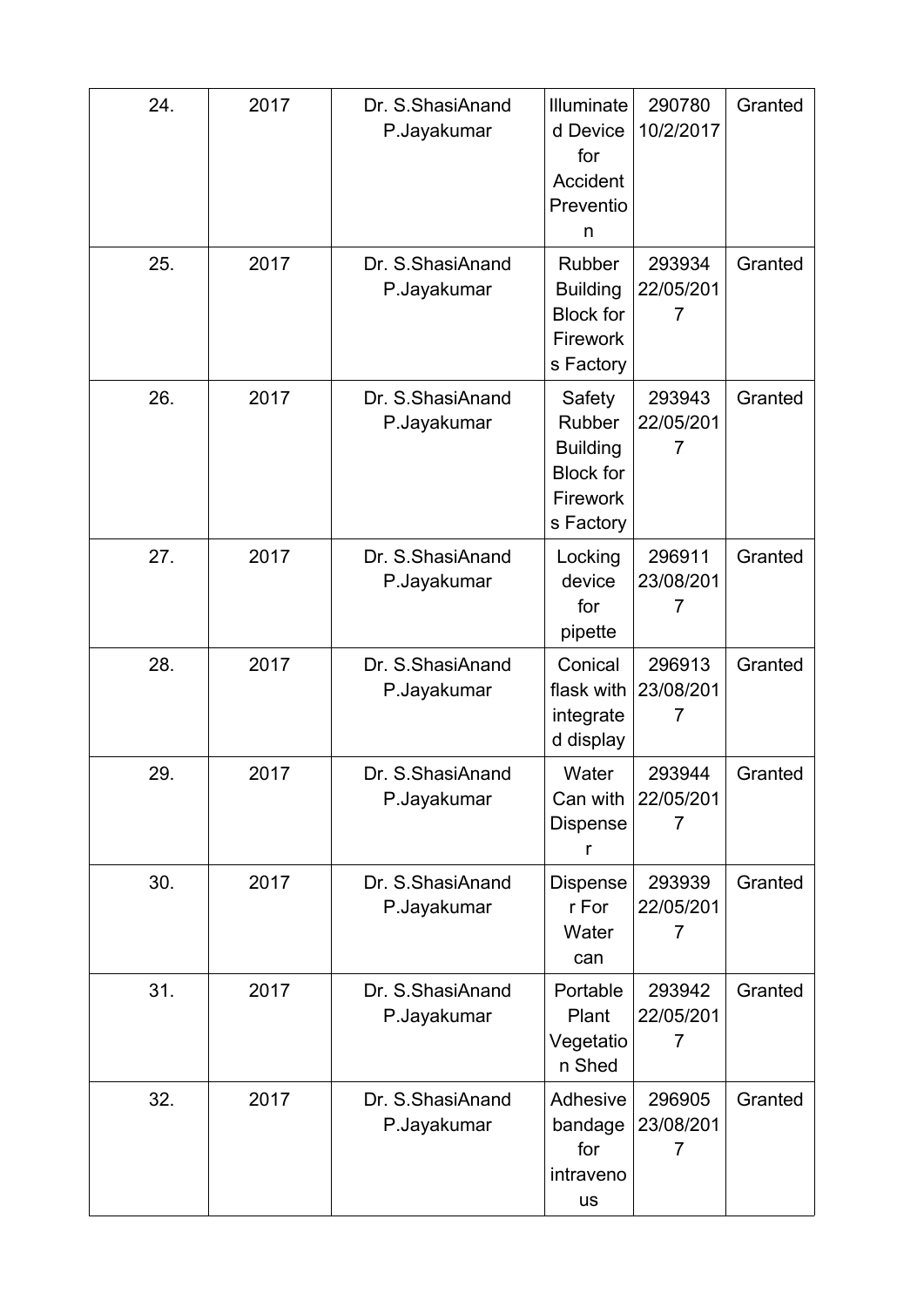|     |      |                                 | incisions                                                                                          |                                       |         |
|-----|------|---------------------------------|----------------------------------------------------------------------------------------------------|---------------------------------------|---------|
| 33. | 2017 | Dr. S.ShasiAnand<br>P.Jayakumar | Urine<br>collection<br>pot with<br>volume<br>indicator                                             | 296906<br>23/08/201<br>7              | Granted |
| 34. | 2017 | Dr. S.ShasiAnand<br>P.Jayakumar | Pre-<br>fabricate<br>d roofing<br>sheet for<br>roof top<br>gardens                                 | 296917<br>23/08/201<br>$\overline{7}$ | Granted |
| 35. | 2017 | Dr. S.ShasiAnand<br>P.Jayakumar | Shoe<br>rack with<br>odor<br>eliminato<br>r                                                        | 296909<br>23/08/201<br>$\overline{7}$ | Granted |
| 36. | 2017 | Dr. S.ShasiAnand<br>P.Jayakumar | Pre-<br>fabricate<br>d roofing<br>panel                                                            | 296916<br>23/08/201<br>$\overline{7}$ | Granted |
| 37. | 2017 | P.Jayakumar                     | <b>Bio</b><br>Degrada<br>ble blood<br>group<br>identificat<br>ion slide<br>for<br>laboratori<br>es | 296928<br>23/08/201<br>$\overline{7}$ | Granted |
| 38. | 2017 | P.Jayakumar                     | Refuse<br><b>Bin With</b><br>Compact<br>or                                                         | 296927<br>23/08/201<br>$\overline{7}$ | Granted |
| 39. | 2017 | Dr. S.ShasiAnand<br>P.Jayakumar | Sapling<br>Pot for<br>Plant<br>Vegetatio<br>n                                                      | 290779<br>10/2/2017                   | Granted |
| 40. | 2017 | P.Jayakumar                     | Foldable<br>shelter<br>for                                                                         | 296854<br>22/08/201<br>7              | Granted |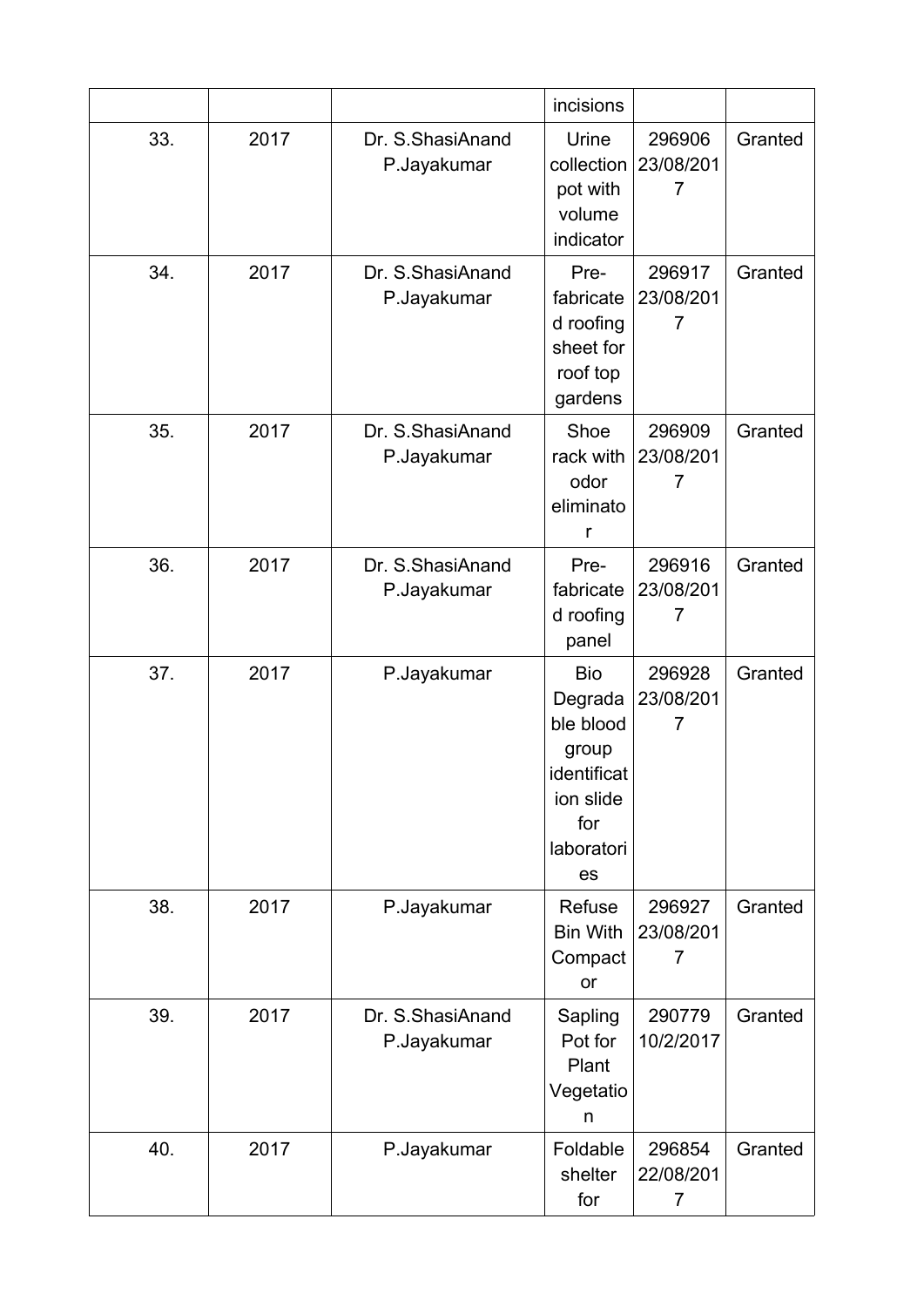|     |      |                                   | Conceale<br>d<br>Urination                                   |                          |         |
|-----|------|-----------------------------------|--------------------------------------------------------------|--------------------------|---------|
| 41. | 2018 | P.Jayakumar                       | Solar Hot<br>Box                                             | 306647<br>13/06/201<br>8 | Granted |
| 42. | 2018 | P.Jayakumar                       | Solar<br>Electric<br>Candle                                  | 306649<br>13/06/201<br>8 | Granted |
| 43. | 2018 | P.Jayakumar                       | Automati<br>c Switch<br>with<br>Timer                        | 306651<br>13/06/201<br>8 | Granted |
| 44. | 2018 | Dr. S.ShasiAnand<br>P.Jayakumar   | Portable<br>shed for<br>vermico<br>mposting                  | 306581<br>12/06/201<br>8 | Granted |
| 45. | 2018 | Dr. S.ShasiAnand<br>P.Jayakumar   | Construct<br>ion<br>Material<br>Lifting<br>Device            | 306585<br>12/6/2018      | Granted |
| 46. | 2018 | P.Jayakumar                       | Portable<br>Vegetabl<br>e Dryer                              | 306763<br>15/06/201<br>8 | Granted |
| 47. | 2018 | P.Jayakumar                       | <b>Display</b><br>for<br>Flower<br>Pot                       | 310990<br>15/10/201<br>8 | Granted |
| 48. | 2018 | Dr. S. Shasi Anand<br>P.Jayakumar | Obstacle<br>Sensing<br>Device<br>for<br>Visually<br>Impaired | 310919<br>12/10/201<br>8 | Granted |
| 49. | 2018 | Dr. S. Shasi Anand<br>P.Jayakumar | Portable<br>Shed for<br>Aquaponi<br>$\mathsf{CS}\phantom{0}$ | 306583<br>12/06/201<br>8 | Granted |
| 50. | 2018 | Dr. S. Shasi Anand<br>P.Jayakumar | Construct<br>ion                                             | 306589<br>12/06/201      | Granted |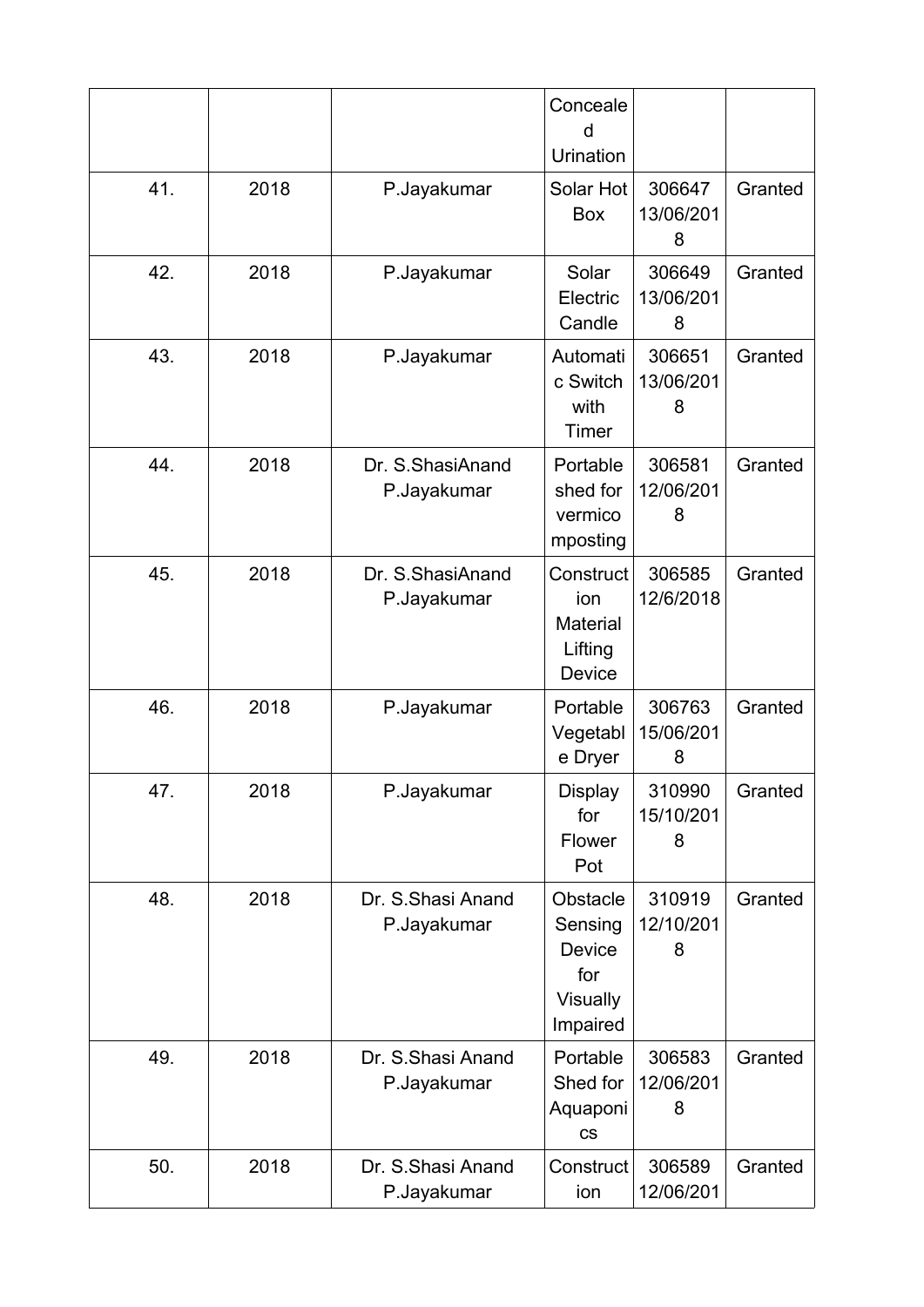|     |      |                                  | Plaster<br>and<br>Plywood<br>sheet<br>material<br>lifting<br>device              | 8                                |         |
|-----|------|----------------------------------|----------------------------------------------------------------------------------|----------------------------------|---------|
| 51. | 2018 | Dr. S.ShasiAnand<br>P.Jayakumar  | Object<br>Location<br>Finder for<br><b>Visually</b><br>Impaired                  | 310922<br>12/10/201<br>8         | Granted |
| 52. | 2018 | Dr. S.ShasiAnand<br>P.Jayakumar  | Object<br>Identifyin<br>g Device<br>for Blind<br>People                          | 310994<br>12/10/201<br>8         | Granted |
| 53. | 2018 | P.Jayakumar                      | <b>Tiffin Box</b><br>with<br><b>Buzzer</b><br>for<br><b>Visually</b><br>Impaired | 310988<br>15/10/201<br>8         | Granted |
| 54. | 2018 | Dr. S.Shasi Anand<br>P.Jayakumar | Obstacle<br>Signaling<br>Device<br>For Blind<br>People                           | 310996<br>15/10/201<br>8         | Granted |
| 55. | 2018 | Dr. S.ShasiAnand<br>P.Jayakumar  | Pneumati<br>c Powder<br><b>Type Fire</b><br><b>Extinguis</b><br>her              | 306584<br>12/6/2018              | Granted |
| 56. | 2018 | Dr. S.ShasiAnand<br>P.Jayakumar  | Volume<br>Measure<br>ment Jar                                                    | 313496-<br>001<br>28/12/201<br>8 | Granted |
| 57. | 2018 | Dr. S.ShasiAnand<br>P.Jayakumar  | Volume<br>Measure<br>ment<br>device                                              | 313496-<br>005<br>28/12/210<br>8 | Granted |
| 58. | 2018 | P.Jayakumar                      | Water                                                                            | 313529-                          | Granted |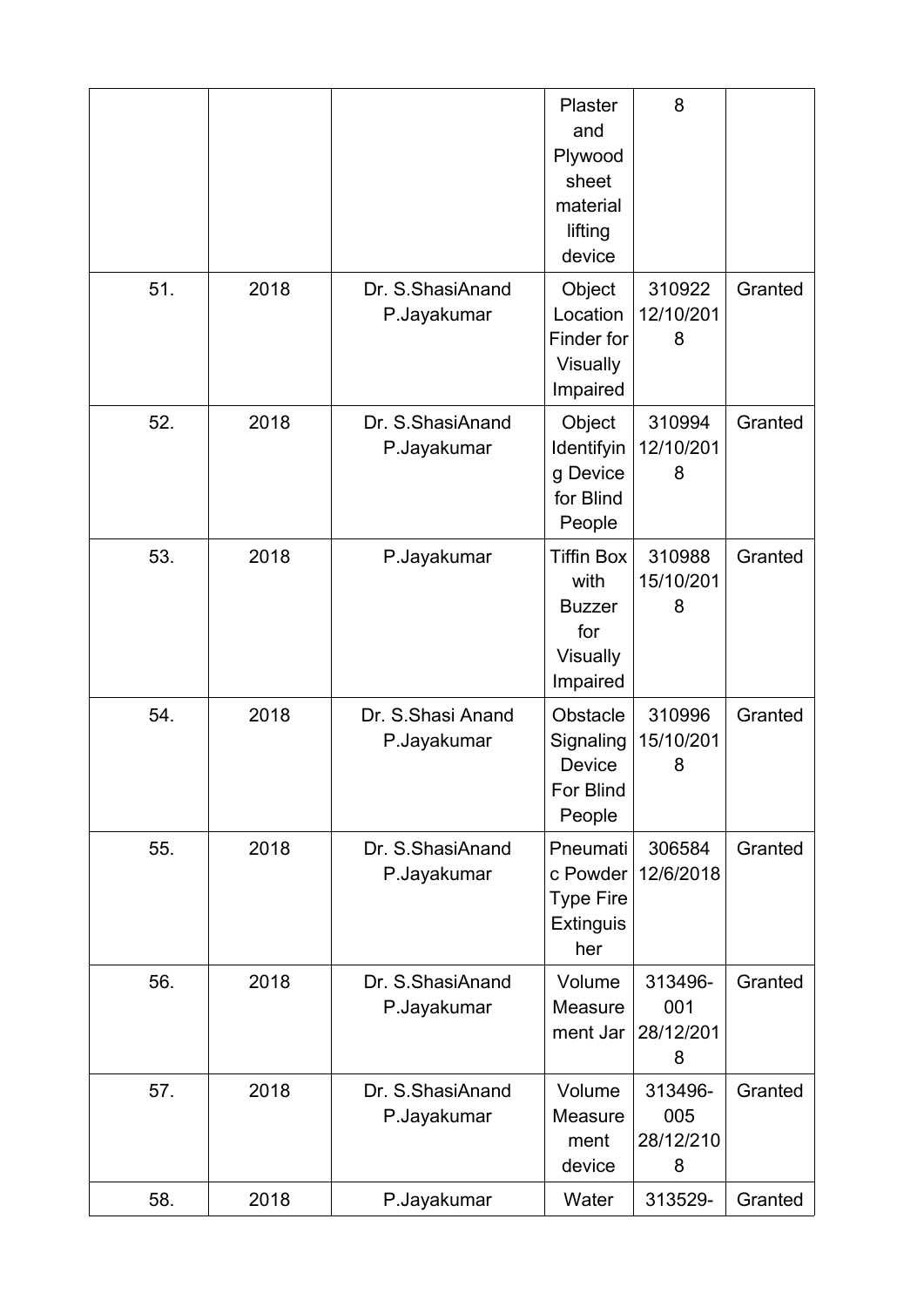|     |      |                                 | Can<br>Lifting<br>Apparatu<br>S                                   | 001<br>31/12/201<br>8            |         |
|-----|------|---------------------------------|-------------------------------------------------------------------|----------------------------------|---------|
| 59. | 2018 | P.Jayakumar                     | Portable<br>Shed for<br>Rain<br>Water<br>Harvestin<br>g           | 313532-<br>001<br>31/12/201<br>8 | Granted |
| 60. | 2019 | P.Jayakumar                     | Solar<br>Powered<br>Speed<br><b>Breaker</b><br>Alerting<br>Device | 313558-<br>003<br>01/01/201<br>9 | Granted |
| 61. | 2018 | Dr. S.ShasiAnand<br>P.Jayakumar | <b>Milk</b><br>Measurin<br>g Device<br>for Dairy<br>Farms         | 313496-<br>006<br>28/12/201<br>8 | Granted |
| 62. | 2018 | Dr. S.ShasiAnand<br>P.Jayakumar | Variable<br><b>Size</b><br><b>Banana</b><br>Leaf<br>Cutting       | 313498-<br>001<br>28/12/201<br>8 | Granted |
| 63. | 2018 | Dr. S.ShasiAnand<br>P.Jayakumar | Mouse<br><b>Trap</b><br>With<br>Fencing                           | 313499-<br>001<br>28/12/201<br>8 | Granted |
| 64. | 2018 | P.Jayakumar                     | Firewood<br><b>Drying</b><br>Apparatu<br>s                        | 313530-<br>001<br>31/12/201<br>8 | Granted |
| 65. | 2018 | Dr. S.ShasiAnand<br>P.Jayakumar | Generato<br>r<br>Powered<br>Concrete<br>Mixer                     | 313498-<br>003<br>28/12/201<br>8 | Granted |
| 66. | 2018 | P.Jayakumar                     | Portable<br>Firewood<br>Furnace                                   | 313531-<br>002<br>31/12/201      | Granted |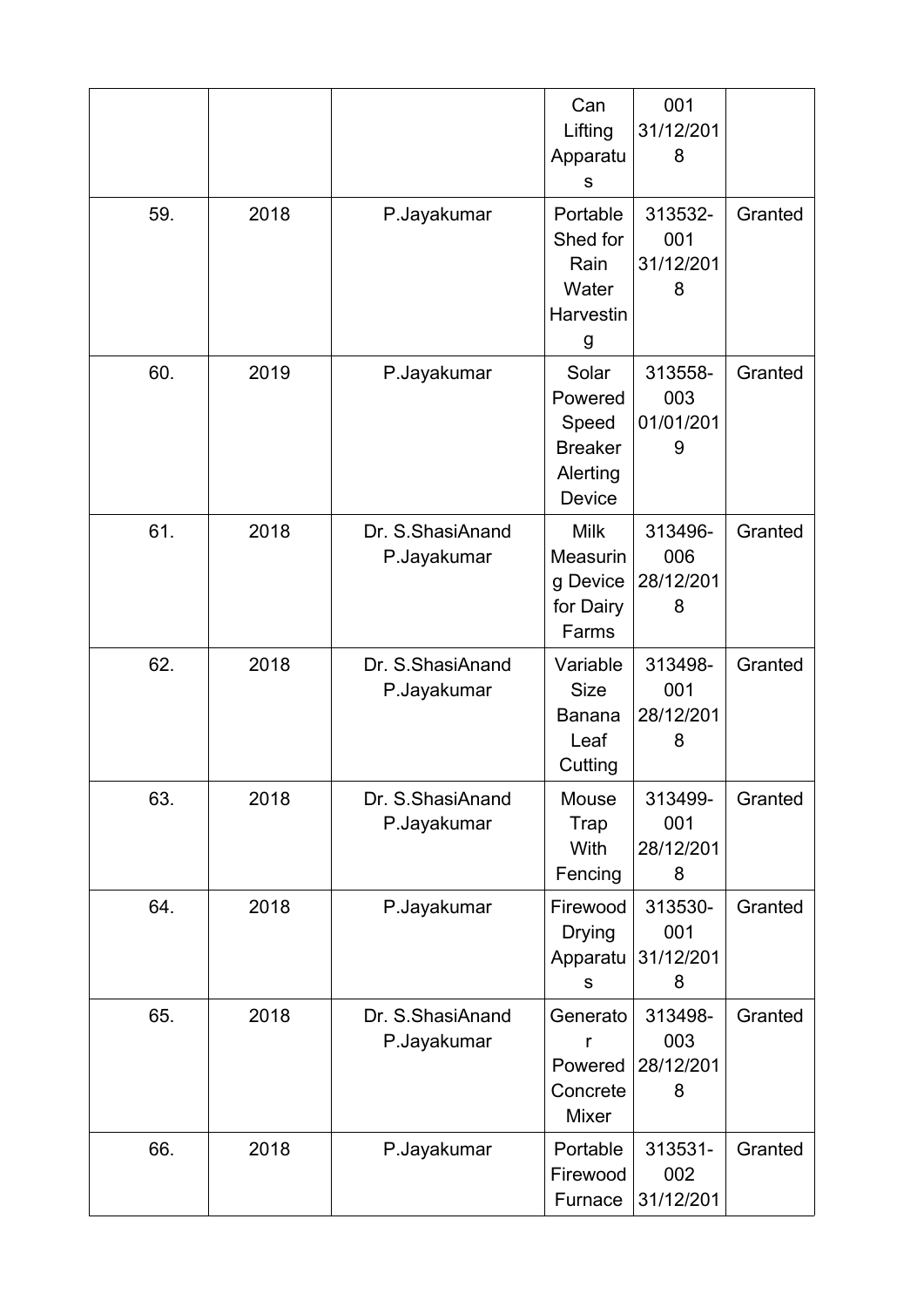|     |      |                                 |                                                                     | 8                                |          |
|-----|------|---------------------------------|---------------------------------------------------------------------|----------------------------------|----------|
| 67. | 2018 | P.Jayakumar                     | Public<br>Light<br><b>Fixtures</b>                                  | 313533-<br>002<br>31/12/201<br>8 | 'Granted |
| 68. | 2019 | P.Jayakumar                     | Solar<br>Powered<br>Portable<br>Speed<br><b>Breaker</b><br>Alerting | 313580-<br>001<br>02/01/201<br>9 | Granted  |
| 69. | 2018 | Dr. S.ShasiAnand<br>P.Jayakumar | <b>Digital</b><br>Measurin<br>g<br>Apparatu<br>s for Milk           | 313496-<br>002<br>28/12/201<br>8 | Granted  |
| 70. | 2018 | Dr. S.ShasiAnand<br>P.Jayakumar | <b>Banana</b><br>Leaf<br>cutting<br>Apparatu<br>S                   | 313498-<br>005<br>28/12/208      | Granted  |
| 71. | 2018 | Dr. S.ShasiAnand<br>P.Jayakumar | Mouse<br>Trap                                                       | 313499-<br>002<br>28/12/201<br>8 | Granted  |
| 72. | 2018 | Dr. S.ShasiAnand<br>P.Jayakumar | Safety<br>Door                                                      | 313500-<br>001<br>28/12/201<br>8 | Granted  |
| 73. | 2019 | P.Jayakumar                     | Portable<br>Air-<br>condition<br>ed Shed<br>for<br>Vegetabl<br>es   | 313557-<br>002<br>01/01/201<br>9 | Granted  |
| 74. | 2019 | P.Jayakumar                     | Solar<br>Powered<br>Liquid<br>Mixer                                 | 313615-<br>002<br>03/01/201<br>9 | Granted  |
| 75. | 2019 | P.Jayakumar                     | Ultra                                                               | 313615-                          | Granted  |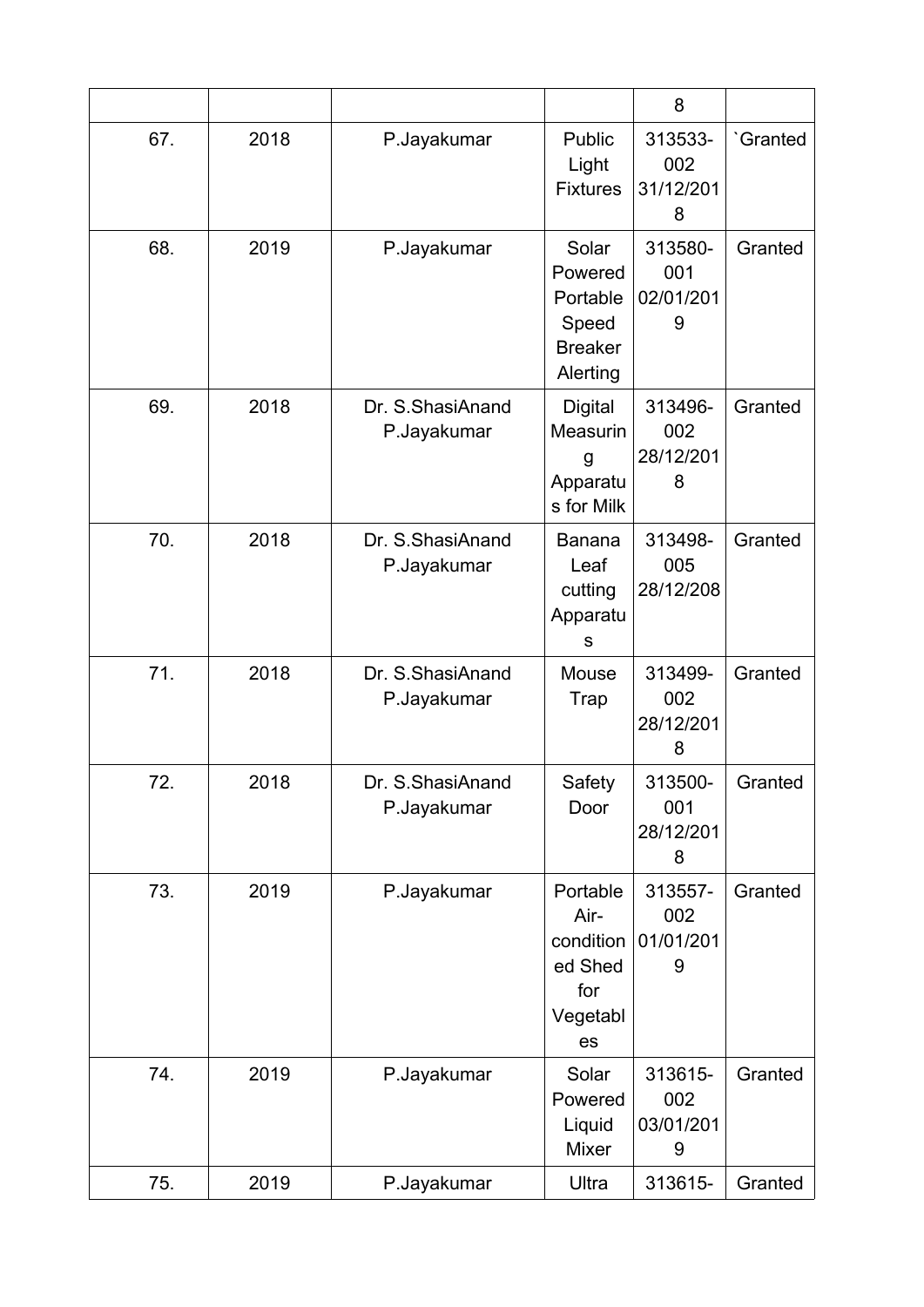|     |      |                                 | Violet<br>Water<br>Purifier                                    | 004<br>03/01/201<br>9            |         |
|-----|------|---------------------------------|----------------------------------------------------------------|----------------------------------|---------|
| 76. | 2018 | P.Jayakumar                     | Tray for<br>Flower<br>Pot                                      | 306645<br>13/06/201<br>8         | Granted |
| 77. | 2019 | P.Jayakumar                     | Portable<br>Shed for<br>Two<br><b>Wheelers</b>                 | 313557-<br>004<br>01/01/201<br>9 | Granted |
| 78. | 2018 | Dr. S.ShasiAnand<br>P.Jayakumar | Portable<br>Solar<br>Vegetabl<br>e Dryer                       | 306587<br>12/6/2018              | Granted |
| 79. | 2018 | Dr. S.ShasiAnand<br>P.Jayakumar | Wheel<br>Chair for<br>Invalids                                 | 306586<br>12/6/2018              | Granted |
| 80. | 2018 | P.Jayakumar                     | Solar<br>Electric<br>Multi<br>Candle                           | 306648<br>13/06/201<br>8         | Granted |
| 81. | 2018 | P.Jayakumar                     | Portable<br>Solar<br>Vegetabl<br>e and<br>Fish<br><b>Dryer</b> | 306764<br>15/06/201<br>8         | Granted |
| 82. | 2018 | P.Jayakumar                     | Safety<br><b>Direction</b><br>Mat for<br>Escalator<br>S        | 310987<br>15/10/201<br>8         | Granted |
| 83. | 2018 | P.Jayakumar                     | <b>Display</b><br>Tray for<br>Solar<br>Flower                  | 310989<br>15/10/201<br>8         | Granted |
| 84. | 2018 | Dr. S.ShasiAnand<br>P.Jayakumar | Audible<br>Medicine<br>Indicator                               | 310917<br>12/10/201<br>8         | Granted |
| 85. | 2018 | Dr. S.ShasiAnand<br>P.Jayakumar | Column<br>Obstacle                                             | 310995<br>12/10/201              | Granted |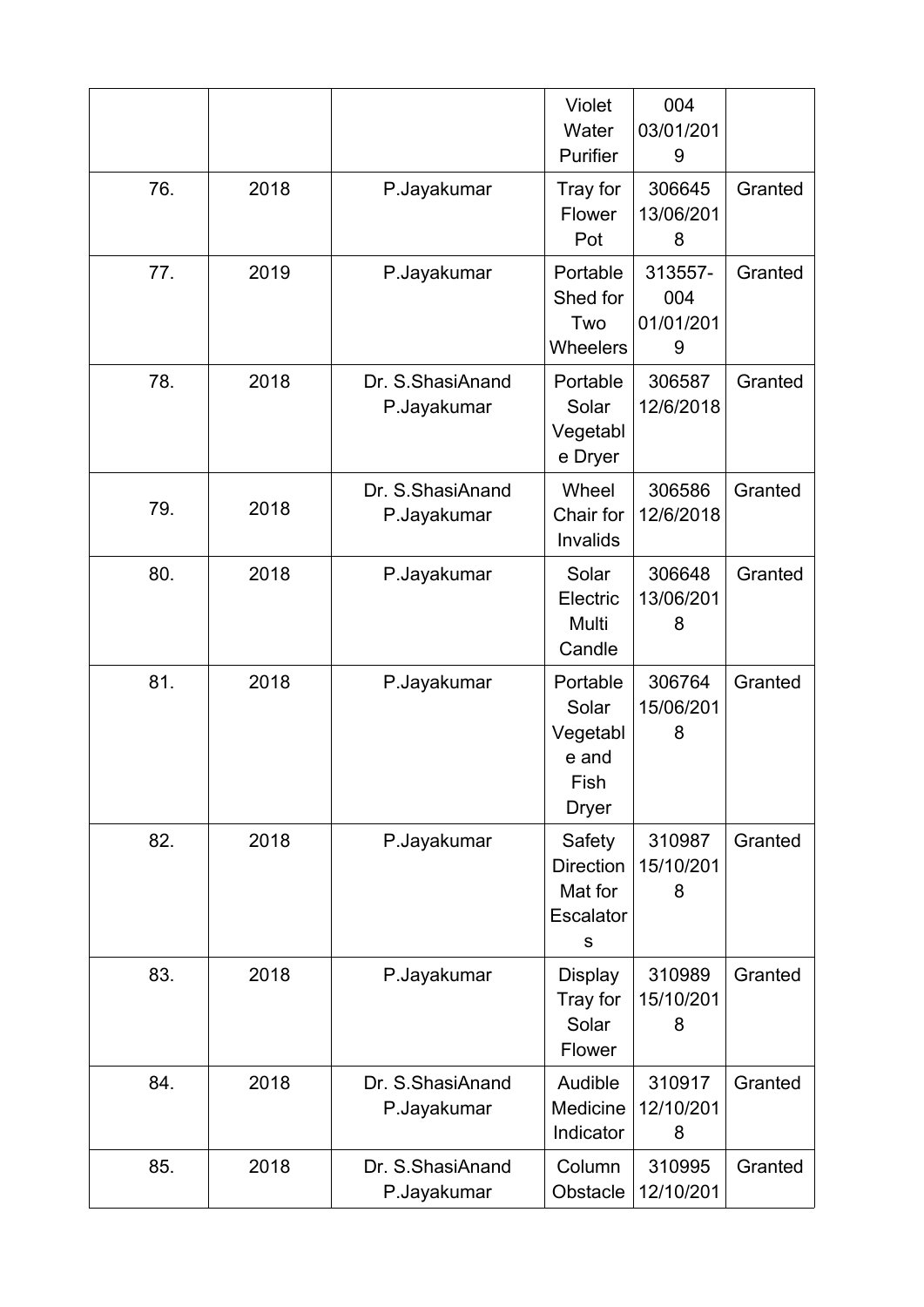|     |      |                                 | Signaling<br>Device<br>for Blind<br>People                          | 8                                     |         |
|-----|------|---------------------------------|---------------------------------------------------------------------|---------------------------------------|---------|
| 86. | 2018 | Dr. S.ShasiAnand<br>P.Jayakumar | Bag with<br><b>Buzzer</b><br>for Visual<br>Impaired                 | 310921<br>12/10/201<br>8              | Granted |
| 87. | 2018 | P.Jayakumar                     | Tooth<br><b>Brush</b><br>with<br>Tooth<br>Paste<br>Holder           | 310985<br>15/10/201<br>8              | Granted |
| 88. | 2017 | Dr. S.ShasiAnand<br>P.Jayakumar | Flower<br>collection<br>bin with<br>lighting<br>apparatu<br>S       | 296910<br>23/08/201<br>$\overline{7}$ | Granted |
| 89. | 2017 | Dr. S.ShasiAnand<br>P.Jayakumar | Emergen<br>cy<br>recovery<br>vehicle<br>break<br>indicator          | 296912<br>23/08/201<br>$\overline{7}$ | Granted |
| 90. | 2017 | Dr. S.ShasiAnand<br>P.Jayakumar | Portable<br>shed with<br>roof top<br>gardenin<br>g on rain<br>water | 296914<br>23/08/201<br>7              | Granted |
| 91. | 2017 | P.Jayakumar                     | <b>Helmet</b><br>stand<br>with lock.                                | 296898<br>23/08/201<br>7              | Granted |
| 92. | 2018 | P.Jayakumar                     | Movable<br>Holder<br>for Green<br>Bag                               | 306650<br>13/06/201<br>8              | Granted |
| 93. | 2018 | Dr. S.ShasiAnand<br>P.Jayakumar | Laborator<br>y Device<br>for                                        | 310991<br>12/10/201<br>8              | Granted |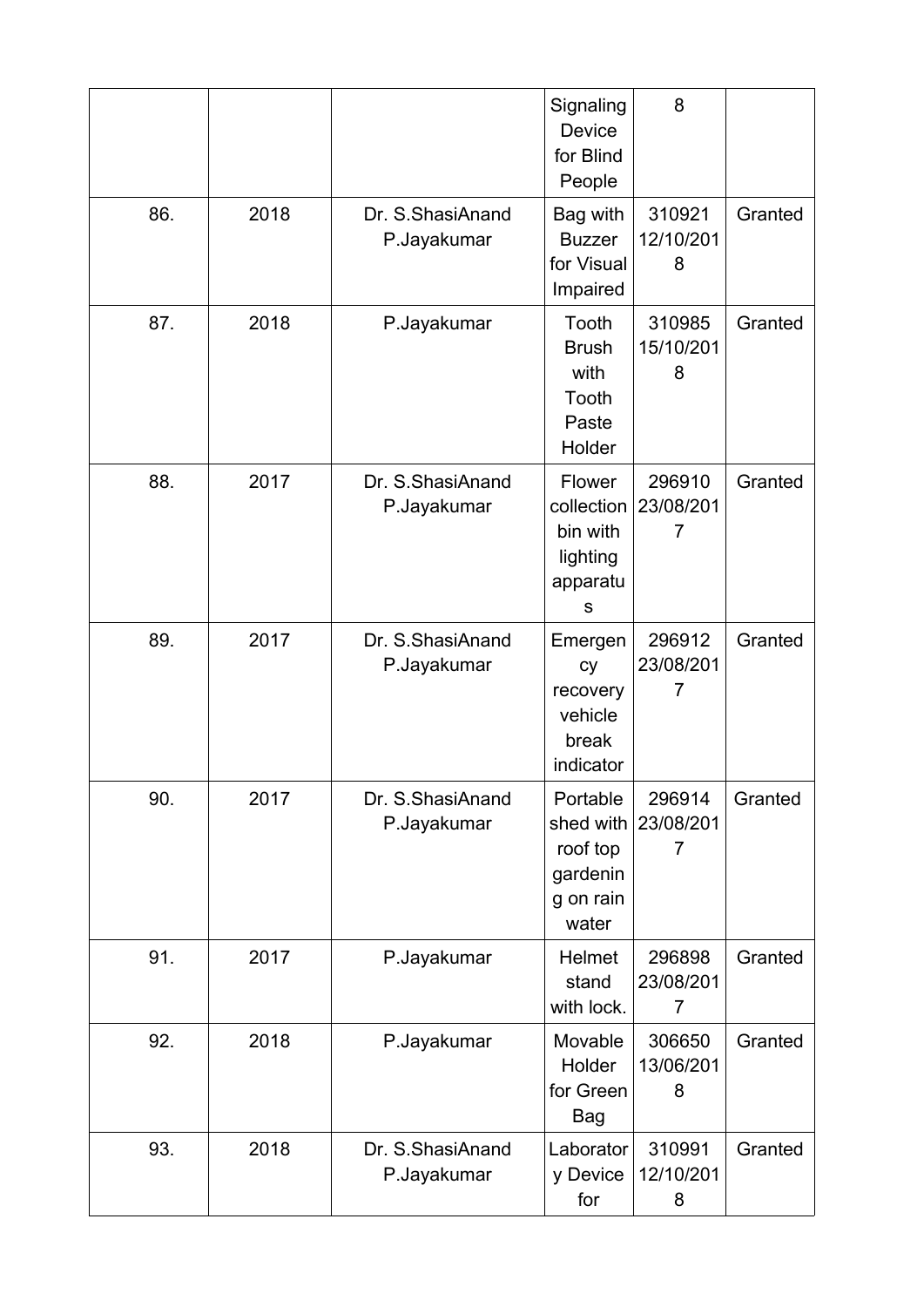|      |      |                                 | Identifyin<br>g Liquids                                                                            |                                  |         |
|------|------|---------------------------------|----------------------------------------------------------------------------------------------------|----------------------------------|---------|
| 94.  | 2018 | Dr. S.ShasiAnand<br>P.Jayakumar | Digital<br>Audible<br>Conical<br>Flask                                                             | 310915<br>12/10/201<br>8         | Granted |
| 95.  | 2018 | Dr. S.ShasiAnand<br>P.Jayakumar | Portable<br>Shed for<br>Indoor<br>Plant<br>Vegetatio<br>n                                          | 306582<br>12/06/201<br>8         | Granted |
| 96.  | 2018 | Dr. S.ShasiAnand<br>P.Jayakumar | Wearable<br>Obstacle<br>Sensing<br><b>Device</b><br>for<br>Visually<br>Impaired                    | 310993<br>12/10/201<br>8         | Granted |
| 97.  | 2018 | P.Jayakumar                     | Case for<br>Tooth<br>Paste<br>and<br><b>Brush</b>                                                  | 310986<br>15/10/201<br>8         | Granted |
| 98.  | 2018 | Dr. S.ShasiAnand<br>P.Jayakumar | Walking<br><b>Stick</b><br>Location<br>Finder for<br><b>Visually</b><br>Impaired                   | 310914<br>12/10/201<br>8         | Granted |
| 99.  | 2018 | Dr. S.ShasiAnand<br>P.Jayakumar | Construct<br>ion<br><b>Material</b><br>Lifting<br><b>Device</b><br>with<br><b>Work</b><br>Platform | 306588<br>12/6/2018              | Granted |
| 100. | 2019 | P. Jayakumar                    | Portable<br>Uv<br>Purifier<br>for                                                                  | 316920-<br>001<br>16/04/201<br>9 | Granted |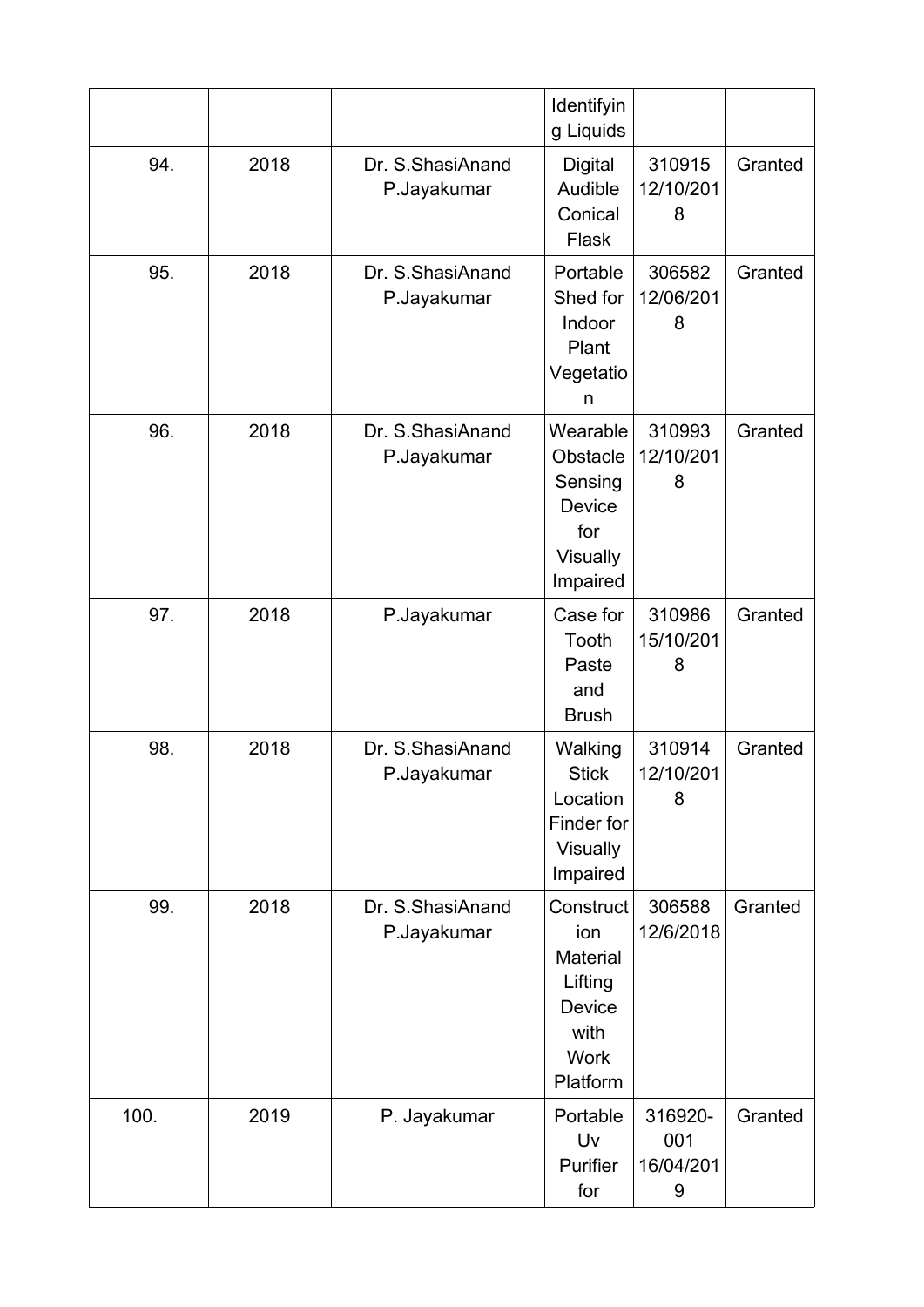|      |      |                                 | <b>Bottled</b><br><b>Drinks</b>                                                            |                                  |         |
|------|------|---------------------------------|--------------------------------------------------------------------------------------------|----------------------------------|---------|
| 101. | 2019 | P. Jayakumar                    | Surface<br>Mat with<br>Spraying<br>system<br>for<br>vendors                                | 316917-<br>001<br>16/04/201<br>9 | Granted |
| 102. | 2019 | Dr. S.ShasiAnand<br>P.Jayakumar | Vendor's<br>Cart with<br><b>Mist</b><br>spraying<br>system                                 | 316779-<br>004<br>12/04/201<br>9 | Granted |
| 103. | 2019 | Dr. S.ShasiAnand<br>P.Jayakumar | Portable<br><b>Book</b><br>Rack<br>with<br><b>Book</b><br>Placeme<br>nt<br>Identifier<br>S | 316777-<br>003<br>12/04/201<br>9 | Granted |
| 104. | 2019 | Dr. S.ShasiAnand<br>P.Jayakumar | Solar<br>Cricket<br>stump<br>stand                                                         | 316782-<br>001<br>12/04/201<br>9 | Granted |
| 105. | 2019 | Dr. S.ShasiAnand<br>P.Jayakumar | Solar<br>Cricket<br>stump<br>stand<br>with<br><b>Stumps</b>                                | 316782-<br>002<br>12/04/201<br>9 | Granted |
| 106. | 2019 | Dr. S.ShasiAnand<br>P.Jayakumar | Electroni<br>c Cricket<br>stump<br>with<br>wicket<br>indicator                             | 316782-<br>003<br>12/04/201<br>9 | Granted |
| 107. | 2019 | Dr. S.ShasiAnand<br>P.Jayakumar | Portable<br>Air<br>Condition<br>ed                                                         | 316784-<br>001<br>12/04/201<br>9 | Granted |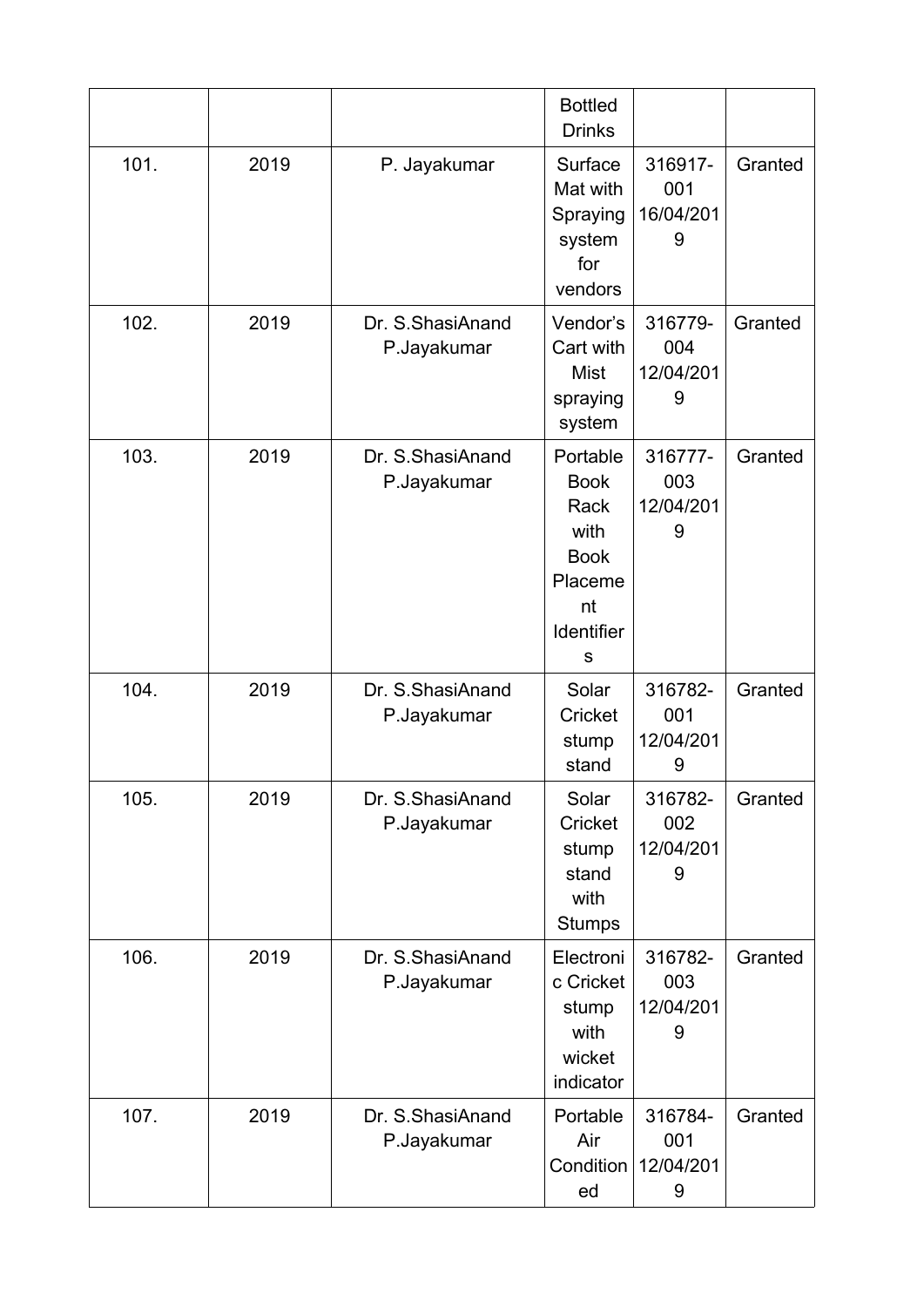| 108. | 2019 | Dr. S.ShasiAnand<br>P.Jayakumar  | Insulated<br><b>FRP</b><br>Water<br>Storage<br>Tank                           | 316783-<br>003<br>12/04/201<br>9 | Granted |
|------|------|----------------------------------|-------------------------------------------------------------------------------|----------------------------------|---------|
| 109. | 2019 | Dr. S.ShasiAnand<br>P.Jayakumar  | Folding<br>Trolley                                                            | 316779-<br>001<br>12/04/201<br>9 | Granted |
| 110. | 2019 | Dr. S.ShasiAnand<br>P.Jayakumar  | Infra-Red<br>Electrical<br>Power<br>Point                                     | 316780-<br>001<br>12/04/201<br>9 | Granted |
| 111. | 2019 | Dr. S.ShasiAnand<br>P.Jayakumar  | <b>Books</b><br>Placeme<br>nt<br>Identifier<br>for<br>Libraries               | 316781-<br>001<br>12/04/201<br>9 | Granted |
| 112. | 2019 | Dr. S.ShasiAnand<br>P.Jayakumar  | Storage<br>Tank for<br><b>Mobile</b><br>Water<br>Supply                       | 316783-<br>001<br>12/04/201<br>9 | Granted |
| 113. | 2019 | P. Jayakumar                     | Fiber Re-<br>Enforced<br>Plastic<br>(FRP)<br>Tank<br>cover                    | 316794-<br>001<br>12/04/201<br>9 | Granted |
| 114. | 2019 | Dr. S.ShasiAnand<br>P. Jayakumar | Manual<br>Retracta<br>ble Cloth<br>Dryer for<br>Multistep<br><b>Buildings</b> | 316992-<br>001<br>18/04/201<br>9 | Granted |
| 115. | 2019 | Dr. S.ShasiAnand<br>P.Jayakumar  | Automati<br>$\mathbf C$<br>Retracta<br>ble Cloth<br>Drier for<br>Multistori   | 317088-<br>001<br>23/04/201<br>9 | Granted |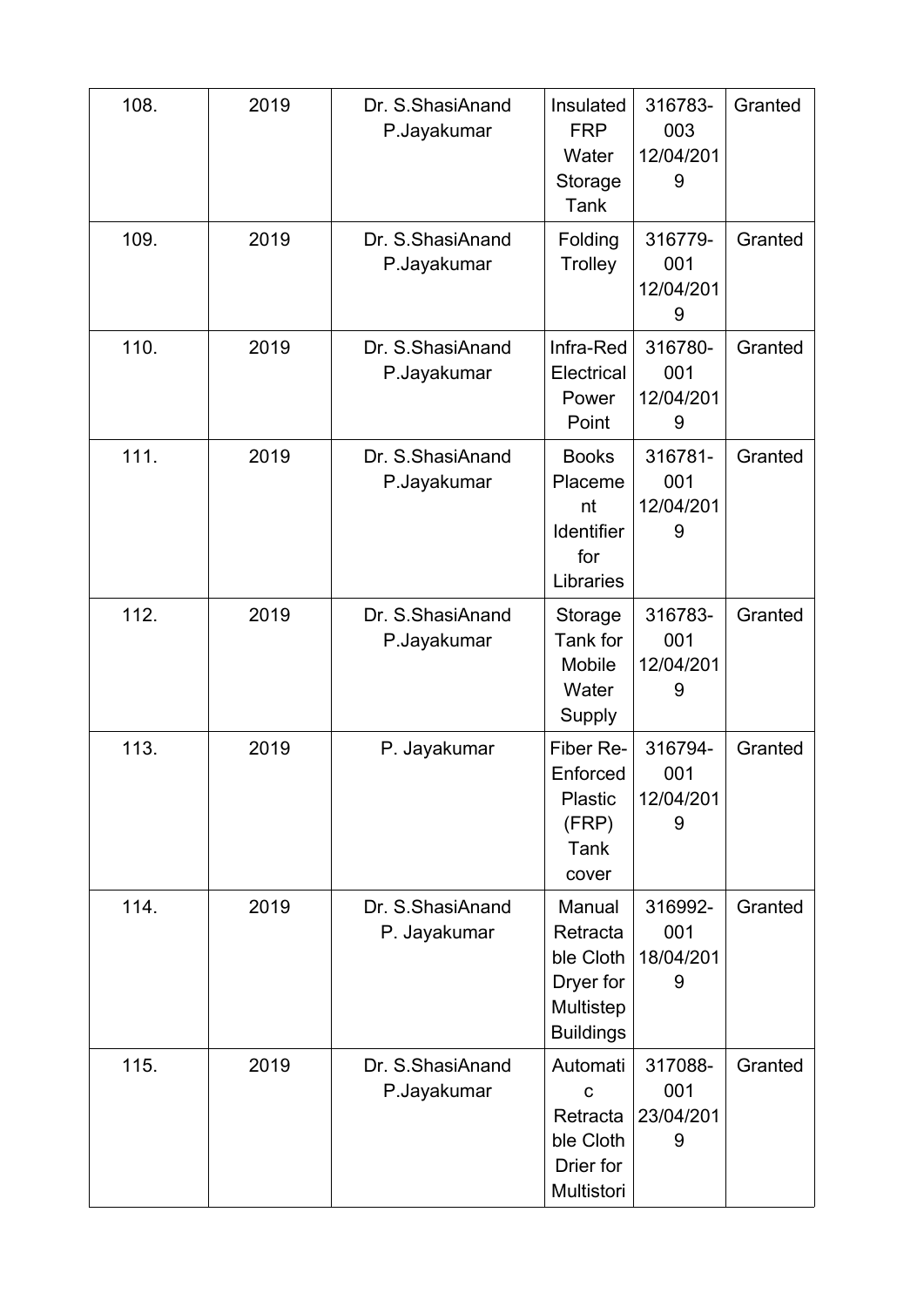|      |      |                                  | ed<br>Residenti<br>al<br><b>Buildings</b>                                                            |                                  |         |
|------|------|----------------------------------|------------------------------------------------------------------------------------------------------|----------------------------------|---------|
| 116. | 2019 | Dr. S.ShasiAnand<br>P.Jayakumar  | <b>Stretcher</b><br>Table<br>Cleaning<br>Device<br>for<br>Hospitals                                  | 317089-<br>001<br>23/04/201<br>9 | Granted |
| 117. | 2019 | P. Jayakumar                     | Lid For<br>Sanitary<br>Tank                                                                          | 316920-<br>003<br>16/04/201<br>9 | Granted |
| 118. | 2019 | Dr. S. ShasiAnand<br>P.Jayakumar | Heat<br>Protectiv<br>e Coir<br>Seat<br>Cover for<br>Two<br><b>Wheelers</b>                           | 316777-<br>004<br>12/04/201<br>9 | Granted |
| 119. | 2019 | Dr. S.ShasiAnand<br>P.Jayakumar  | Collapsib<br>le Trolley                                                                              | 316779-<br>005<br>12/04/201<br>9 | Granted |
| 120. | 2019 | Dr. S.ShasiAnand<br>P.Jayakumar  | Fiber Re-<br>Enforced<br><b>Plastic</b><br>(FRP)<br>Storage<br>Tank for<br>Mobile<br>Water<br>Supply | 316783-<br>002<br>12/04/201<br>9 | Granted |
| 121. | 2019 | P. Jayakumar                     | Portable<br>Uv Water<br>Purifier                                                                     | 316920-<br>002<br>16/04/201<br>9 | Granted |
| 122. | 2019 | Dr. S.ShasiAnand<br>P. Jayakumar | Portable<br>Car Shed                                                                                 | 316993-<br>001<br>18/04/201<br>9 | Granted |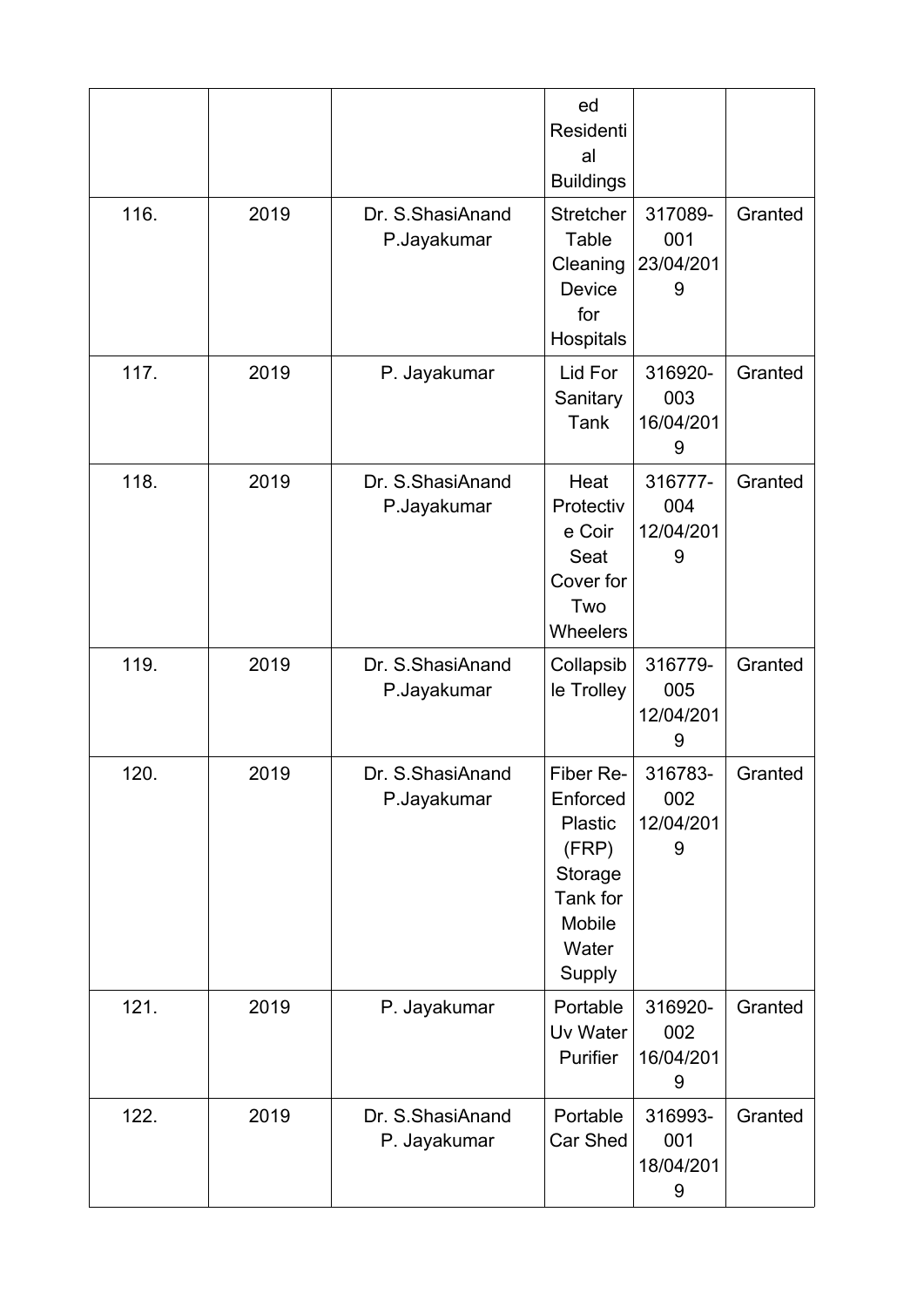| 123. | 2019 | P. Jayakumar                    | Fish tank<br>lighting<br>Accessor<br>У                                                       | 316921-<br>001<br>16/04/201<br>9 | Granted |
|------|------|---------------------------------|----------------------------------------------------------------------------------------------|----------------------------------|---------|
| 124. | 2019 | P. Jayakumar                    | <b>FRP Tray</b><br>for<br><b>Display</b><br>stand for<br><b>Fishes</b>                       | 316918-<br>002<br>16/04/201<br>9 | Granted |
| 125. | 2018 | Dr. S.ShasiAnand<br>P.Jayakumar | Audible<br>Laborator<br>y Acid<br><b>Bottle</b>                                              | 310916<br>12/10/201<br>8         | Granted |
| 126. | 2019 | P.Jayakumar                     | Solar<br>Powered<br>Containe<br>r with<br>Liquid<br><b>Mixer</b>                             | 313615-<br>001<br>03/01/201<br>9 | Granted |
| 127. | 2019 | P.Jayakumar                     | Portable<br>Vehicle<br>Shed                                                                  | 313557-<br>003<br>01/01/201<br>9 | Granted |
| 128. | 2018 | Dr. S.ShasiAnand<br>P.Jayakumar | <b>Digital</b><br>Measurin<br>g Spoon<br>with<br>Speaker                                     | 313496-<br>003<br>28/12/201<br>8 | Granted |
| 129. | 2019 | Dr. S.ShasiAnand<br>P.Jayakumar | Vehicle<br><b>Breakdo</b><br>wn<br>Indicating<br><b>Device</b><br>with Led<br><b>Display</b> | 313558-<br>001<br>01/01/201<br>9 | Granted |
| 130. | 2019 | Dr. S.ShasiAnand<br>P.Jayakumar | Bag with<br>Umbrella                                                                         | 320030-<br>001<br>26/07/201<br>9 | Granted |
| 131. | 2019 | Dr. S.ShasiAnand<br>P.Jayakumar | Adjustabl<br>e Sliding<br>Accessor                                                           | 320031-<br>001<br>26/07/201      | Granted |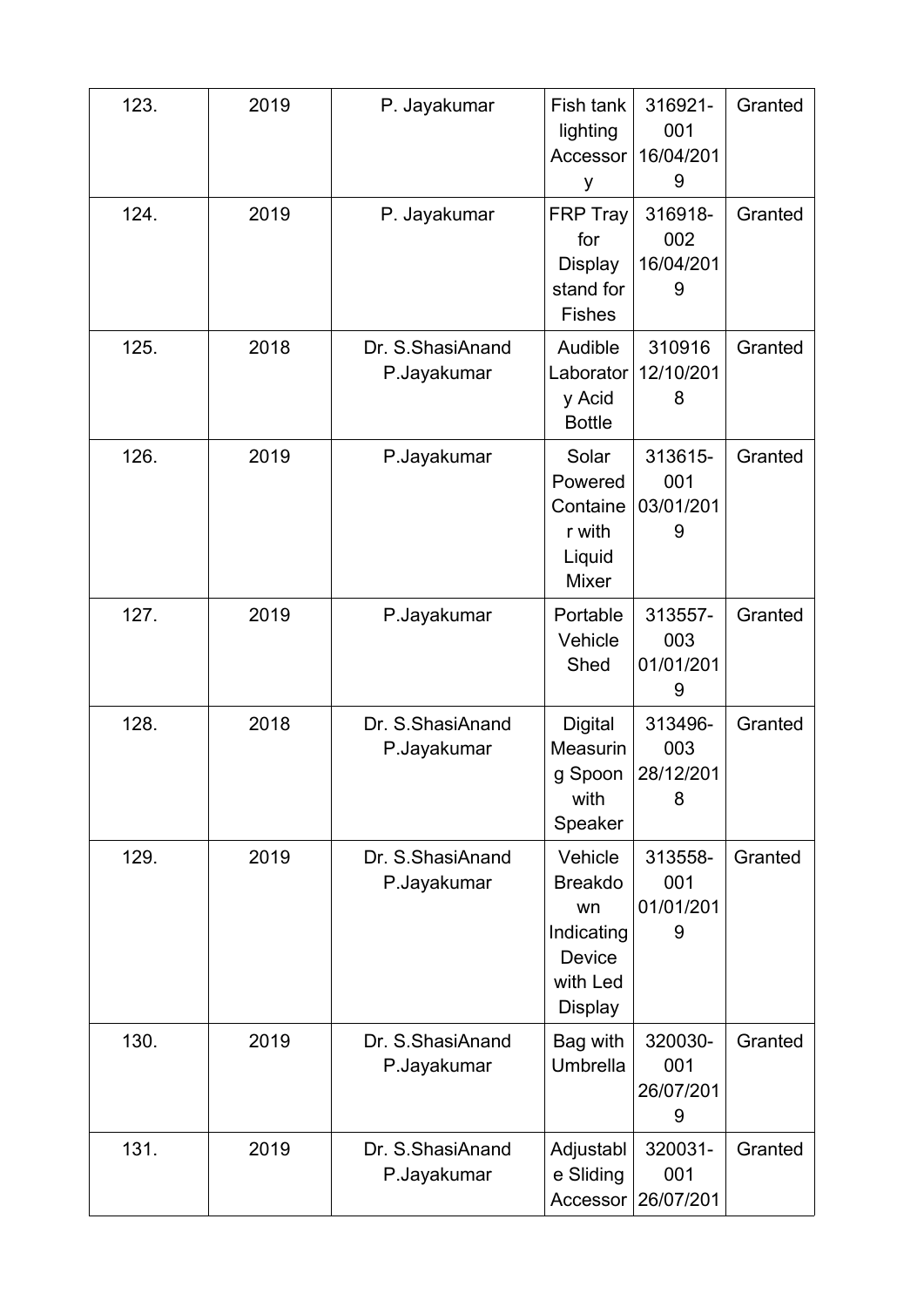|      |      |                                  | y for<br>Furniture<br>Legs                                                       | 9                                |         |
|------|------|----------------------------------|----------------------------------------------------------------------------------|----------------------------------|---------|
| 132. | 2019 | Dr. S.ShasiAnand<br>P.Jayakumar  | Height<br>Adjustabl<br>e Stool                                                   | 320031-<br>002<br>26/07/201<br>9 | Granted |
| 133. | 2019 | Dr. S.ShasiAnand<br>P.Jayakumar  | Sliding<br>Accessor<br>y for<br>Furniture<br>Legs                                | 320031-<br>003<br>26/07/201<br>9 | Granted |
| 134. | 2019 | Dr. S.ShasiAnand<br>P.Jayakumar  | Portable<br>hydraulic<br>work<br>platform<br>with<br>adjustabl<br>e seat         | 320034-<br>001<br>26/07/201<br>9 | Granted |
| 135. | 2019 | Dr. S.ShasiAnand<br>P.Jayakumar  | Roof<br><b>Sheet</b><br>elevating<br>device<br>rope                              | 320034-<br>004<br>26/07/201<br>9 | Granted |
| 136. | 2019 | Dr. S.ShasiAnand<br>P.Jayakumar  | Extensio<br>n<br>Connecto<br>r for<br>Electrical<br><b>Sockets</b>               | 320035-<br>002<br>26/07/201<br>9 | Granted |
| 137. | 2019 | Dr. S.ShasiAnand<br>P.Jayakumar  | Floor<br>Cleaning<br>Equipme<br>nt                                               | 320037-<br>001<br>26/07/201<br>9 | Granted |
| 138. | 2019 | Dr. S. ShasiAnand<br>P.Jayakumar | Dust<br>Suction<br>Apparatu<br>s for<br>Fiber<br>Reinforce<br>d Plastic<br>(FRP) | 320037-<br>002<br>26/07/201<br>9 | Granted |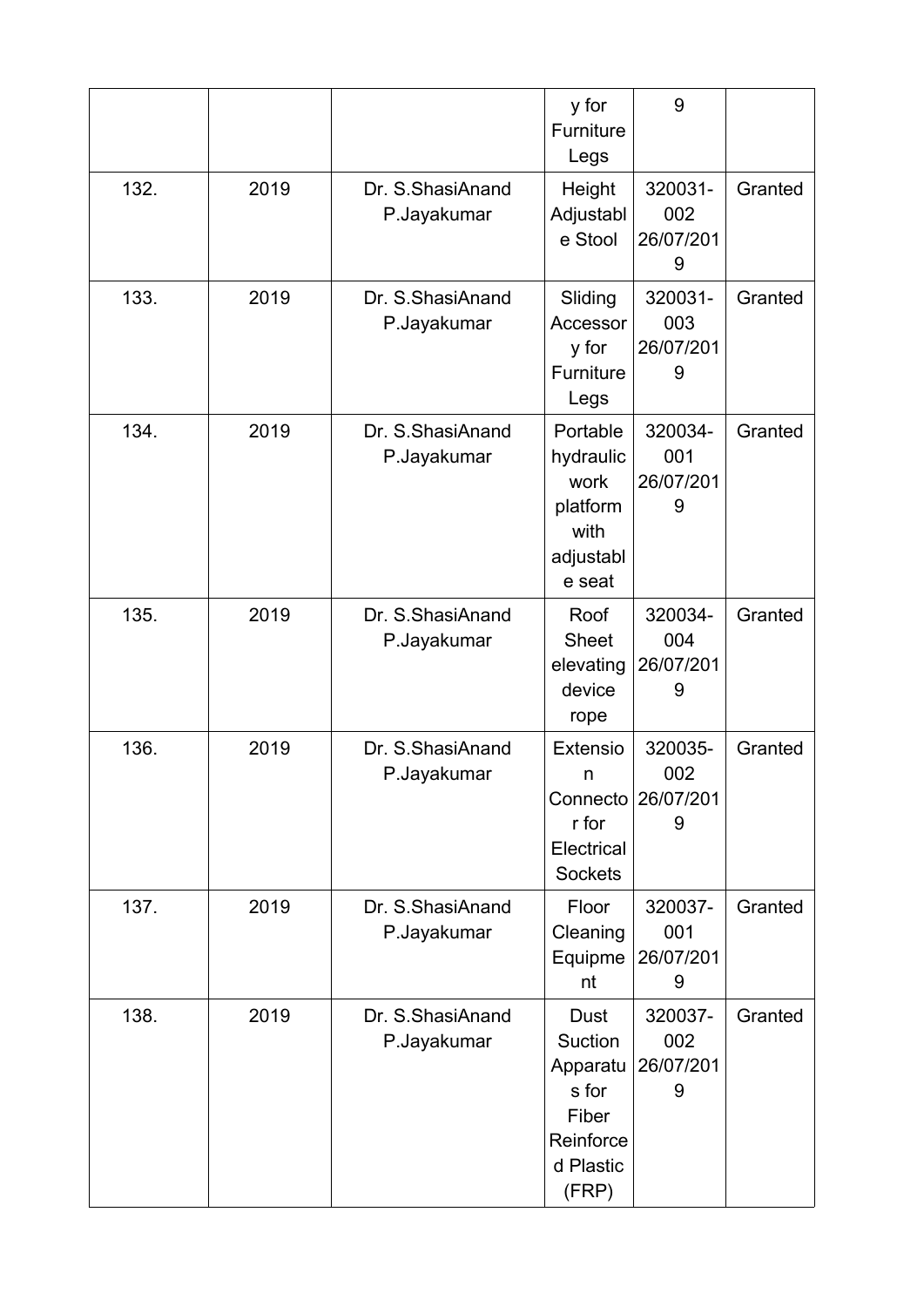|      |      |                                 | <b>Tanks</b>                                         |                                  |         |
|------|------|---------------------------------|------------------------------------------------------|----------------------------------|---------|
| 139. | 2019 | Dr. S.ShasiAnand<br>P.Jayakumar | Shoe<br>Sole<br>Cleaning<br>Machine                  | 320037-<br>003<br>26/07/201<br>9 | Granted |
| 140. | 2019 | Dr. S.ShasiAnand<br>P.Jayakumar | <b>Biscuit</b><br>intact<br>shape<br>identifier      | 320043-<br>001<br>26/07/201<br>9 | Granted |
| 141. | 2019 | P.Jayakumar                     | Lizard<br>Trapper<br>and Killer                      | 320088-<br>001<br>29/07/201<br>9 | Granted |
| 142. | 2019 | P.Jayakumar                     | Foldable<br>Paper up<br>Holder<br>for<br>Children    | 320089-<br>002<br>29/07/201<br>9 | Granted |
| 143. | 2019 | P.Jayakumar                     | Shopping<br><b>Bag</b><br>Holder                     | 320211-<br>001<br>30/07/201<br>9 | Granted |
| 144. | 2019 | P.Jayakumar                     | Foldable<br>Multi<br>Tumbler<br>Holder               | 320212-<br>001<br>30/07/201<br>9 | Granted |
| 145. | 2019 | P.Jayakumar                     | Foldable<br>Multi<br>Paper<br>Cup<br>Holder          | 320212-<br>002<br>30/07/201<br>9 | Granted |
| 146. | 2019 | Dr. S.ShasiAnand<br>P.Jayakumar | Fruit<br>Chilling<br>Portable<br><b>Basket</b>       | 320032-<br>002<br>26/07/201<br>9 | Granted |
| 147. | 2019 | Dr. S.ShasiAnand<br>P.Jayakumar | Air<br>Cooling<br>Accessor<br>y for<br>Table<br>Fans | 320040-<br>001<br>26/07/201<br>9 | Granted |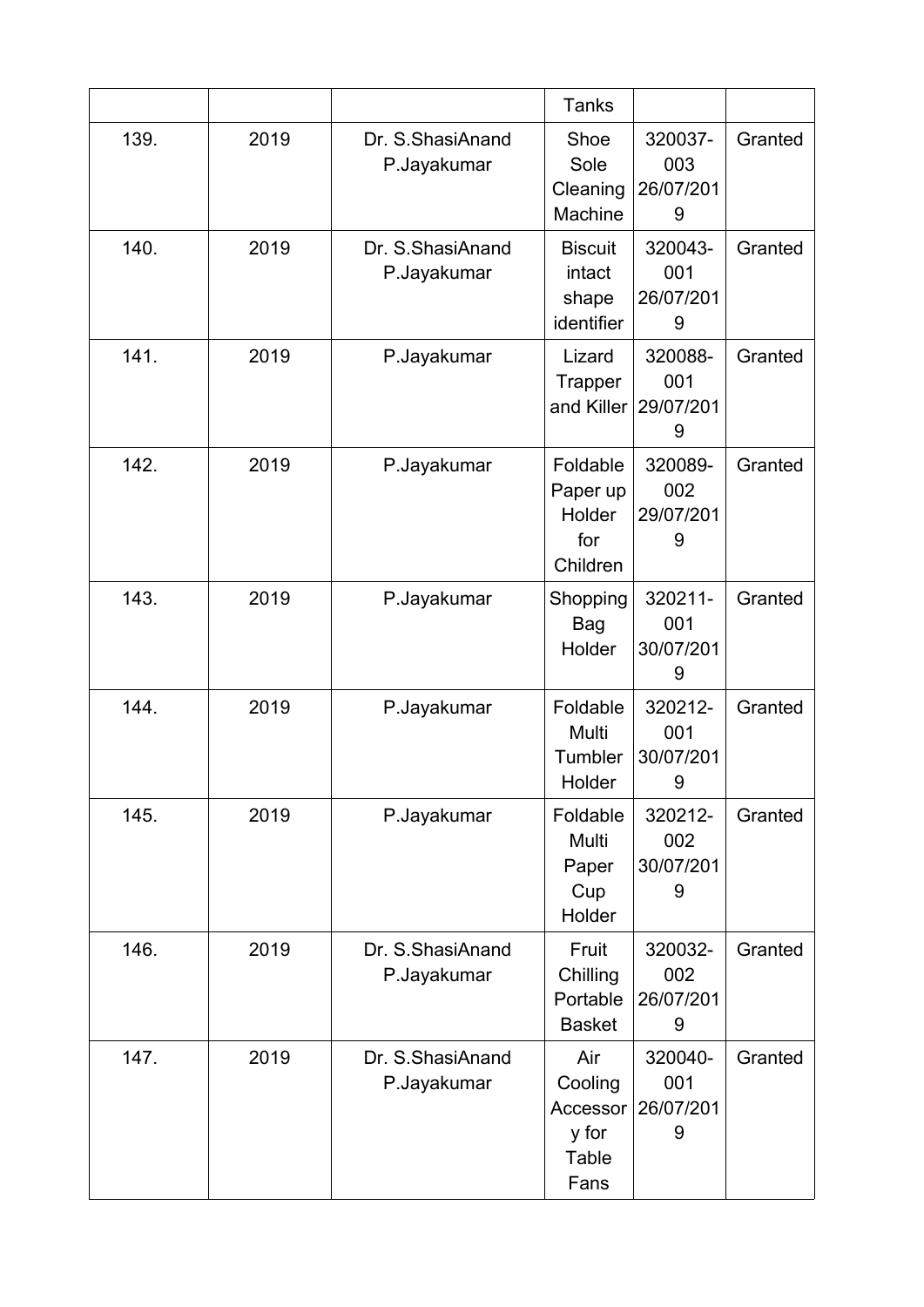| 148. | 2019 | Dr. S.ShasiAnand<br>P.Jayakumar | Portable<br>Water<br>Cooler                      | 320040-<br>002<br>26/07/201<br>9 | Granted |
|------|------|---------------------------------|--------------------------------------------------|----------------------------------|---------|
| 149. | 2019 | Dr. S.ShasiAnand<br>P.Jayakumar | Handrail<br>Anti-<br>Slip Rod                    | 320041-<br>001<br>26/07/201<br>9 | Granted |
| 150. | 2019 | Dr. S.ShasiAnand<br>P.Jayakumar | <b>Digital</b><br>Water<br>Flow<br>Meter         | 320033-<br>001<br>26/07/201<br>9 | Granted |
| 151. | 2019 | Dr. S.ShasiAnand<br>P.Jayakumar | Sun<br>Screen<br>for Car<br><b>Windows</b>       | 320034-<br>002<br>26/07/201<br>9 | Granted |
| 152. | 2019 | Dr. S.ShasiAnand<br>P.Jayakumar | Roof<br><b>Sheet</b><br>Hoisting<br>device       | 320034-<br>003<br>26/07/201<br>9 | Granted |
| 153. | 2019 | Dr. S.ShasiAnand<br>P.Jayakumar | Electrical<br>Socket<br><b>Extensio</b><br>n Box | 320035-<br>001<br>26/07/201<br>9 | Granted |
| 154. | 2019 | Dr. S.ShasiAnand<br>P.Jayakumar | Mouse<br>with<br>Calculato<br>r                  | 320036-<br>001<br>26/07/201<br>9 | Granted |
| 155. | 2019 | Dr. S.ShasiAnand<br>P.Jayakumar | Non label<br>Identifyin<br>g device              | 320038-<br>001<br>26/07/201<br>9 | Granted |
| 156. | 2019 | Dr. S.ShasiAnand<br>P.Jayakumar | Mouse<br>Trap with<br>Alarm                      | 320039-<br>001<br>26/07/201<br>9 | Granted |
| 157. | 2019 | Dr. S.ShasiAnand<br>P.Jayakumar | Instant<br>Water<br>Filter<br>straw              | 320040-<br>003<br>26/07/201<br>9 | Granted |
| 158. | 2019 | Dr. S.ShasiAnand                | Height                                           | 320042-                          | Granted |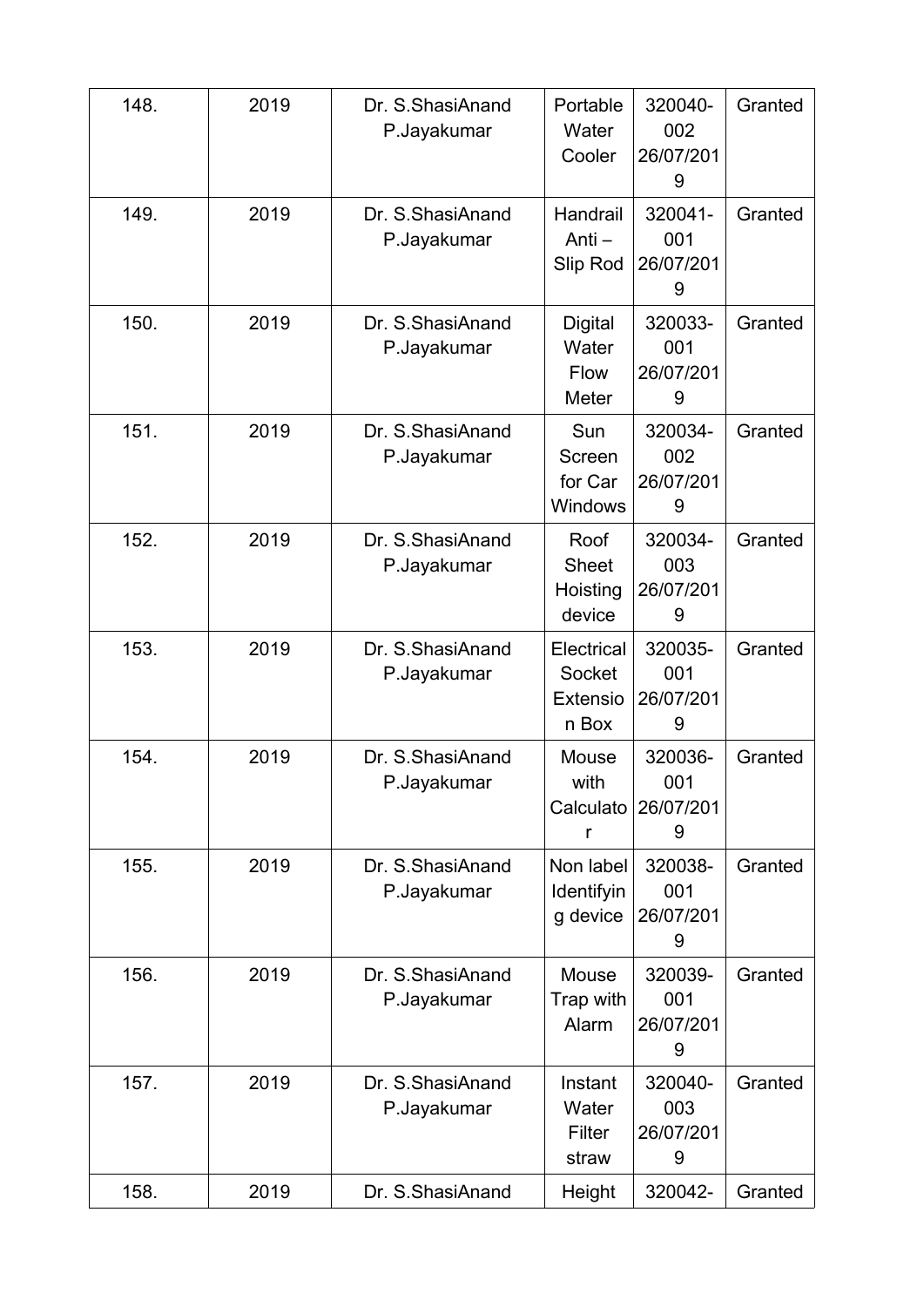|      |      | P.Jayakumar                     | Adjustabl<br>e Led<br>Lighting<br>Fixture                    | 001<br>26/07/201<br>9            |         |
|------|------|---------------------------------|--------------------------------------------------------------|----------------------------------|---------|
| 159. | 2019 | P.Jayakumar                     | Foldable<br>Tumbler<br>Holder<br>for<br>Children             | 320089-<br>001<br>29/07/201<br>9 | Granted |
| 160. | 2019 | P.Jayakumar                     | Mobile<br>Phone<br>Charger<br>with<br>Holder<br>Bag          | 320090-<br>001<br>29/07/201<br>9 | Granted |
| 161. | 2019 | P.Jayakumar                     | Mobile<br>Phone<br>Charger<br>with<br>Holder                 | 320090-<br>002<br>29/07/201<br>9 | Granted |
| 162. | 2019 | P.Jayakumar                     | Umbrella<br>Mound<br>with Belt                               | 320211-<br>002<br>30/07/201<br>9 | Granted |
| 163. | 2019 | P.Jayakumar                     | Vehicle<br>Maintena<br>nce LED<br>Hand<br>Lamp               | 320213-<br>001<br>30/07/201<br>9 | Granted |
| 164. | 2018 | Dr. S.ShasiAnand<br>P.Jayakumar | <b>Banana</b><br><b>Stem</b><br>Slicer                       | 313498-<br>002<br>28/12/201<br>8 | Granted |
| 165. | 2019 | P.Jayakumar                     | Window<br>with<br>Automati<br>$\mathbf C$<br><b>Shutters</b> | 313557-<br>001<br>01/01/201<br>9 | Granted |
| 166. | 2019 | P.Jayakumar                     | Submersi<br>ble<br>Ceramic<br>Filter with                    | 313615-<br>003<br>03/01/201<br>9 | Granted |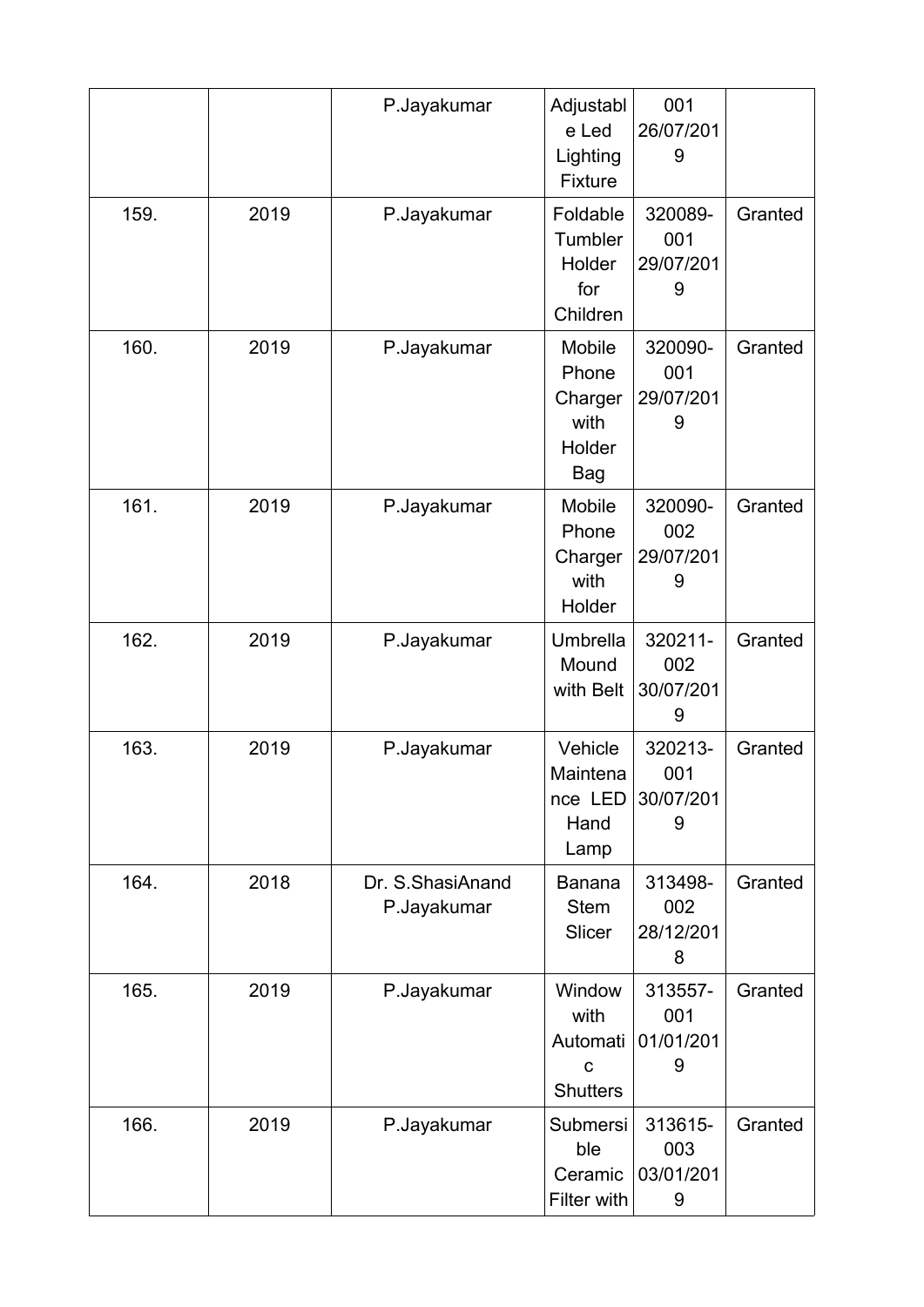|      |      |                                 | Copper<br>Storage<br>Tank                                                                                       |                                  |         |
|------|------|---------------------------------|-----------------------------------------------------------------------------------------------------------------|----------------------------------|---------|
| 167. | 2019 | Dr. S.ShasiAnand<br>P.Jayakumar | Decorativ<br>e Lamp                                                                                             | 313560-<br>002<br>01/01/201<br>9 | Granted |
| 168. | 2018 | Dr. S.ShasiAnand<br>P.Jayakumar | Walking<br>Stick with<br>Obstructi<br><b>on</b><br>Identifyin<br>g<br>Apparatu<br>s for<br>Visually<br>Impaired | 310992<br>12/10/201<br>8         | Granted |
| 169. | 2019 | Dr. S.ShasiAnand<br>P.Jayakumar | Heat<br>Protectiv<br>e Cotton<br>Seat<br>Cover for<br>Two<br>Wheelers                                           | 316777-<br>001<br>12/04/201<br>9 | Granted |
| 170. | 2019 | Dr. S.ShasiAnand<br>P.Jayakumar | Solar<br>Vendor's<br>Cart with<br><b>Mist</b><br>spraying<br>system                                             | 316779-<br>003<br>12/04/201      | Granted |
| 171. | 2019 | P. Jayakumar                    | Digital<br>Rear side<br>speedom<br>eter for<br>Vehicles                                                         | 316919-<br>001<br>16/04/201<br>9 | Granted |
| 172. | 2019 | P.Jayakumar                     | Tray for<br>Vermico<br>mposting                                                                                 | 313556-<br>001<br>01/01/201<br>9 | Granted |
| 173. | 2019 | Dr. S.ShasiAnand<br>P.Jayakumar | Multipurp<br>ose LED<br>Lamp                                                                                    | 313560-<br>001<br>01/01/201      | Granted |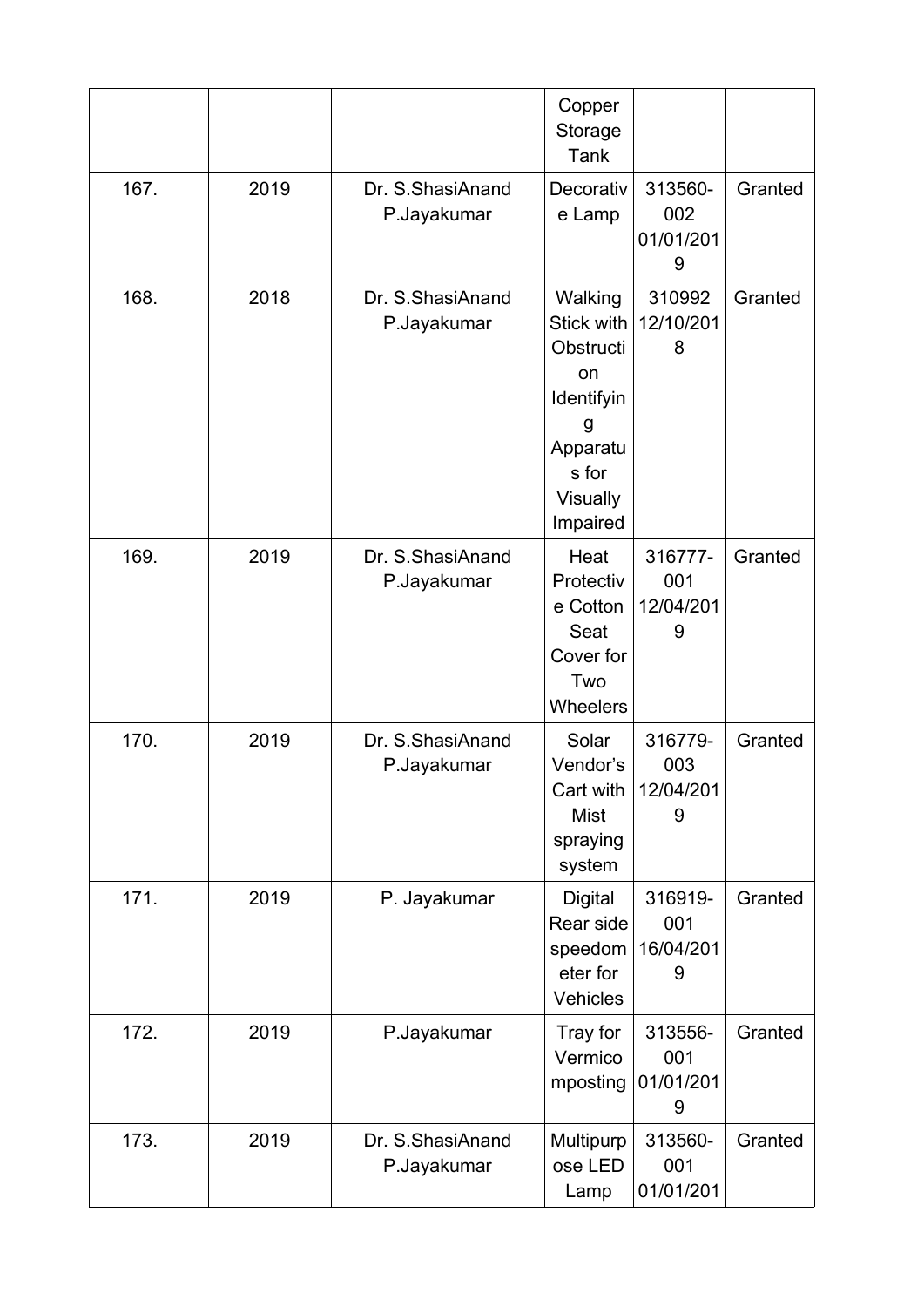|      |      |                                 |                                                                                      | 9                                |         |
|------|------|---------------------------------|--------------------------------------------------------------------------------------|----------------------------------|---------|
| 174. | 2019 | P.Jayakumar                     | Ceramic<br>Filter with<br>Copper<br>Storage<br><b>Tank</b>                           | 313615-<br>006<br>03/01/201<br>9 | Granted |
| 175. | 2019 | Dr. S.ShasiAnand<br>P.Jayakumar | Iron Box<br>with<br>Finger<br>Sensor                                                 | 316778-<br>001<br>12/04/201<br>9 | Granted |
| 176. | 2019 | Dr. S.ShasiAnand<br>P.Jayakumar | Retailer's<br>fruits<br>Cart with<br>Water<br>Sprinkler                              | 316779-<br>002<br>12/04/201<br>9 | Granted |
| 177. | 2018 | Dr. S.ShasiAnand<br>P.Jayakumar | Mobile<br>Concrete<br>Mixer                                                          | 313497-<br>001<br>28/12/201<br>8 | Granted |
| 178. | 2018 | Dr. S.ShasiAnand<br>P.Jayakumar | Electrom<br>agnetic<br>Slider<br>Lock                                                | 313495-<br>001<br>28/12/201<br>8 | Granted |
| 179. | 2019 | P. Jayakumar                    | Ice Tray<br>for<br>Display<br>for<br><b>Fishes</b>                                   | 316918-<br>001<br>16/04/201<br>9 | Granted |
| 180. | 2018 | P.Jayakumar                     | Wearable<br>Remote<br>for<br>Locating<br>Objects<br>(For<br><b>Blind</b><br>People). | 310984<br>15/10/201<br>8         | Granted |
| 181. | 2018 | Dr. S.ShasiAnand<br>P.Jayakumar | <b>Braille</b><br><b>Stylus</b><br>Location<br>Finder                                | 310918<br>12/10/201<br>8         | Granted |
| 182. | 2019 | P. Jayakumar                    | Rear                                                                                 | 316793-                          | Granted |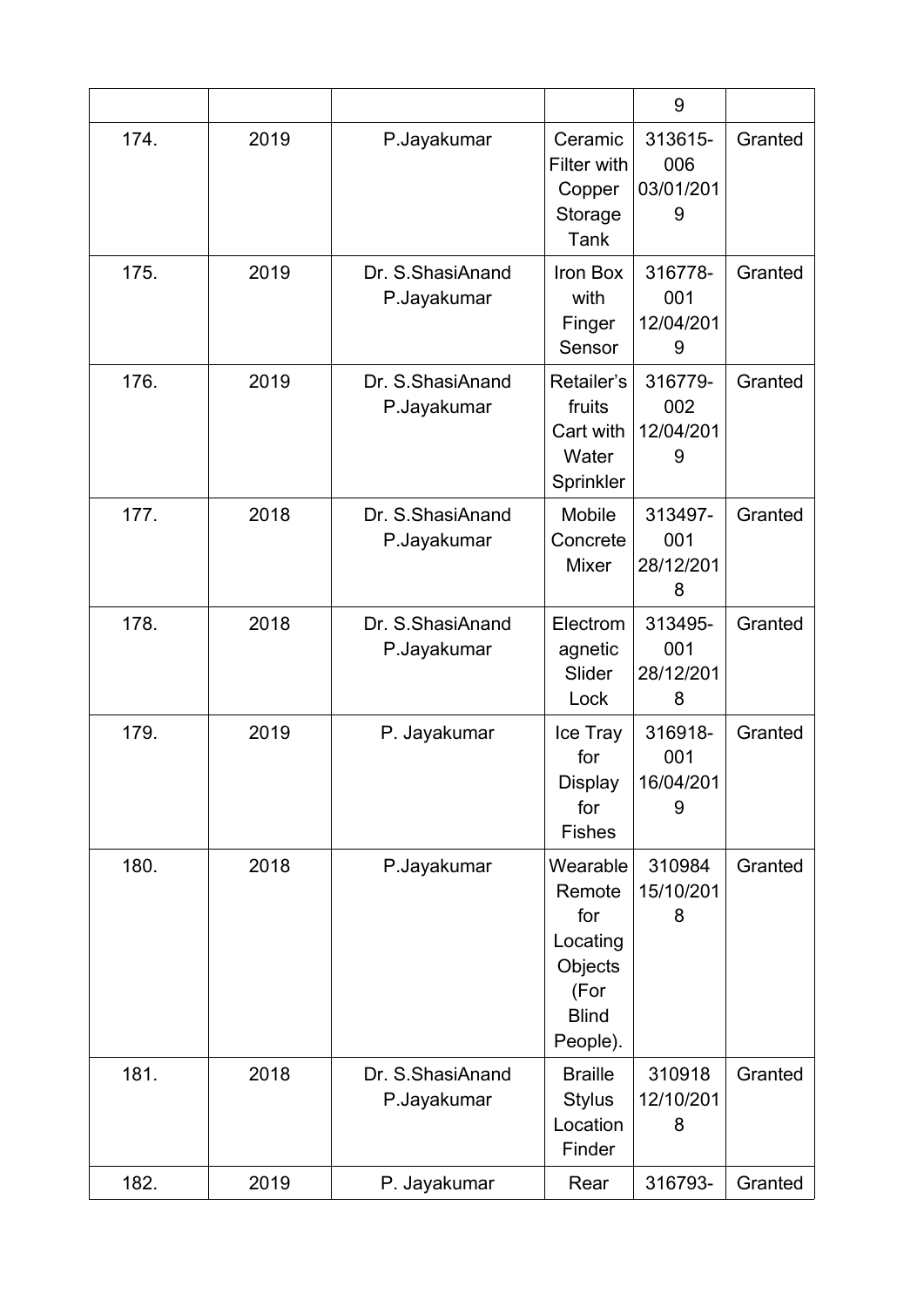|      |      |                                 | Side-<br>Light<br>Activated<br>Signaling<br>Device<br>for<br>Vehicles           | 001<br>12/04/201<br>9            |         |
|------|------|---------------------------------|---------------------------------------------------------------------------------|----------------------------------|---------|
| 183. | 2018 | P.Jayakumar                     | Pill Box                                                                        | 313528-<br>001<br>31/12/201<br>8 | Granted |
| 184. | 2020 | Dr. S.ShasiAnand<br>P.Jayakumar | Walking<br>Stick with<br>LED                                                    | 325314-<br>001<br>01/01/202<br>0 | Granted |
| 185. | 2020 | P.Jayakumar                     | Clip Type<br>Rail<br>Guard<br>Accessor<br>y for<br>Hospital<br><b>Stretcher</b> | 325309-<br>002<br>01/01/202<br>0 | Granted |
| 186. | 2020 | P.Jayakumar                     | Portable<br><b>Shelter</b><br>for car                                           | 325311-<br>001<br>01/01/202<br>0 | Granted |
| 187. | 2020 | Dr. S.ShasiAnand<br>P.Jayakumar | Adjustabl<br>e Food<br>Table for<br>Hospital<br><b>Beds</b>                     | 325315-<br>001<br>01/01/202<br>0 | Granted |
| 188. | 2020 | Dr. S.ShasiAnand<br>P.Jayakumar | <b>Digital</b><br>Urine<br>Volume<br>Measurin<br>g Device                       | 325316-<br>001<br>01/01/202<br>0 | Granted |
| 189. | 2020 | Dr. S.ShasiAnand<br>P.Jayakumar | Manual<br><b>Banana</b><br>Leaf<br>Cutting<br>device                            | 325317-<br>001<br>01/01/202<br>0 | Granted |
| 190. | 2020 | P.Jayakumar                     | Rail                                                                            | 325309-                          | Granted |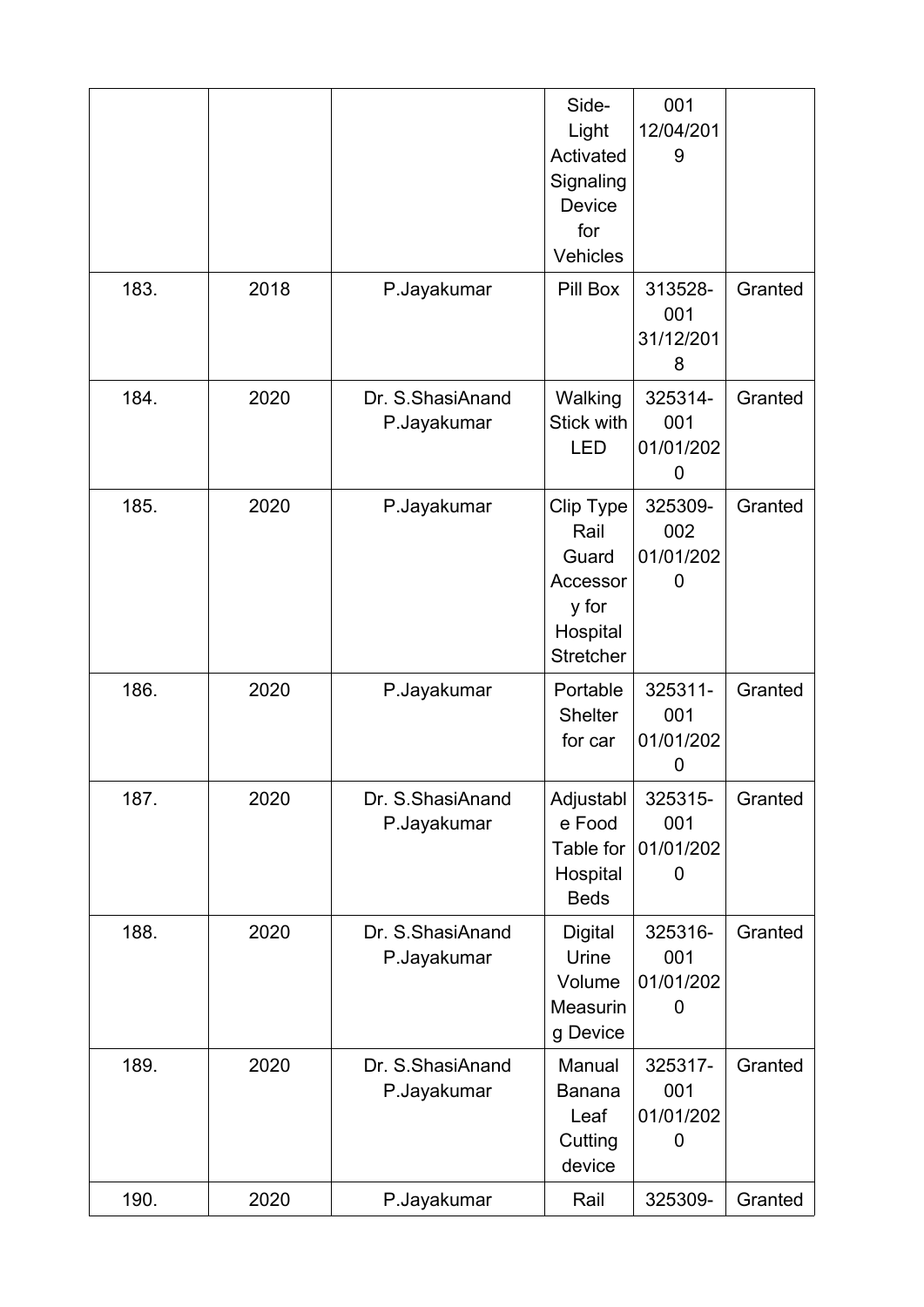|      |      |                                 | Guard<br>Accessor<br>y for<br>Hospital<br>Stretcher              | 001<br>01/01/202<br>0            |         |
|------|------|---------------------------------|------------------------------------------------------------------|----------------------------------|---------|
| 191. | 2020 | P.Jayakumar                     | Automati<br>c Filer<br>(Rounde<br>d)                             | 325335-<br>002<br>01/01/202<br>0 | Granted |
| 192. | 2020 | Dr. S.ShasiAnand<br>P.Jayakumar | Adjustabl<br>e Baby<br>Feeding<br>Table for<br>Hospitals         | 325318-<br>002<br>01/01/202<br>0 | Granted |
| 193. | 2020 | Dr. S.ShasiAnand<br>P.Jayakumar | Adjustabl<br>e Baby<br>Feeding<br>Cot for<br>Hospitals           | 325318-<br>001<br>01/01/202<br>0 | Granted |
| 194. | 2020 | Dr. S.ShasiAnand<br>P.Jayakumar | Detachab<br>le<br>Hospital<br><b>Bed</b><br>Food<br><b>Table</b> | 325315-<br>002<br>01/01/202<br>0 | Granted |
| 195. | 2019 | P.Jayakumar                     | Submersi<br>ble Filter<br>with<br>Rectangu<br>lar Tank           | 313615-<br>005<br>03/01/201<br>9 | Granted |
| 196. | 2018 | P.Jayakumar                     | Solar fish<br><b>Tank Lid</b><br>for<br>Aquicultu<br>re          | 306646<br>13/06/201<br>8         | Granted |
| 197. | 2018 | Dr. S.ShasiAnand<br>P.Jayakumar | Keychain<br>for<br>Visually<br>Impaired                          | 310920<br>12/10/201<br>8         | Granted |
| 198. | 2019 | Dr. S.ShasiAnand<br>P.Jayakumar | Solar<br>Surface<br>Mat with                                     | 316777-<br>002<br>12/04/201      | Granted |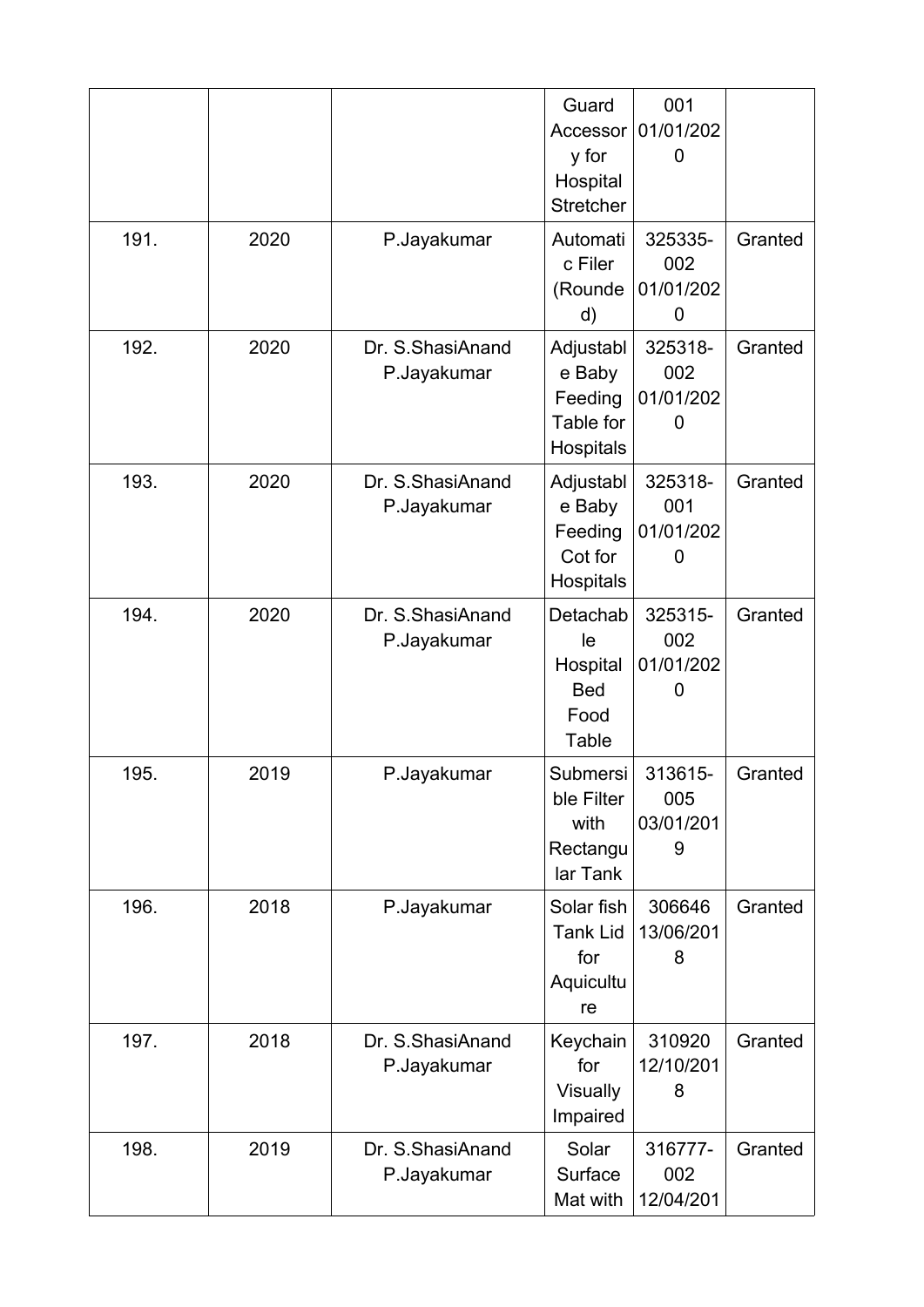|      |      |                                 | <b>Mist</b><br>spraying<br>system<br>for<br>Vendors                                           | 9                                |         |
|------|------|---------------------------------|-----------------------------------------------------------------------------------------------|----------------------------------|---------|
| 199. | 2020 | P. Jayakumar                    | Moving<br>Height<br>Adjustabl<br>e Road<br><b>Divider</b>                                     | 327097-<br>002<br>12/02/202<br>0 | Granted |
| 200. | 2020 | P. Jayakumar                    | Power<br>Operate<br>d Water<br><b>Dispens</b><br>er With<br>Foot<br>Pedal<br>Switch           | 330848-<br>001<br>08/07/20<br>20 | Granted |
| 201. | 2020 | P. Jayakumar                    | <b>Kiosk</b><br>With<br>Touch<br>Free<br>Dual<br>Sanitizer<br>Dispensi<br>ng<br>Apparatu<br>S | 330849-<br>002<br>08/07/20<br>20 | Granted |
| 202. | 2019 | Dr. S.ShasiAnand<br>P.Jayakumar | Flower<br>Refreshin<br>g<br>Portable<br><b>Basket</b>                                         | 320032-<br>001<br>26/07/201<br>9 | Granted |
| 203. | 2020 | P. Jayakumar                    | Fore<br>Arm<br>Operable<br>Urinal<br>Flush                                                    | 330850-<br>004<br>08/07/20<br>20 | Granted |
| 204. | 2018 | Dr. S.ShasiAnand<br>P.Jayakumar | Vernier<br>Caliper<br>with<br>Speaker                                                         | 313496-<br>004<br>28/12/201<br>8 | Granted |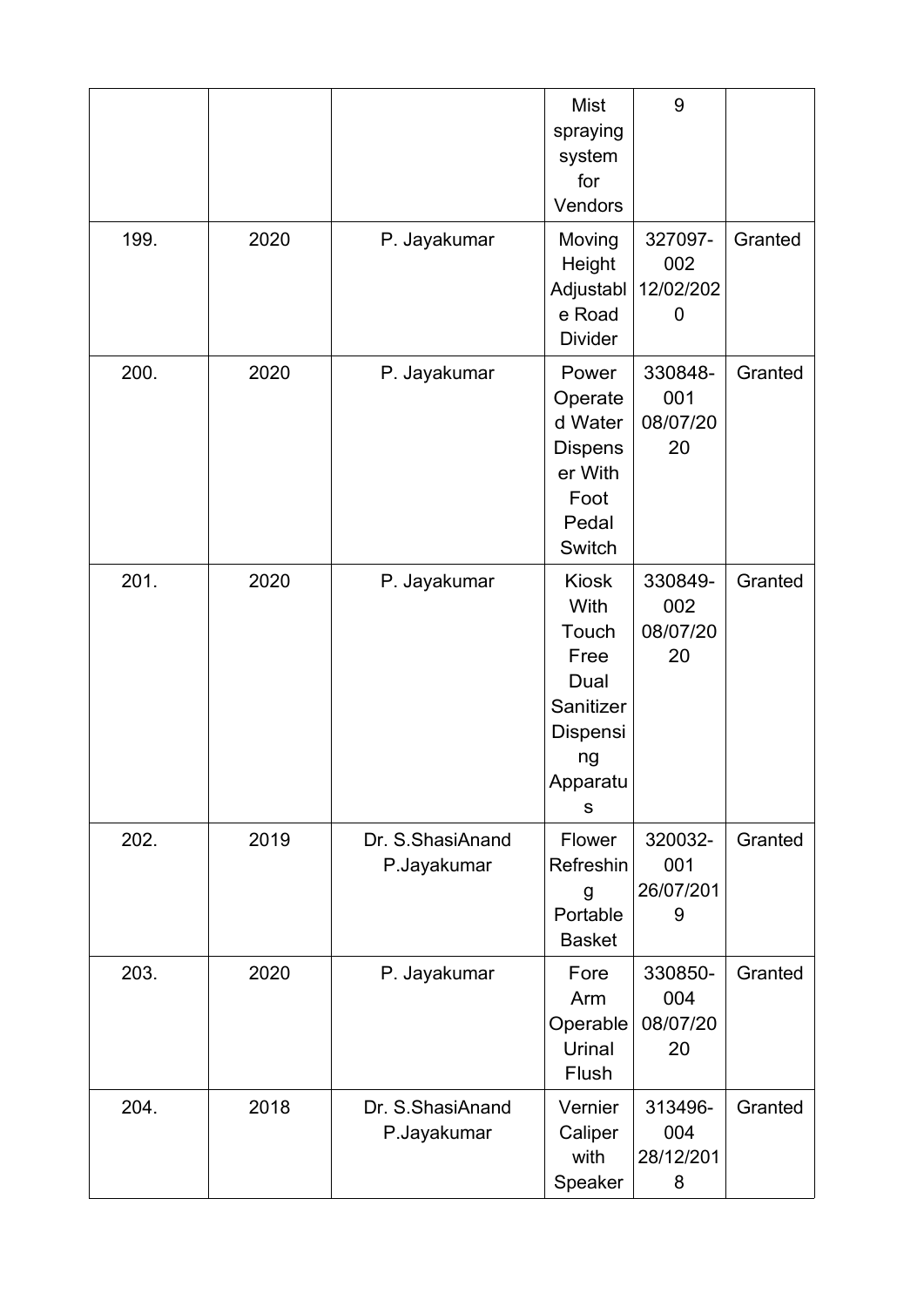| 205. | 2020 | P. Jayakumar | Touch<br>Free<br>Water<br><b>Dispens</b><br>er                                                    | 330848-<br>002<br>08/07/20<br>20 | Granted |
|------|------|--------------|---------------------------------------------------------------------------------------------------|----------------------------------|---------|
| 206. | 2020 | P. Jayakumar | Portable<br>Pedal<br>Operate<br>d<br>Sanitizer<br>Dispensi<br>ng<br>Apparatu<br>S                 | 330849-<br>003<br>08/07/20<br>20 | Granted |
| 207. | 2020 | P. Jayakumar | Portable<br>Pedal<br><b>Type</b><br>Water<br><b>Dispens</b><br>er With<br>Water<br>Inlet<br>Valve | 330850-<br>005<br>08/07/20<br>20 | Granted |
| 208. | 2020 | P. Jayakumar | Portable<br><b>PVC</b><br>Foot<br>Operable<br>Water<br><b>Dispens</b><br>er                       | 331429-<br>001<br>28/07/20<br>20 | Granted |
| 209. | 2020 | P. Jayakumar | <b>FRP</b><br>Sanitizer<br>Storage<br><b>Tank</b>                                                 | 330849-<br>001<br>08/07/20<br>20 | Granted |
| 210. | 2020 | P. Jayakumar | Pedal<br><b>Type</b><br>Liquid<br>Soap<br>And<br>Water<br><b>Dispens</b><br>er With<br>Water      | 330850-<br>002<br>08/07/20<br>20 | Granted |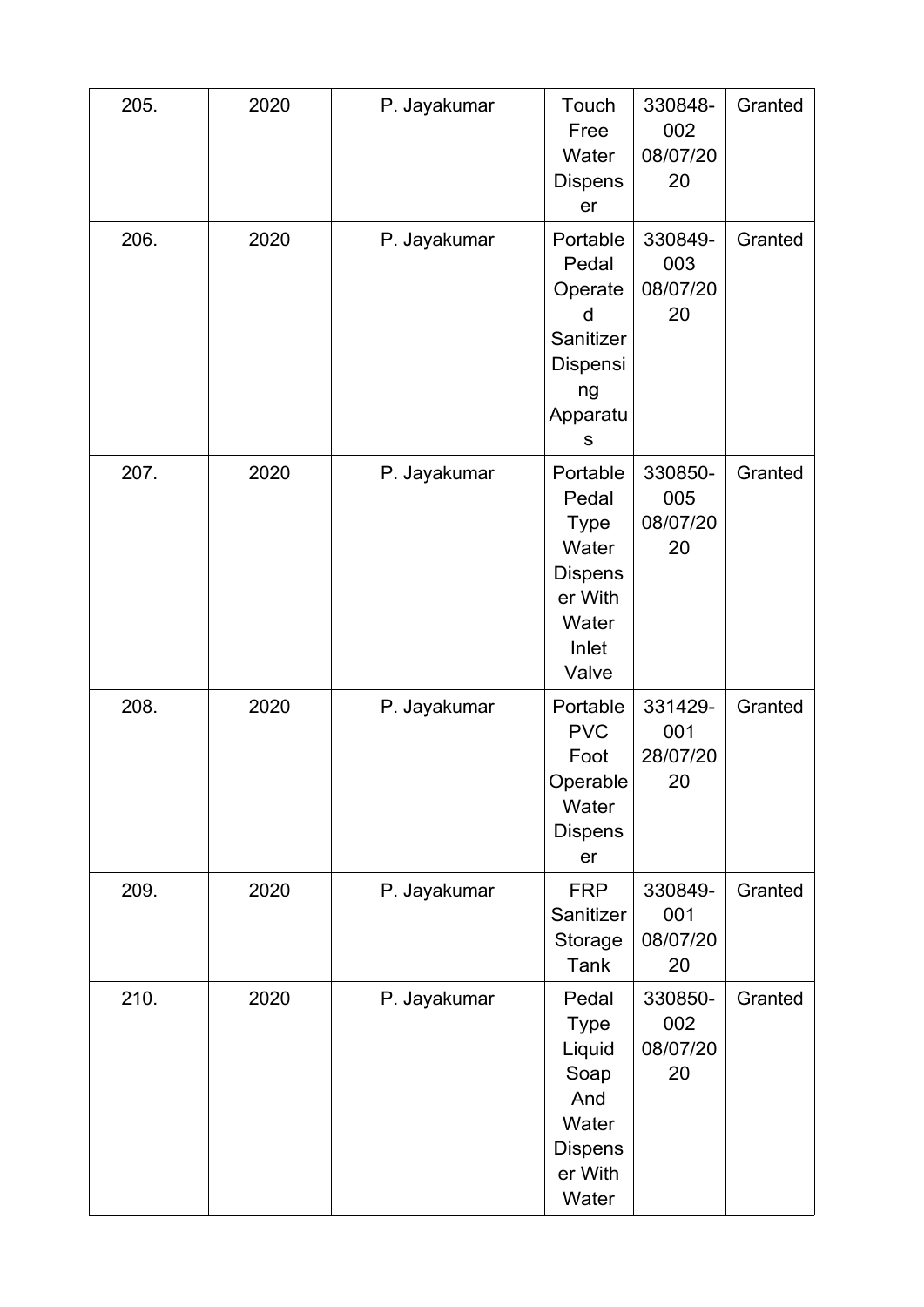|      |      |              | Inlet<br>Valve                                                                                       |                                  |         |
|------|------|--------------|------------------------------------------------------------------------------------------------------|----------------------------------|---------|
| 211. | 2020 | P. Jayakumar | Desktop<br>Touch<br>Free<br>Sanitizer<br><b>Dispens</b><br>er                                        | 331430-<br>001<br>28/07/20<br>20 | Granted |
| 212. | 2020 | P. Jayakumar | Portable<br>Pedal<br>Operate<br>d<br>Sanitizer<br><b>Dispens</b><br>er                               | 331430-<br>002<br>28/07/20<br>20 | Granted |
| 213. | 2020 | P. Jayakumar | Portable<br>Pedal<br><b>Type</b><br>Liquid<br>Soap<br>And<br>Water<br><b>Dispens</b><br>er           | 330850-<br>001<br>08/07/20<br>20 | Granted |
| 214. | 2020 | P. Jayakumar | Portable<br>Pedal<br>Type<br>Water<br><b>Dispens</b><br>er With<br>Sanitizer<br><b>Dispens</b><br>er | 330850-<br>003<br>08/07/20<br>20 | Granted |
| 215. | 2020 | P. Jayakumar | Manual<br>Sanitizer<br>Dispensi<br>ng<br>device                                                      | 332953-<br>001<br>08/09/20<br>20 | Granted |
| 216. | 2020 | P. Jayakumar | Solar<br>Operable<br>Touch<br>Free                                                                   | 332951-<br>001<br>08/09/20<br>20 | Granted |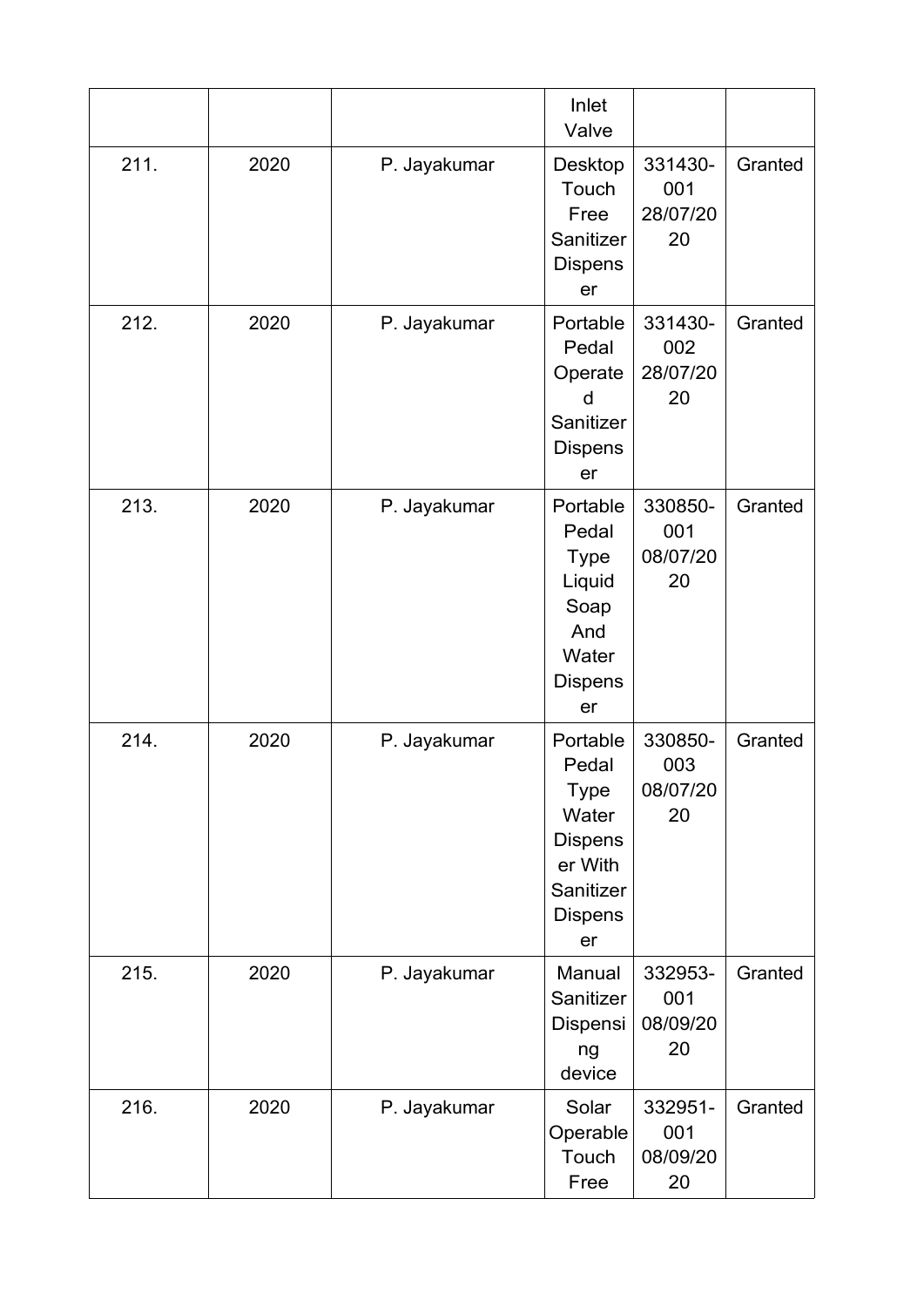|      |      |                                 | Sanitizer<br><b>Dispens</b><br>er                                                                       |                                  |         |
|------|------|---------------------------------|---------------------------------------------------------------------------------------------------------|----------------------------------|---------|
| 217. | 2020 | P. Jayakumar                    | Semi<br>Automati<br>c Foot<br>Operate<br>d Water<br><b>Dispens</b><br>er                                | 332949-<br>001<br>08/09/20<br>20 | Granted |
| 218. | 2020 | P.Jayakumar                     | Automati<br>c Filer<br>(Rectangl<br>e)                                                                  | 325335-<br>001<br>01/01/202<br>0 | Granted |
| 219. | 2020 | Dr. S.ShasiAnand<br>P.Jayakumar | Solar<br>Operable<br>Automati<br>$\mathbf C$<br>Sanitizer<br>with<br>Detacha<br>ble Solar<br>Panel      | 334511-<br>002<br>21/10/20<br>20 | Granted |
| 220. | 2020 | P. Jayakumar                    | Portable<br><b>Toilet</b><br>with<br>Manual<br>Flushing<br>System<br>for<br>Visually<br><b>Disabled</b> | 334504-<br>001<br>21/10/20<br>20 | Granted |
| 221. | 2020 | Dr. S.ShasiAnand<br>P.Jayakumar | Solar<br>Operate<br>d Touch<br>Free<br>Sanitizer<br>with LED<br>Illuminati<br>on                        | 334511-<br>001<br>21/10/20<br>20 | Granted |
| 222. | 2020 | P. Jayakumar                    | Portable<br><b>Toilet</b>                                                                               | 334504-<br>002                   | Granted |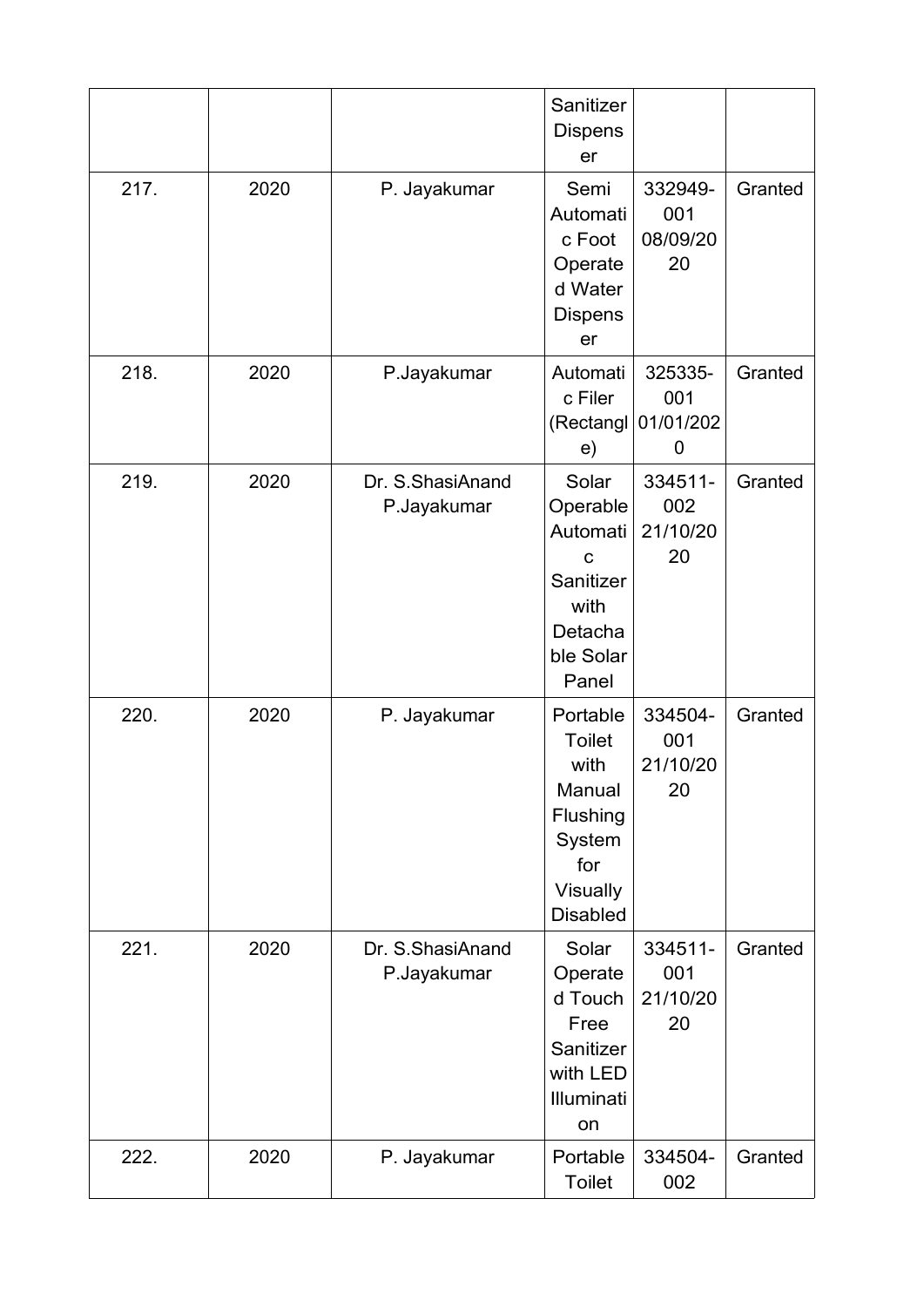|      |      |                                 | with<br>Automati<br>c Flush<br>Sensor<br>for<br>Visually<br><b>Disabled</b> | 21/10/20<br>20                   |         |
|------|------|---------------------------------|-----------------------------------------------------------------------------|----------------------------------|---------|
| 223. | 2020 | Dr. S.ShasiAnand<br>P.Jayakumar | <b>Battery</b><br>Operate<br>d<br>Portable<br>Water<br><b>Dispens</b><br>er | 334510-<br>001<br>21/10/20<br>20 | Granted |
| 224. | 2020 | Dr. S.ShasiAnand<br>P.Jayakumar | Portable<br>Cone<br><b>Stacker</b><br>with<br>Trolley                       | 334509-<br>002<br>21/10/20<br>20 | Granted |
| 225. | 2020 | Dr. S.ShasiAnand<br>P.Jayakumar | <b>LED</b><br>Illuminat<br>ed Social<br><b>Distance</b><br>Path way<br>Mat  | 334508-<br>002<br>21/10/20<br>20 | Granted |
| 226. | 2020 | Dr. S.ShasiAnand<br>P.Jayakumar | Front<br>and Rear<br>View<br>Monitor<br>for Fork<br>Lift                    | 334509-<br>001<br>21/10/20<br>20 | Granted |
| 227. | 2020 | P. Jayakumar                    | <b>LED</b><br>Illuminat<br>ed Social<br><b>Distancin</b><br>g Floor<br>Mat  | 334503-<br>001<br>21/10/20<br>20 | Granted |
| 228. | 2020 | Dr. S.ShasiAnand<br>P.Jayakumar | <b>LED</b><br>Illuminat<br>ed Social<br><b>Distance</b><br>Path way         | 334508-<br>001<br>21/10/20<br>20 | Granted |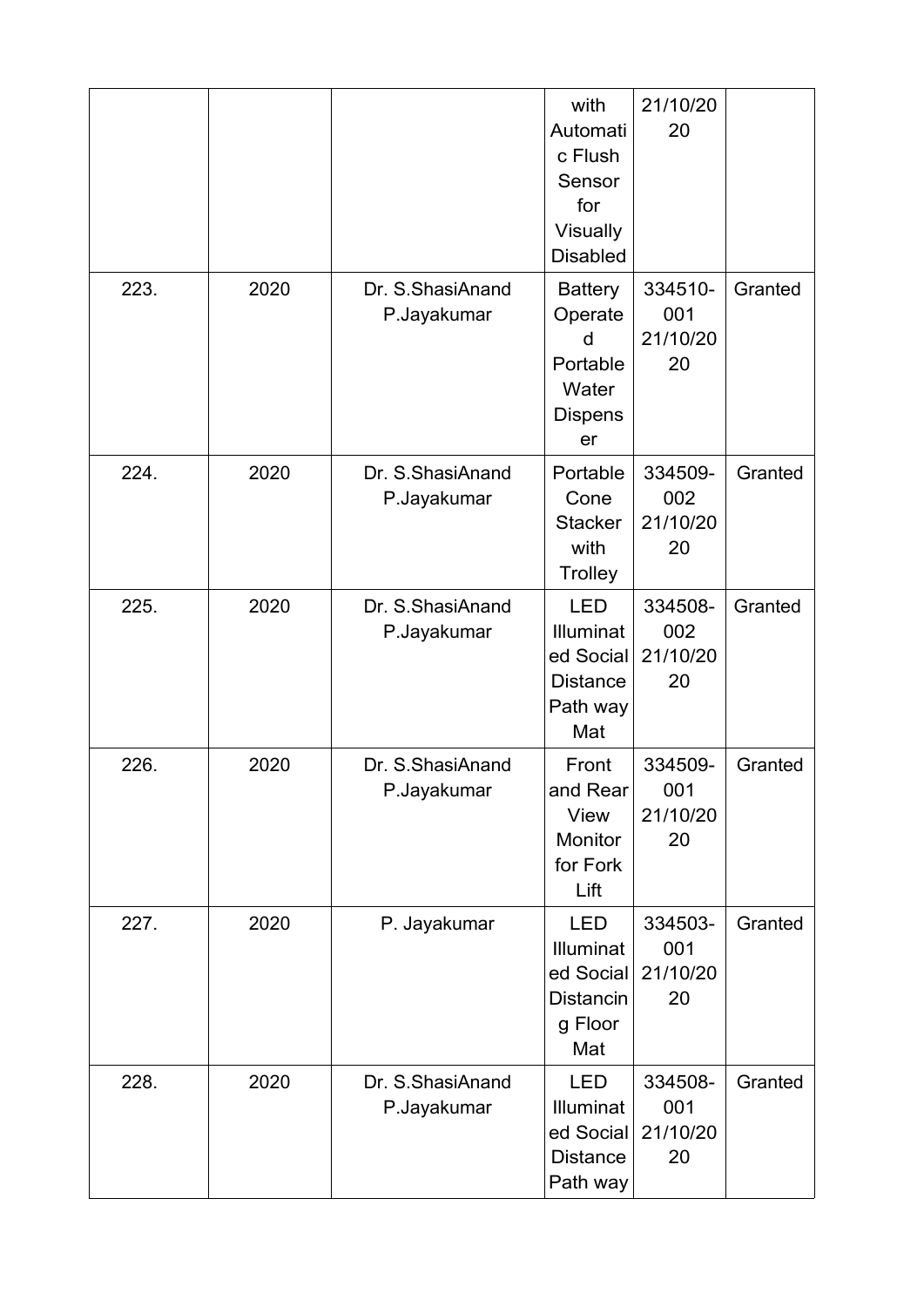|      |      |             | Cones          |           |         |
|------|------|-------------|----------------|-----------|---------|
| 229. | 2018 | P.Jayakumar | Hand           | 313531-   | Granted |
|      |      |             | Operated       | 001       |         |
|      |      |             | Water          | 31/12/201 |         |
|      |      |             | Can            | 8         |         |
|      |      |             | Lifting        |           |         |
|      |      |             | Device         |           |         |
| 230. | 2019 | P.Jayakumar | <b>Stirrer</b> | 313615-   | Granted |
|      |      |             | <b>Type</b>    | 007       |         |
|      |      |             | Ultra          | 03/01/201 |         |
|      |      |             | Violet         | 9         |         |
|      |      |             | Water          |           |         |
|      |      |             | Purifier       |           |         |

# Patent Filed 2016-2021

### List of Patents registered/accepted:

- Total No. of Patents Filed : 66
- Patent Journal Published : 52
- ❖ Patent Awarded :

| S.No | Year | <b>Applican</b><br>t Name | <b>Inventor</b><br>s name | <b>Patent</b><br>details | <b>Applicati</b><br>on No &<br>Date of<br><b>Registrat</b><br>ion | <b>Status</b><br>(Awarde<br>d/Filed) |
|------|------|---------------------------|---------------------------|--------------------------|-------------------------------------------------------------------|--------------------------------------|
| 1    | 2016 | Kalasaling                | Dr. S.                    | Ladder                   | 201641045                                                         | <b>Publishe</b>                      |
|      |      | am                        | Shasi                     | Type                     | 001                                                               | d                                    |
|      |      | University                | Anand                     | Portable                 | $30 - 12 -$                                                       |                                      |
|      |      |                           | Р.                        | <b>Toilet for</b>        | 2016                                                              |                                      |
|      |      |                           | Jayakumar                 | Trawler                  |                                                                   |                                      |
|      |      |                           | S. Shasi                  | Boat                     |                                                                   |                                      |
|      |      |                           | Anand                     |                          |                                                                   |                                      |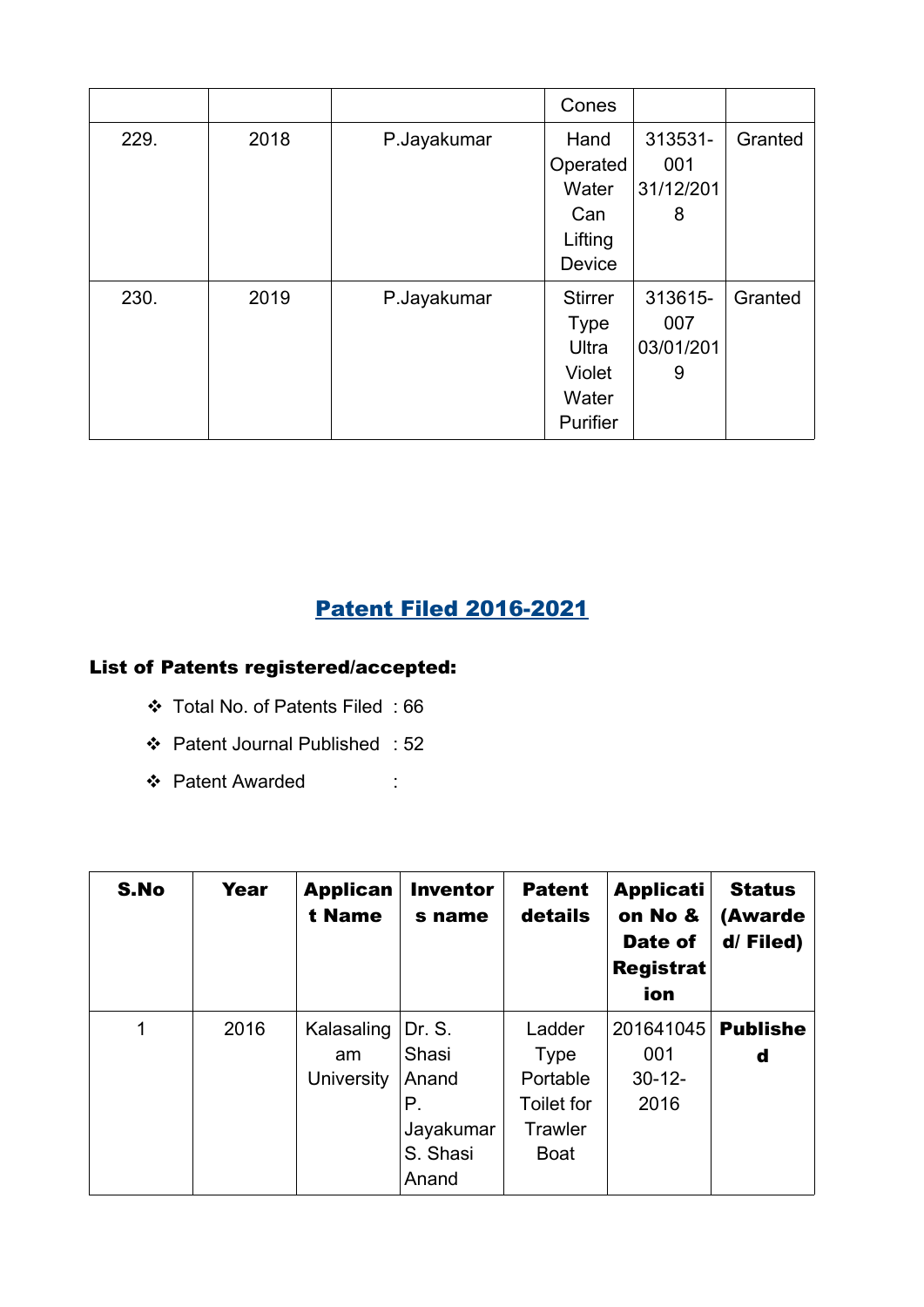|                |      |                                                    | Μ.<br>Muthukann<br>an<br>C. Rmesh<br><b>Babu</b><br>А.<br>Chittambar<br>Ganesh                                                                                                          |                                                                    |                                         |                      |
|----------------|------|----------------------------------------------------|-----------------------------------------------------------------------------------------------------------------------------------------------------------------------------------------|--------------------------------------------------------------------|-----------------------------------------|----------------------|
| $\overline{2}$ | 2016 | Kalasaling<br>am<br>University                     | Dr. S.<br>Shasi<br>Anand<br>Р.<br>Jayakumar<br>Sridharan<br>Shasi<br>Anand<br>Sankarana<br>rayanan<br><b>Badhrinath</b><br>Thangaraj<br>Raj<br>Pradeesh<br>Pandian<br>Amuthakka<br>nnan | Multiple<br>Fire<br>Extinguish<br>er Carrier<br>with Trolley       | 201641045<br>021<br>$30 - 12 -$<br>2016 | <b>Publishe</b><br>d |
| 3              | 2017 | Kalasaling<br>am<br>University<br>&<br>P.Jayakumar | Dr. S.<br>Shasi<br>Anand<br>Ρ.<br>Jayakumar<br>P. Aruna<br>Jeyanthy<br>Dr. A.<br>Ramkumar<br>V. Agnes<br>Idhaya<br>Selvi<br>R.<br><b>Balavignes</b><br>h                                | Recovery<br>Vehicle<br><b>Brake</b><br>Indicator<br>with<br>Camera | 201741037<br>665<br>$25 - 10 -$<br>2017 | <b>Publishe</b><br>d |
| $\overline{4}$ | 2017 | Kalasaling<br>am<br>University<br>&                | Dr. S.<br>Shasi<br>Anand                                                                                                                                                                | Jasmine<br>Flower<br>Collecting                                    | 201741037<br>666<br>$25 - 10 -$         | <b>Publishe</b><br>d |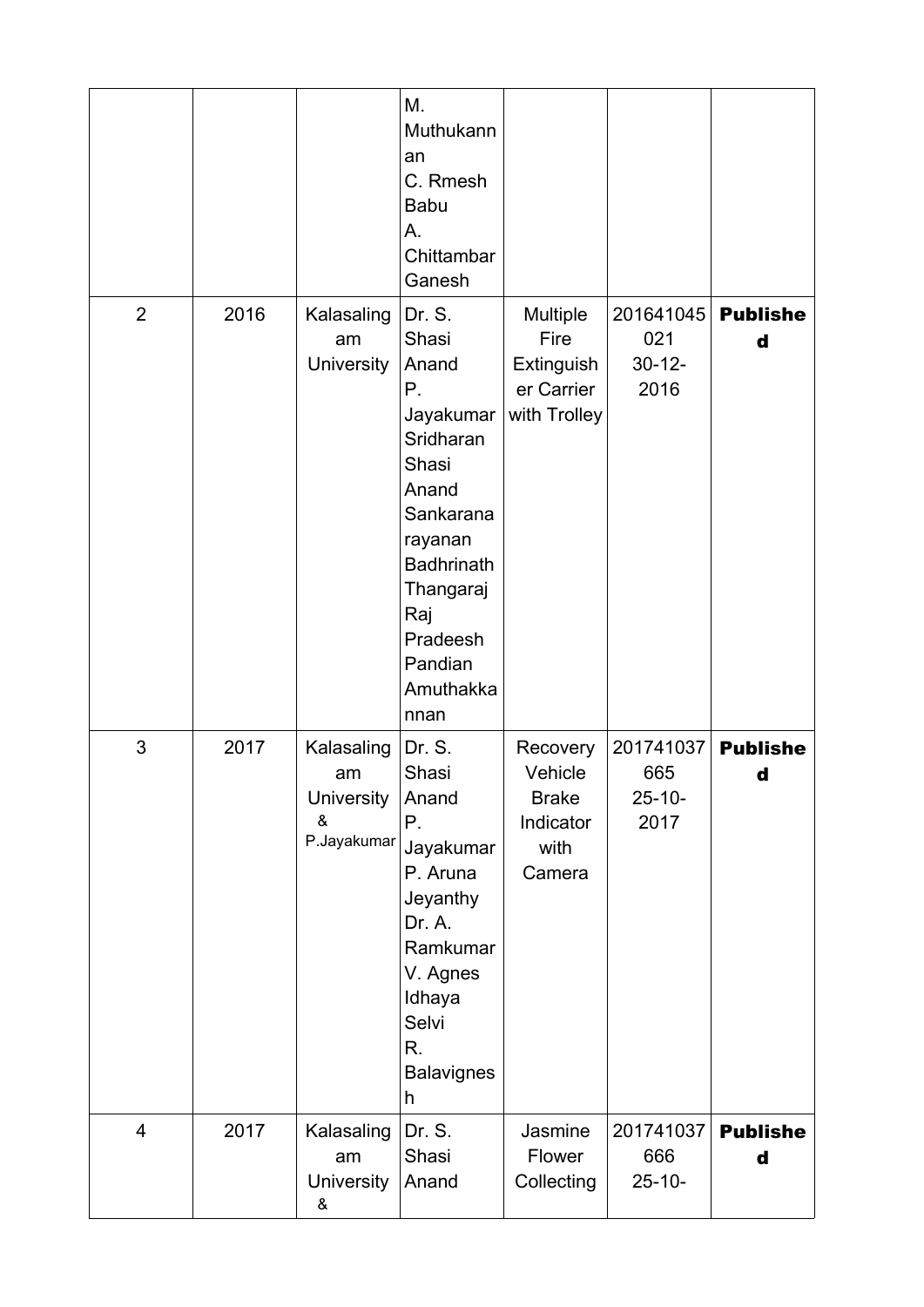|                 |      | P.Jayakumar $ P$                                           | Jayakumar<br>М.<br>Karuppasa<br>my<br>Pandiyan<br>S.<br>Rajendran<br>Κ.<br>Vijayakum<br>ar<br>V.<br><b>Dhanesh</b><br>menon | Trolley with<br>Solar<br>Power<br>Panel                                             | 2017                                    |                      |
|-----------------|------|------------------------------------------------------------|-----------------------------------------------------------------------------------------------------------------------------|-------------------------------------------------------------------------------------|-----------------------------------------|----------------------|
| 5               | 2017 | Kalasaling<br>am<br>University<br>&<br>P.Jayakumar         | Dr. S.<br>Shasi<br>Anand<br>Ρ.<br>Jayakumar                                                                                 | Water-Can<br>with<br>Expandabl<br>e<br>Dispenser                                    | 201741037<br>667<br>$25 - 10 -$<br>2017 | <b>Publishe</b><br>d |
| $6\phantom{1}6$ | 2017 | Kalasaling<br>am<br>University<br>&<br>P.Jayakumar         | Dr. S.<br>Shasi<br>Anand<br>Ρ.<br>Jayakumar                                                                                 | <b>Digital</b><br><b>Urine Tank</b>                                                 | 201741037<br>668<br>$25 - 10 -$<br>2017 | <b>Publishe</b><br>d |
| $\overline{7}$  | 2017 | Kalasaling<br>am<br>University   Anand<br>&<br>P.Jayakumar | Dr. S.<br>Shasi<br>P.Jayakum<br>ar                                                                                          | Digital<br>Conical<br>Flask                                                         | 201741037<br>669<br>$25 - 10 -$<br>2017 | <b>Publishe</b><br>d |
| 8               | 2017 | Kalasaling<br>am<br>University<br>&<br>P.Jayakumar         | Dr. S.<br>Shasi<br>Anand<br>Ρ.<br>Jayakumar                                                                                 | Inflated<br>Bag for<br>Securing<br>Cricket<br>Pitch                                 | 201741037<br>670<br>$25 - 10 -$<br>2017 | <b>Publishe</b><br>d |
| 9               | 2017 | Kalasaling<br>am<br>University<br>&<br>P.Jayakumar         | Dr. S.<br>Shasi<br>Anand<br>Ρ.<br>Jayakumar<br>Τ.<br>Premkuma<br>r<br>J.                                                    | Lifetable<br>Multi-<br>Cylinder<br>Fire<br>Extinguish<br>er Carrier<br>with Trolley | 201741037<br>671<br>$25 - 10 -$<br>2017 | <b>Publishe</b><br>d |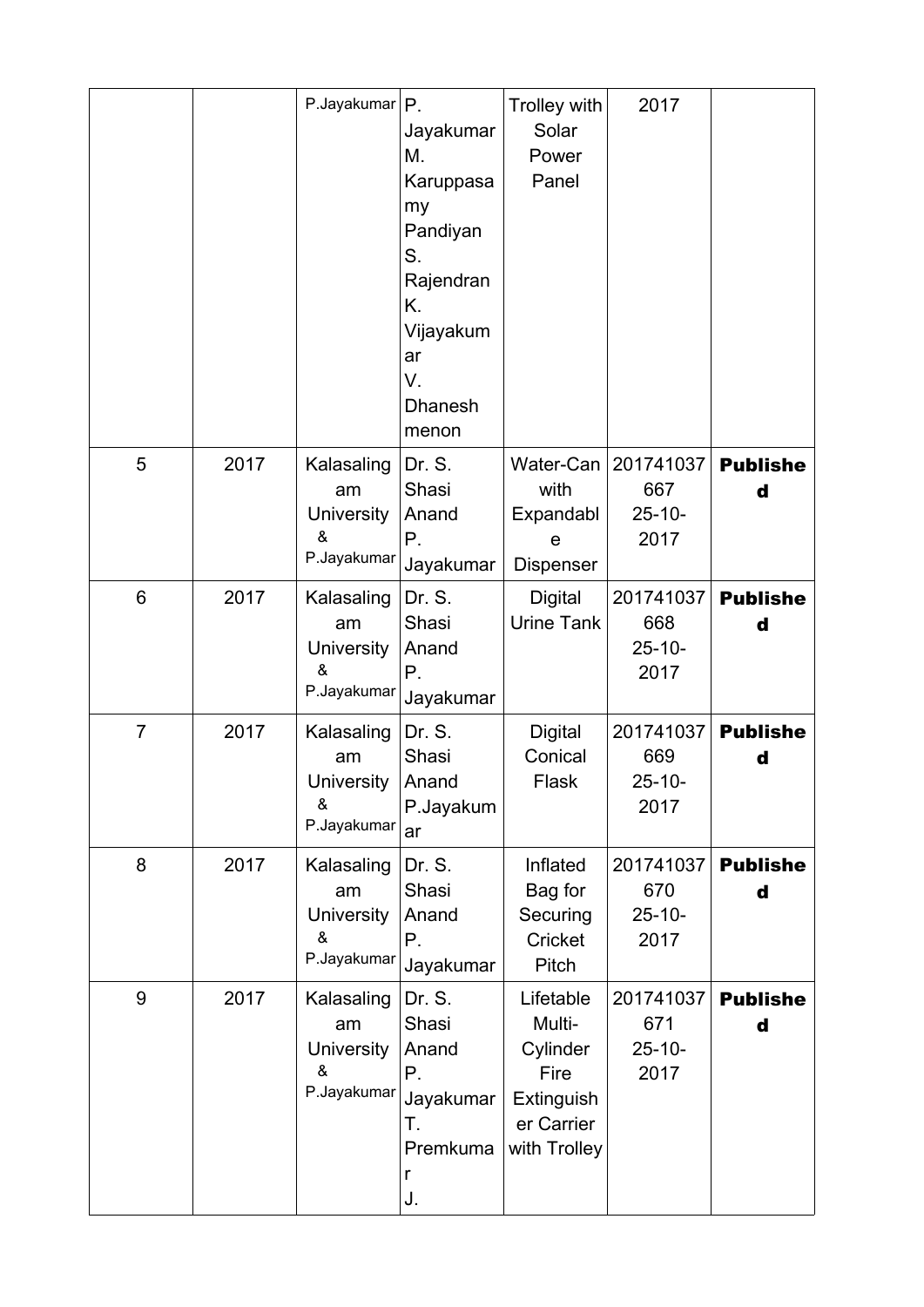|    |      |                                                           | Manivanna<br>n<br>S.Sivakum<br>ar<br>P.Vasanth                                                                                                    |                                                                                |                                         |                      |
|----|------|-----------------------------------------------------------|---------------------------------------------------------------------------------------------------------------------------------------------------|--------------------------------------------------------------------------------|-----------------------------------------|----------------------|
| 10 | 2017 | Kalasaling<br>am<br>University<br>&<br>P.Jayakumar        | Dr. S.<br>Shasi<br>Anand<br>Ρ.<br>Jayakumar                                                                                                       | <b>Odorless</b><br>Shoe<br>Closet                                              | 201741037<br>672<br>$25 - 10 -$<br>2017 | <b>Publishe</b><br>d |
| 11 | 2017 | Kalasaling<br>am<br><b>University</b><br>&<br>P.Jayakumar | Dr. S.<br>Shasi<br>Anand<br>Р.<br>Jayakumar                                                                                                       | Portable<br>Squatting<br>Pan toilet                                            | 201741037<br>673<br>$25 - 10 -$<br>2017 | <b>Publishe</b><br>d |
| 12 | 2017 | Kalasaling<br>am<br><b>University</b><br>&<br>P.Jayakumar | Dr. S.<br>Shasi<br>Anand<br>Ρ.<br>Jayakumar<br>T. Raj<br>Pradeesh<br>S.<br>Tirumalai<br>Kumaran<br>М.<br>Ramagane<br>sh<br>M. Suresh<br>Arunkumar | Fire<br>Extinguish<br>er<br>Equipment<br>Holder with<br>Ladder                 | 201741037<br>674<br>$25 - 10 -$<br>2017 | <b>Publishe</b><br>d |
| 13 | 2017 | Kalasaling<br>am<br><b>University</b><br>&<br>P.Jayakumar | Dr. S.<br>Shasi<br>Anand<br>Р.<br>Jayakumar                                                                                                       | Automatic<br>Squatting<br>Pan Toilet<br>Cleaning<br>System                     | 201741037<br>675<br>$25 - 10 -$<br>2017 | <b>Publishe</b><br>d |
| 14 | 2017 | Kalasaling<br>am<br>University<br>&<br>P.Jayakumar        | Dr. S.<br>Shasi<br>Anand<br>Ρ.<br>Jayakumar                                                                                                       | Automatic<br>Western<br>Water<br>Closet<br><b>Toilet</b><br>Cleaning<br>System | 201741037<br>676<br>$25 - 10 -$<br>2017 | <b>Publishe</b><br>d |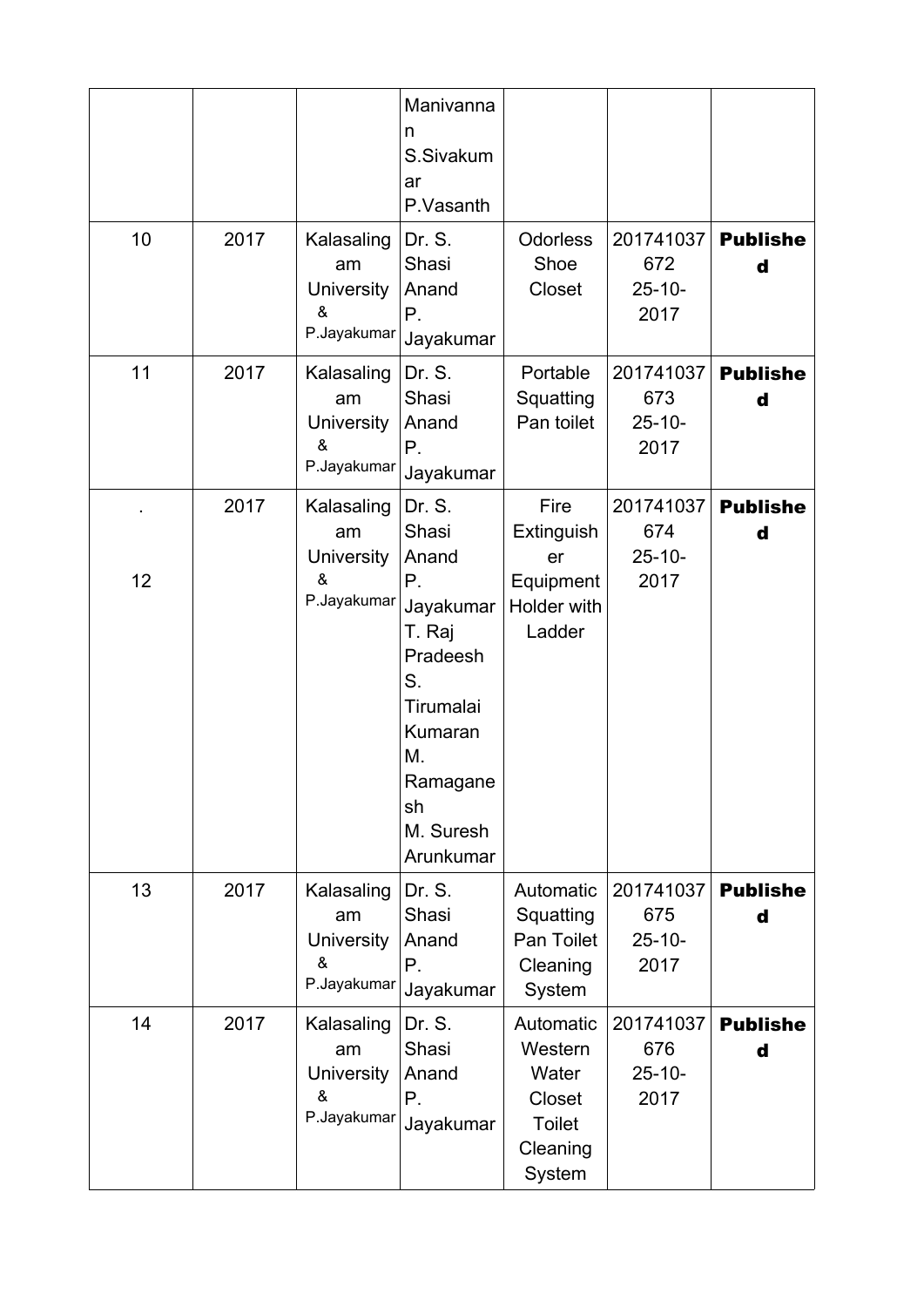| 15 | 2017 | Kalasaling<br>am<br><b>University</b><br>&<br>P.Jayakumar | Dr. S.<br>Shasi<br>Anand<br>Р.<br>Jayakumar | Floating<br><b>Block to</b><br>Prevent<br>Evaporatio<br>n in Water<br><b>Resources</b> | 201741037<br>677<br>$25 - 10 -$<br>2017 | <b>Publishe</b><br>d |
|----|------|-----------------------------------------------------------|---------------------------------------------|----------------------------------------------------------------------------------------|-----------------------------------------|----------------------|
| 16 | 2018 | P.Jayakum<br>ar                                           | Р.<br>Jayakumar                             | <b>Obstacles</b><br>Sensing<br>Device for<br>Visually<br>Impaired                      | 201841049<br>338<br>$27 - 12 -$<br>2018 | <b>Publishe</b><br>d |
| 77 | 2018 | P.Jayakum<br>ar                                           | Р.<br>Jayakumar                             | Walking<br><b>Stick Fall</b><br>Down<br>Alarm With<br><b>Tactile</b><br>Sensor         | 201841049<br>339<br>$27 - 12 -$<br>2018 | <b>Publishe</b><br>d |
| 18 | 2018 | P.Jayakum<br>ar                                           | Ρ.<br>Jayakumar                             | Indoor<br><b>Obstacles</b><br>Alerting<br>Device for<br>Visually<br>Impaired           | 201841049<br>340<br>$27 - 12 -$<br>2018 | <b>Publishe</b><br>d |
| 19 | 2018 | P.Jayakum<br>ar                                           | Р.<br>Jayakumar                             | <b>Obstacles</b><br>Sensing<br>Device for<br>visually<br>Impaired<br>Females           | 201841049<br>341<br>$27 - 12 -$<br>2018 | <b>Publishe</b><br>d |
| 20 | 2018 | P.Jayakum<br>ar                                           | Ρ.<br>Jayakumar                             | Illuminated<br>Fiber<br>Glass<br><b>Flower Pot</b><br>Tray                             | 201841049<br>342<br>27-12.2018          | <b>Publishe</b><br>d |
| 21 | 2018 | $P$ . Jayakum $ P$ .<br>ar                                | Jayakumar                                   | Auto<br>closure<br>Window<br>Door                                                      | 201841049<br>343<br>$27 - 12 -$<br>2018 | <b>Publishe</b><br>d |
| 22 | 2018 | P.Jayakum<br>ar                                           | Ρ.<br>Jayakumar                             | Hydraulic<br>Plywood<br>Panel<br>Lifting                                               | 201841049<br>344<br>$27 - 12 -$<br>2018 | <b>Publishe</b><br>d |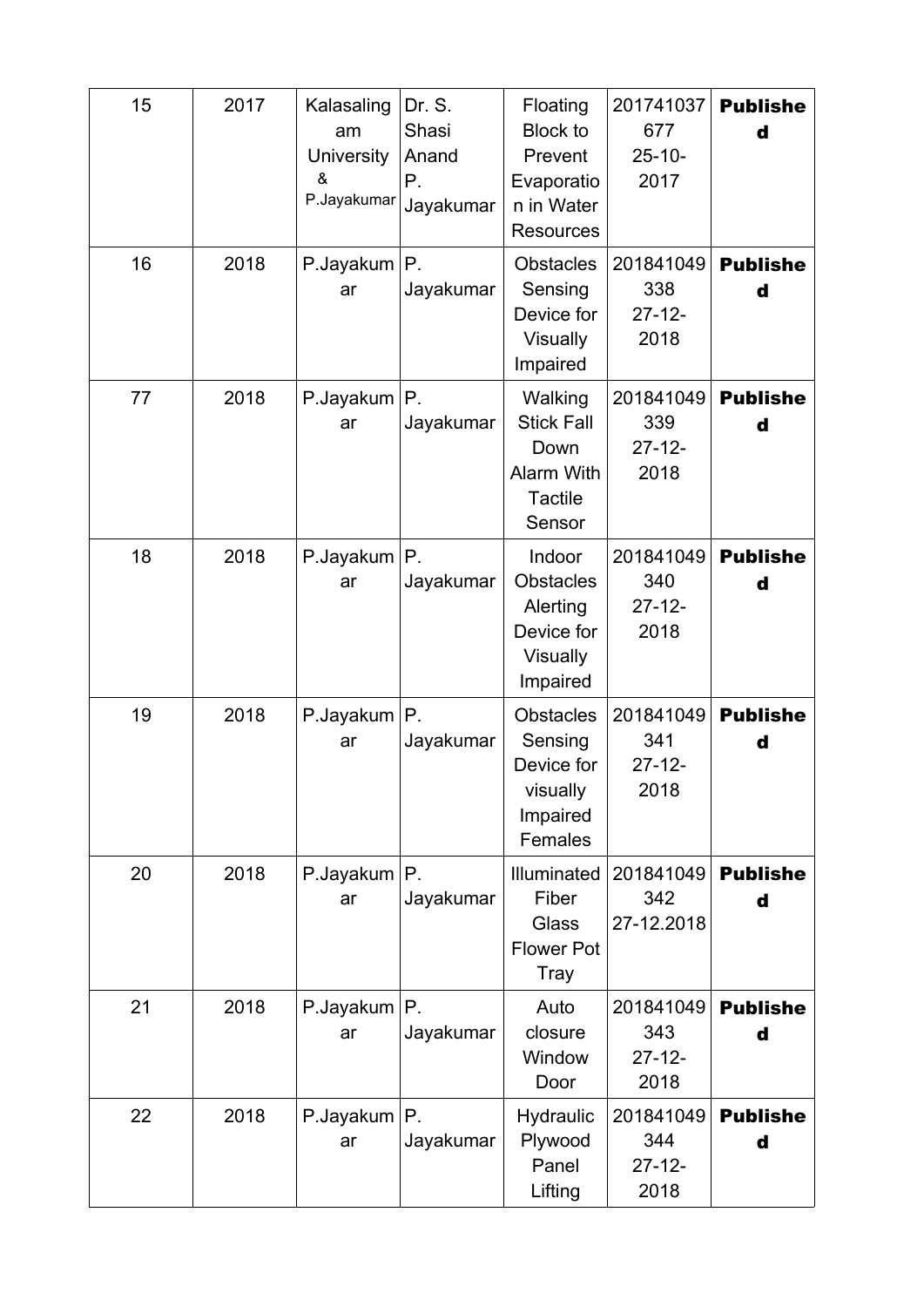|    |      |                     |                 | Equipment                                                                                          |                                         |                      |
|----|------|---------------------|-----------------|----------------------------------------------------------------------------------------------------|-----------------------------------------|----------------------|
| 23 | 2018 | P.Jayakum  P.<br>ar | Jayakumar       | Hydraulic<br>Cement<br>Pan Lifting<br>Equipment                                                    | 201841049<br>345<br>$27 - 12 -$<br>2018 | <b>Publishe</b><br>d |
| 24 | 2018 | P.Jayakum<br>ar     | Р.<br>Jayakumar | Walking<br><b>Stick Fall</b><br>Down<br>Alarm with<br>Proximity<br>sensor                          | 201841049<br>346<br>27-12.2018          | <b>Publishe</b><br>d |
| 25 | 2018 | P.Jayakum<br>ar     | Ρ.<br>Jayakumar | <b>Hydraulic</b><br>Platform<br>and<br>cement<br>pan holder<br>Lift                                | 201841049<br>347<br>$27 - 12 -$<br>2018 | <b>Publishe</b><br>d |
| 26 | 2018 | P.Jayakum<br>ar     | Р.<br>Jayakumar | <b>Triple</b><br>Layered<br>Fish<br>Farming<br>Tray                                                | 201941000<br>020<br>$01 - 01 -$<br>2019 | <b>Publishe</b><br>d |
| 27 | 2019 | P.Jayakum<br>ar     | Ρ.<br>Jayakumar | Rain Water<br>Harvesting<br>With<br>Manual<br>Dynamo<br>Powered<br><b>UV</b><br><b>Disinfector</b> | 201941014<br>401<br>$10 - 04 -$<br>2019 | <b>Publishe</b><br>d |
| 28 | 2019 | P.Jayakum<br>ar     | Ρ.<br>Jayakumar | Tooth<br><b>Brush With</b><br>Paste<br><b>Dispenser</b>                                            | 201941014<br>404<br>$10 - 04 -$<br>2019 | <b>Publishe</b><br>d |
| 29 | 2019 | P.Jayakum<br>ar     | Ρ.<br>Jayakumar | Water<br><b>Glass With</b><br><b>UV</b><br>Sanitizer                                               | 201941014<br>405<br>$10 - 04 -$<br>2019 | <b>Publishe</b><br>d |
| 30 | 2019 | P.Jayakum<br>ar     | Ρ.<br>Jayakumar | <b>Rain Water</b><br>Harvesting<br><b>With Solar</b><br>Powered                                    | 201941014<br>406<br>$10 - 04 -$<br>2019 | <b>Publishe</b><br>d |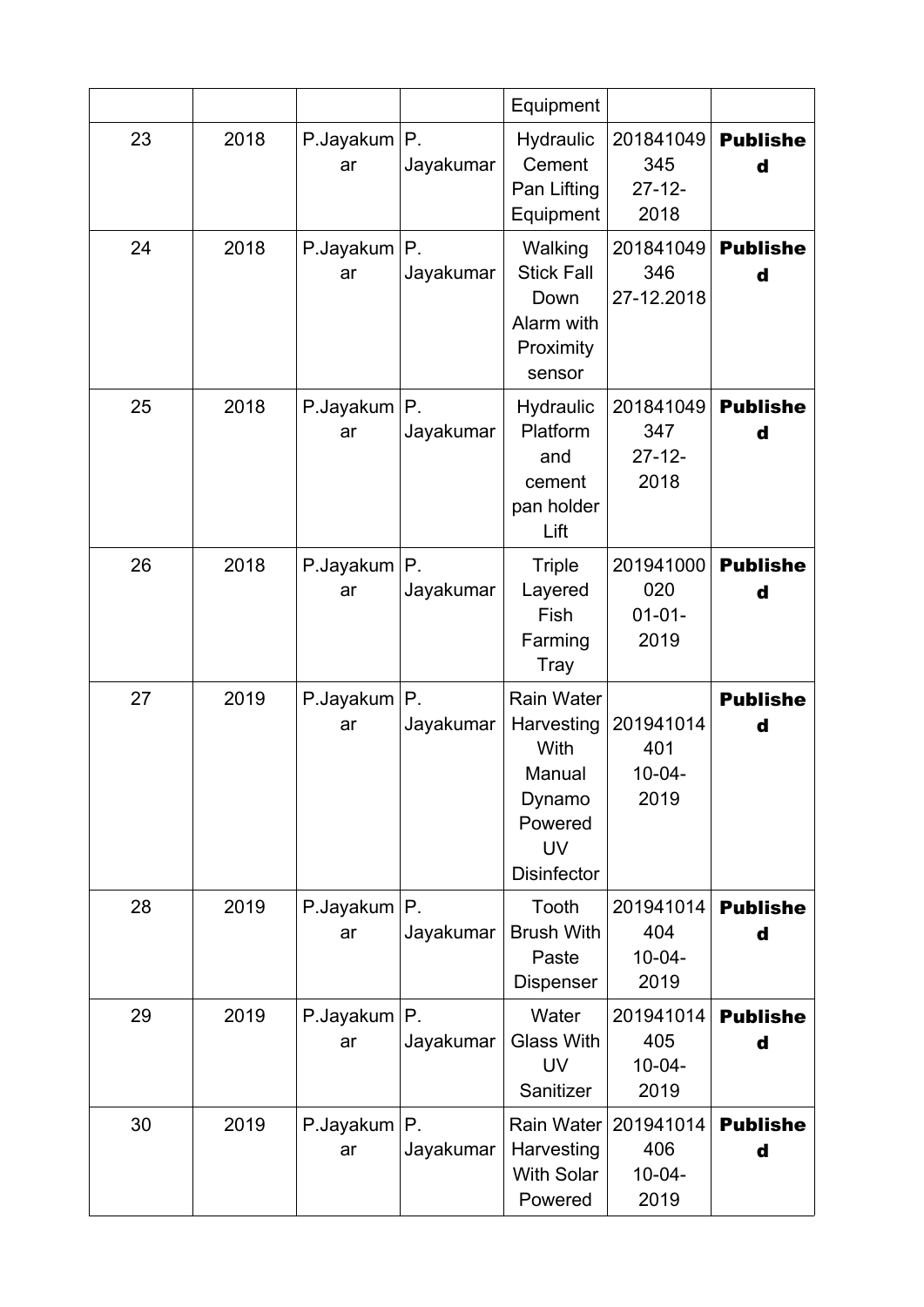|    |      |                                               |                                                                                           | <b>UV</b><br><b>Disinfector</b>                      |                                         |                      |
|----|------|-----------------------------------------------|-------------------------------------------------------------------------------------------|------------------------------------------------------|-----------------------------------------|----------------------|
| 31 | 2019 | Dr. S.<br>Shasi<br>Anand &<br>P.Jayakum<br>ar | Dr. S.<br>Shasi<br>Anand<br>$P_{\cdot}$<br>Jayakumar<br>J. Deny<br>P. Naveen<br>G. Ramesh | Tactile Mat  <br>With<br>Sensor                      | 201941014<br>408<br>$10 - 04 -$<br>2019 | <b>Publishe</b><br>d |
| 32 | 2019 | Dr. S.<br>Shasi<br>Anand &<br>P.Jayakum<br>ar | Dr. S.<br>Shasi<br>Anand<br>Р.<br>Jayakumar<br>J. Deny<br>P. Naveen<br>G. Ramesh          | IV Fluid<br>Level<br>Alarming<br>Device              | 201941014<br>409<br>$10 - 04 -$<br>2019 | <b>Publishe</b><br>d |
| 33 | 2019 | Dr. S.<br>Shasi<br>Anand &<br>P.Jayakum<br>ar | Dr. S.<br>Shasi<br>Anand<br>Р.<br>Jayakumar                                               | Volume<br>Measurem<br>ent Jar                        | 201941014<br>410<br>$10 - 04 -$<br>2019 | <b>Publishe</b><br>d |
| 34 | 2019 | Dr. S.<br>Shasi<br>Anand &<br>P.Jayakum<br>ar | Dr. S.<br>Shasi<br>Anand<br>Р.<br>Jayakumar<br>T. Senthil<br>Muthu<br>Kumar               | Hand<br>Operated<br>Water can<br>Lifting<br>Device   | 201941014<br>412<br>10-04-<br>2019      | <b>Publishe</b><br>d |
| 35 | 2019 | Dr. S.<br>Shasi<br>Anand &<br>P.Jayakum<br>ar | Dr. S.<br>Shasi<br>Anand<br>Р.<br>Jayakumar                                               | Water can<br><b>Lifting And</b><br>Tilting<br>System | 201941014<br>414<br>$10 - 04 -$<br>2019 | <b>Publishe</b><br>d |
| 36 | 2019 | Dr. S.<br>Shasi<br>Anand &<br>P.Jayakum   P.  | Dr. S.<br>Shasi<br>Anand                                                                  | Fiberglass<br>Vermicomp<br>osting Tray               | 201941014<br>415<br>$10 - 04 -$<br>2019 | <b>Publishe</b><br>d |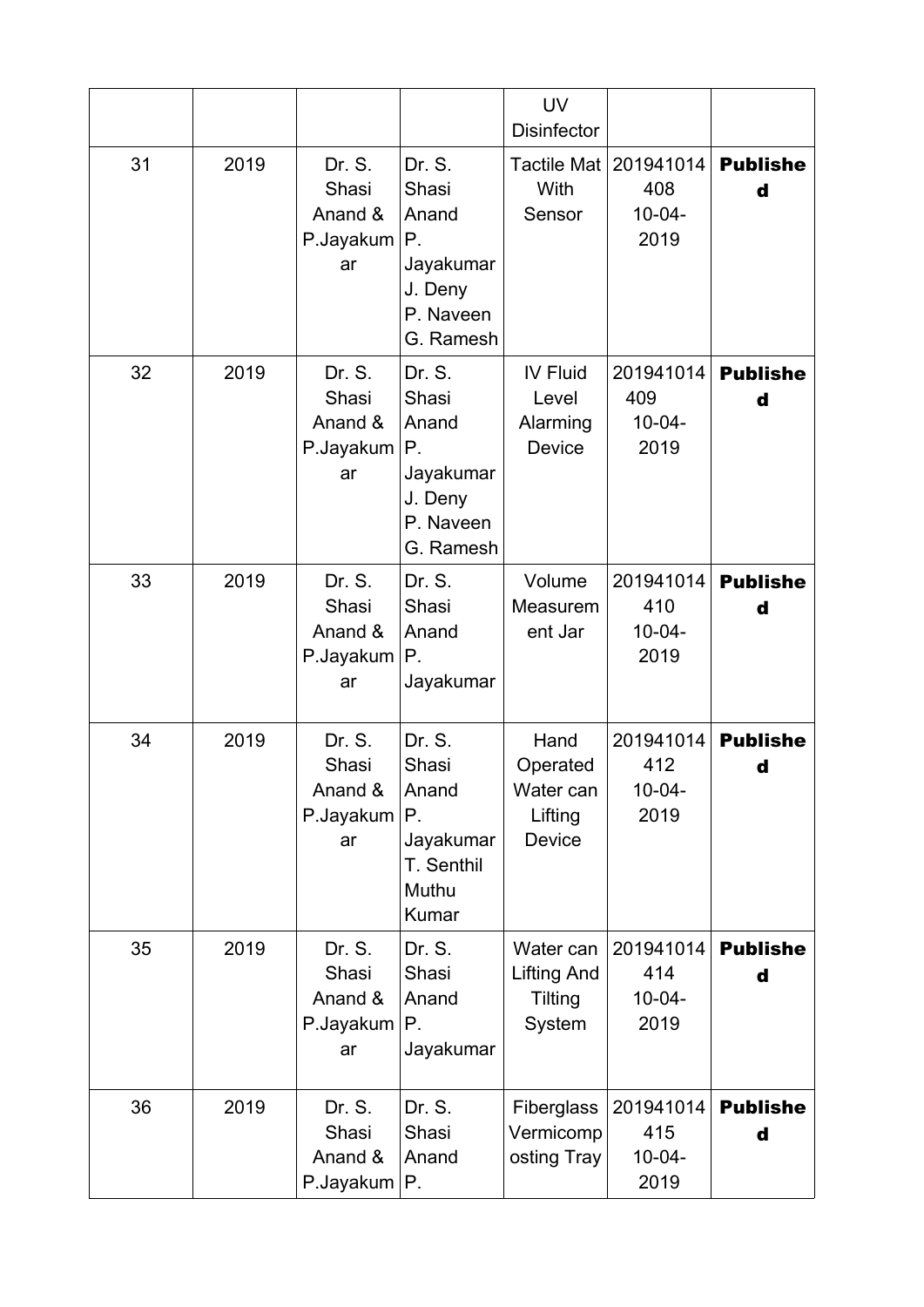|    |      | ar                                            | Jayakumar<br>G.<br>Rajaraman                                                                     |                                                   |                                         |                      |
|----|------|-----------------------------------------------|--------------------------------------------------------------------------------------------------|---------------------------------------------------|-----------------------------------------|----------------------|
| 37 | 2019 | Dr. S.<br>Shasi<br>Anand &<br>P.Jayakum<br>ar | Dr. S.<br>Shasi<br>Anand<br>Р.<br>Jayakumar<br>G.<br>Rajaraman                                   | Milk<br>Measuring<br>Device For<br>Dairy<br>Farms | 201941014<br>419<br>$10 - 04 -$<br>2019 | <b>Publishe</b><br>d |
| 38 | 2019 | Dr. S.<br>Shasi<br>Anand &<br>P.Jayakum<br>ar | Dr. S.<br>Shasi<br>Anand<br>Ρ.<br>Jayakumar<br>P.Priya<br>Κ.<br>Suthendra<br>n                   | Safety<br>Wicket<br>Door                          | 201941014<br>420<br>$10-04-$<br>2019    | <b>Publishe</b><br>d |
| 39 | 2019 | Dr. S.<br>Shasi<br>Anand &<br>P.Jayakum<br>ar | Dr. S.<br>Shasi<br>Anand<br>Ρ.<br>Jayakumar<br>P.Priya                                           | Photo<br>Electric<br>Candle                       | 201941014<br>421<br>$10 - 04 -$<br>2019 | <b>Publishe</b><br>d |
| 40 | 2019 | Dr. S.<br>Shasi<br>Anand &<br>P.Jayakum<br>ar | Dr. S.<br>Shasi<br>Anand<br>Р.<br>Jayakumar<br>P.Priya                                           | Led<br>Product<br>Tag                             | 201941014<br>424<br>$10 - 04 -$<br>2019 | <b>Publishe</b><br>d |
| 41 | 2019 | Dr. S.<br>Shasi<br>Anand &<br>P.Jayakum<br>ar | Dr. S.<br>Shasi<br>Anand<br>Р.<br>Jayakumar<br>T.R.<br>Neelakanta<br>n<br>C.<br>Sivapragas<br>am | Firewood<br>Furnace<br>For<br>Charcoal<br>Produce | 201941014<br>425<br>$10 - 04 -$<br>2019 | <b>Publishe</b><br>d |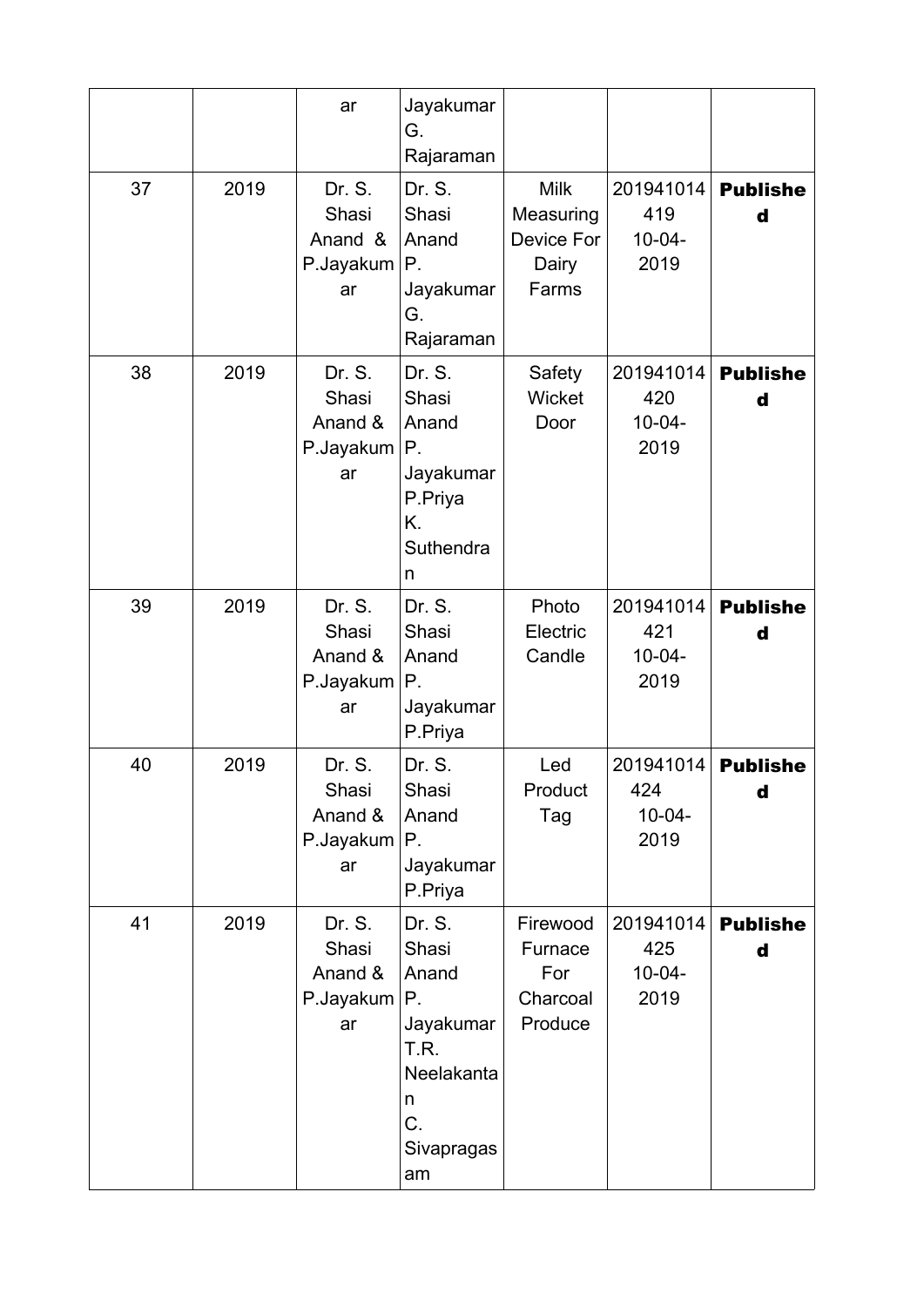| 42 | 2019 | Dr. S.<br>Shasi<br>Anand &<br>P.Jayakum<br>ar                                            | Dr. S.<br>Shasi<br>Anand<br>P.Jayakum<br>ar<br>T. R.<br>Neelakanta<br>n<br>C.<br>Sivapragas<br>am                                                 | Rain Water<br>Harvesting<br>Hopper<br>Ceramic<br>Membrane<br>Filter and<br><b>UV</b><br><b>Disinfector</b> | 201941014<br>432<br>$10 - 04 -$<br>2019 | <b>Publishe</b><br>d |
|----|------|------------------------------------------------------------------------------------------|---------------------------------------------------------------------------------------------------------------------------------------------------|------------------------------------------------------------------------------------------------------------|-----------------------------------------|----------------------|
| 43 | 2019 | Dr. S.<br>Shasi<br>Anand &<br>P.Jayakum<br>ar                                            | Dr. S.<br>Shasi<br>Anand<br>Р.<br>Jayakumar<br>J. Deny<br>P. Naveen<br>G. Ramesh                                                                  | Mouse<br>Trap<br>Fencing                                                                                   | 201941014<br>434<br>10-4-2019           | <b>Publishe</b><br>d |
| 44 | 2019 | Kalasaling<br>am<br>Academy<br>of<br>Research<br>&<br>Education<br>&<br>P.Jayakum<br>ar  | Dr. S.<br>Shasi<br>Anand<br>Р.<br>Jayakumar<br>A. Lakshmi<br>M. Sakthi<br>Mohan<br>Dr. M.<br>Palikonda<br>Rajasekara<br>n<br>K.<br>Suthendra<br>n | Fuel Type<br>Voice<br>Indicator                                                                            | 201941045<br>091<br>$06 - 11 -$<br>2019 | <b>Filed</b>         |
| 45 | 2019 | Kalasaling<br>am<br>Academy<br><b>of</b><br>Research<br>&<br>Education<br>&<br>P.Jayakum | Dr. S.<br>Shasi<br>Anand<br>Р.<br>Jayakumar<br>M. Raja<br>S.<br>Suprakash<br>Α.                                                                   | <b>Biometric</b><br>and Image<br>Sensing<br><b>Digital</b><br>Door                                         | 201941045<br>092<br>$06 - 11 -$<br>2019 | <b>Publishe</b><br>d |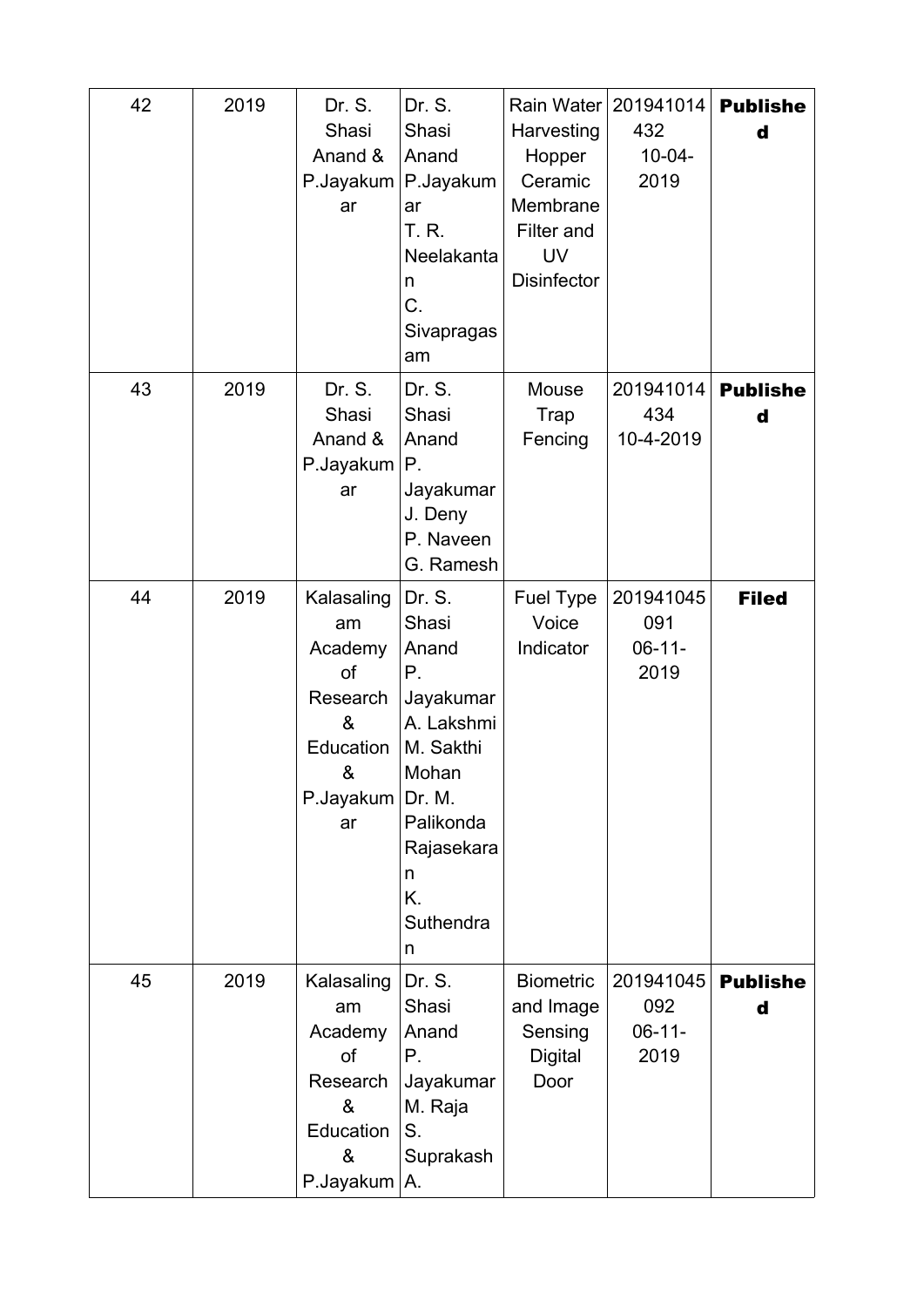|    |      | ar                                                                                      | Saravanan<br>C. Bala<br>Subramani<br>an                                                                                                      |                                                                                       |                                         |                      |
|----|------|-----------------------------------------------------------------------------------------|----------------------------------------------------------------------------------------------------------------------------------------------|---------------------------------------------------------------------------------------|-----------------------------------------|----------------------|
| 46 | 2019 | Kalasaling<br>am<br>Academy<br>of<br>Research<br>&<br>Education<br>&<br>P.Jayakum<br>ar | Dr. S.<br>Shasi<br>Anand<br>Ρ.<br>Jayakumar<br>K. Sundar<br>J. Christina<br>Rosy<br>S. Ram<br>Kumar<br>Pandian<br>P. Priya                   | Temperatu<br>re<br>Monitoring<br>and Image<br>Capturing<br>Kit for $CO2$<br>Incubator | 201941045<br>093<br>$06 - 11 -$<br>2019 | <b>Publishe</b><br>d |
| 47 | 2019 | Kalasaling<br>am<br>Academy<br>of<br>Research<br>&<br>Education<br>&<br>P.Jayakum<br>ar | Dr. S.<br>Shasi<br>Anand<br>Р.<br>Jayakumar<br><b>B.</b> Vanavil<br>S. Sheik<br>Asraf<br>S.<br>Sakthivel<br>P. Priya                         | Audible<br>Medicine<br>Indicator                                                      | 201941045<br>094<br>$06 - 11 -$<br>2019 | <b>Publishe</b><br>d |
| 48 | 2019 | Kalasaling<br>am<br>Academy<br>of<br>Research<br>&<br>Education<br>&<br>P.Jayakum<br>ar | Dr. S.<br>Shasi<br>Anand<br>Ρ.<br>Jayakumar<br>R.<br>Ramalaksh<br>mi<br>C. Bala<br>Subramani<br>an<br>R. Kanniga<br>Devi<br>S.<br>Karkuzhali | Preceptible<br>Handbag<br>for Visually<br>Impaired                                    | 201941045<br>095<br>$06 - 11 -$<br>2019 | <b>Publishe</b><br>d |
| 49 | 2019 | Kalasaling                                                                              | Dr. S.                                                                                                                                       | Audible                                                                               | 201941045                               | <b>Publishe</b>      |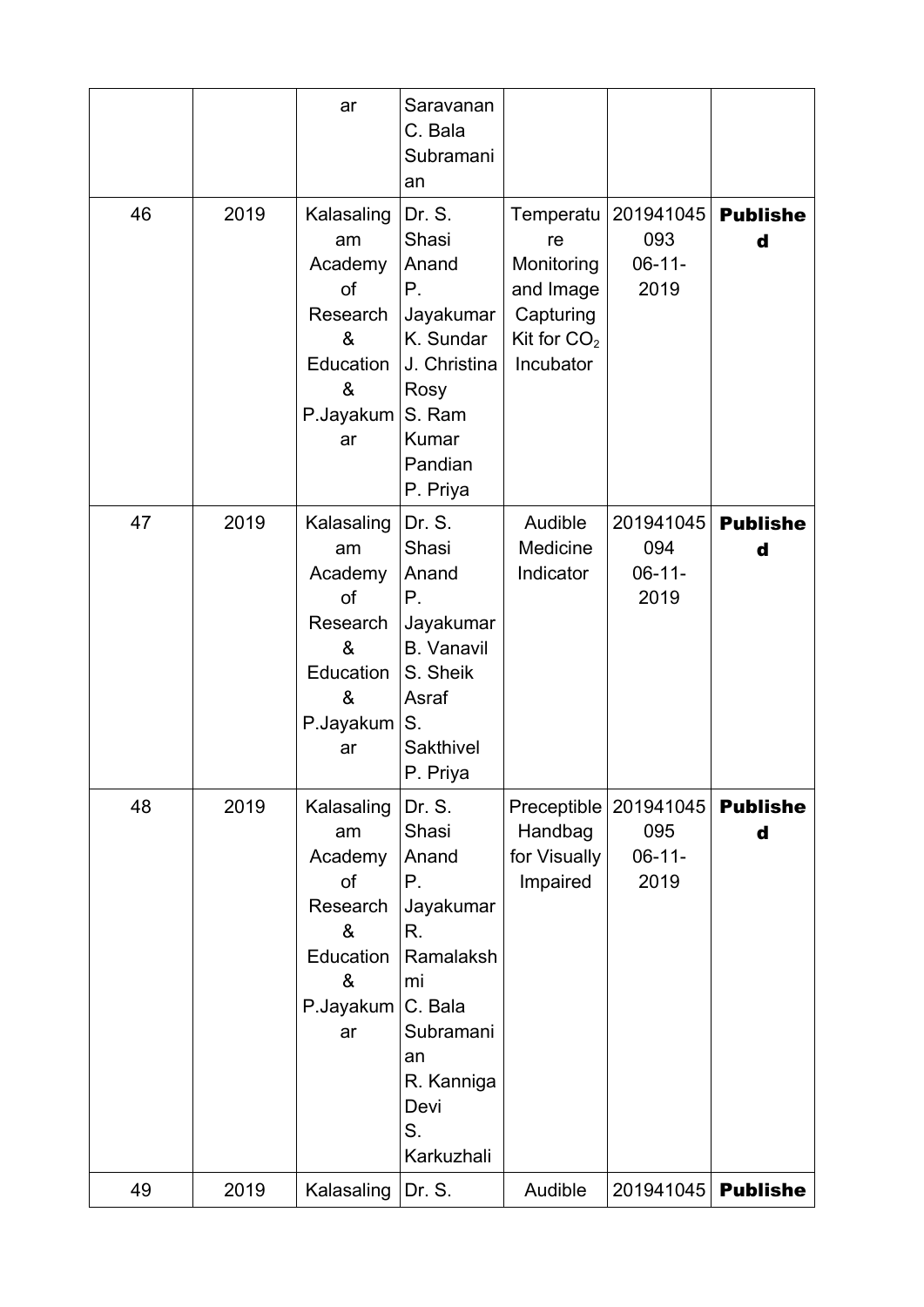|    |      | am<br>Academy<br>of<br>Research<br>&<br>Education<br>&<br>P.Jayakum<br>ar               | Shasi<br>Anand<br>Р.<br>Jayakumar<br>Dr. G.<br>Vishnuvara<br>thanan<br>Dr. A.<br>Muthukum<br>aran<br>Dr. Naresh<br>Kumar<br>Sharma<br>S. J.<br>Kabilan | <b>Digital</b><br>Conical<br>Flask for<br><b>Visually</b><br>Impaired       | 096<br>$06-11-$<br>2019                 | d                    |
|----|------|-----------------------------------------------------------------------------------------|--------------------------------------------------------------------------------------------------------------------------------------------------------|-----------------------------------------------------------------------------|-----------------------------------------|----------------------|
| 50 | 2019 | Kalasaling<br>am<br>Academy<br>of<br>Research<br>&<br>Education<br>&<br>P.Jayakum<br>ar | Dr. S.<br>Shasi<br>Anand<br>Ρ.<br>Jayakumar<br>Ρ.<br>Sivakumar<br>G. Ramesh<br>Κ.<br>Pandiaraj<br>Radeep<br>Krishna<br>Radhakrish<br>nan Nair          | Audible<br><b>Digital</b><br>Vernier<br>Caliper for<br>Visually<br>Impaired | 201941045<br>097<br>$06 - 11 -$<br>2019 | <b>Publishe</b><br>d |
| 51 | 2019 | Kalasaling<br>am<br>Academy<br>of<br>Research<br>&<br>Education<br>&<br>P.Jayakum<br>ar | Dr. S.<br>Shasi<br>Anand<br>Р.<br>Jayakumar<br>Μ.<br>Jayaprabh<br>akaran<br>Τ.<br>Kathiresan<br>M. Shakti<br>Chandrava<br>dhana<br>M. Shalini          | Audible<br><b>Digital</b><br>Measuring<br>Spoon for<br>Visually<br>Impaired | 201941045<br>098<br>$06 - 11 -$<br>2019 | <b>Publishe</b><br>d |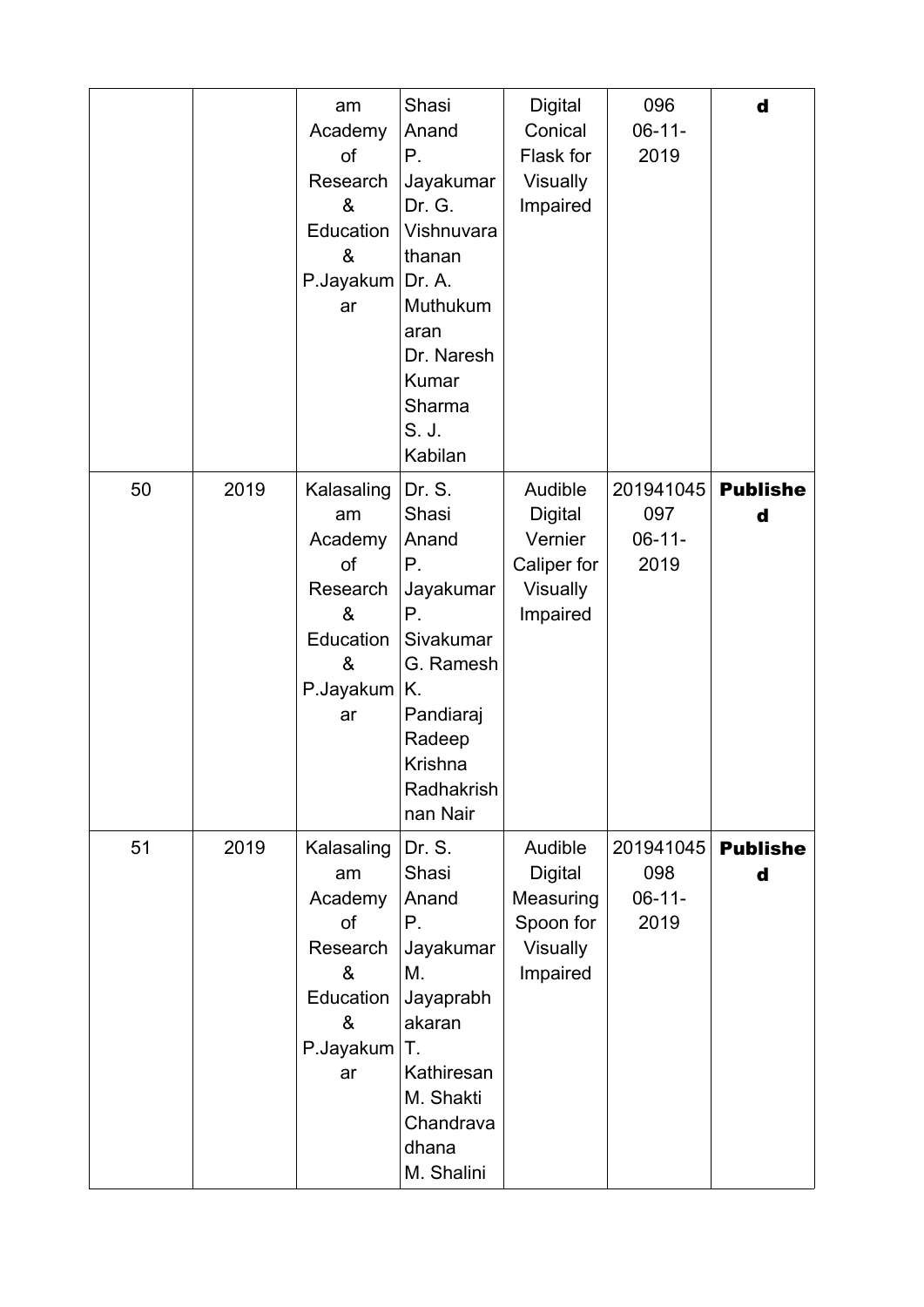| 52 | 2019 | Kalasaling<br>am<br>Academy<br>of<br>Research<br>&<br>Education<br>&<br>P.Jayakum<br>ar | Dr. S.<br>Shasi<br>Anand<br>Ρ.<br>Jayakumar<br>K. Jeya<br>Prakash<br>Р.<br>Manikanda<br>n<br>P. Naveen<br>CH. Nikhil<br>Kumar                                  | Automatic<br><b>Toilet</b><br>Cleaning<br>Indicator<br>for the<br><b>Blind</b> | 201941045<br>099<br>$06-11-$<br>2019    | <b>Publishe</b><br>d |
|----|------|-----------------------------------------------------------------------------------------|----------------------------------------------------------------------------------------------------------------------------------------------------------------|--------------------------------------------------------------------------------|-----------------------------------------|----------------------|
| 53 | 2019 | Kalasaling<br>am<br>Academy<br>of<br>Research<br>&<br>Education<br>&<br>P.Jayakum<br>ar | Dr. S.<br>Shasi<br>Anand<br>Ρ.<br>Jayakumar<br>A. Robert<br>Singh<br>Dr. K.<br>Suthendra<br>n<br>Dr. S. P.<br><b>Balakanna</b><br>n<br>Ρ.<br>Velmuruga<br>dass | Temporary<br>Speed-<br><b>Breaker</b><br>Early<br>Warning<br>Device            | 201941045<br>100<br>$06 - 11 -$<br>2019 | <b>Publishe</b><br>d |
| 54 | 2020 | P.Jayakum<br>ar                                                                         | P.<br>Jayakumar                                                                                                                                                | Walking<br><b>Stick</b><br><b>Dropper</b><br>Alarm(Grip<br>ping<br>Sensor)     | 202031000<br>047<br>$01 - 01 -$<br>2020 | <b>Filed</b>         |
| 55 | 2020 | $P$ . Jayakum $ P$ .<br>ar                                                              | Jayakumar                                                                                                                                                      | Solar<br>Sprinkler<br>Kart                                                     | 202031000<br>048<br>$01 - 01 -$<br>2020 | <b>Filed</b>         |
| 56 | 2020 | Kalasaling<br>am<br>Academy<br>of                                                       | Dr. S.<br>Shasi<br>Anand<br>Р.                                                                                                                                 | <b>Fork Lift</b><br>Camera                                                     | 202041043<br>831<br>$08 - 10 -$<br>2020 | <b>Filed</b>         |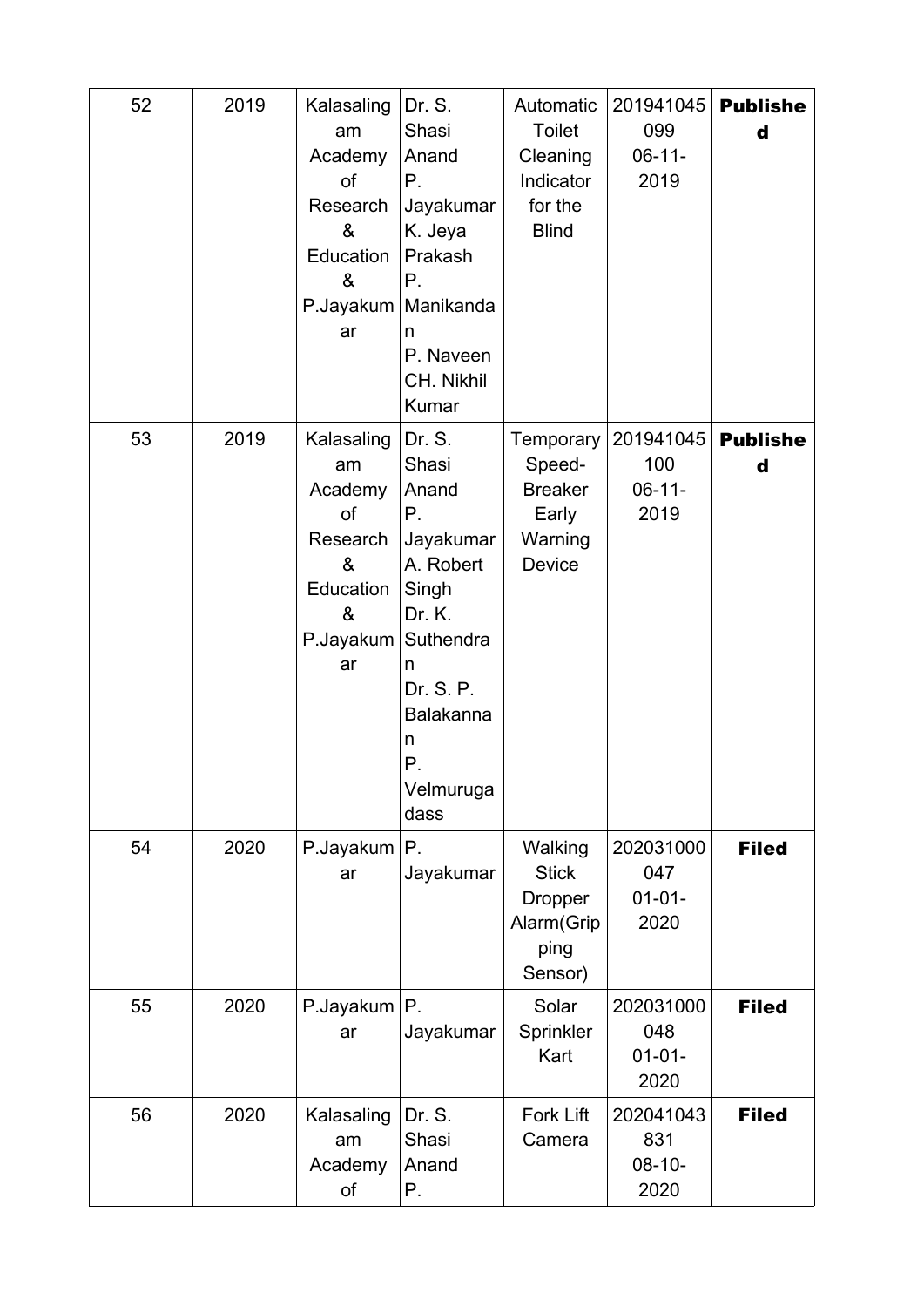|    |      | Research<br>&<br>Education<br>&<br>P.Jayakum<br>ar                                      | Jayakumar                                   |                                                                                           |                                         |              |
|----|------|-----------------------------------------------------------------------------------------|---------------------------------------------|-------------------------------------------------------------------------------------------|-----------------------------------------|--------------|
| 57 | 2020 | Kalasaling<br>am<br>Academy<br>of<br>Research<br>&<br>Education<br>&<br>P.Jayakum<br>ar | Dr. S.<br>Shasi<br>Anand<br>Р.<br>Jayakumar | Automatic<br>Solar<br>Operable<br>Sanitizer<br>Dispenser<br>with Roof<br><b>LED Light</b> | 202041043<br>832<br>$08 - 10 -$<br>2020 | <b>Filed</b> |
| 58 | 2020 | Kalasaling<br>am<br>Academy<br>of<br>Research<br>&<br>Education<br>&<br>P.Jayakum<br>ar | Dr. S.<br>Shasi<br>Anand<br>Р.<br>Jayakumar | Automatic<br><b>Battery</b><br>Operated<br>Water<br>Dispenser                             | 202041043<br>833<br>$08 - 10 -$<br>2020 | <b>Filed</b> |
| 59 | 2020 | Kalasaling<br>am<br>Academy<br>of<br>Research<br>&<br>Education<br>&<br>P.Jayakum<br>ar | Dr. S.<br>Shasi<br>Anand<br>Р.<br>Jayakumar | Automatic<br><b>Water Tap</b><br>Dispenser                                                | 202041043<br>834<br>$08 - 10 -$<br>2020 | <b>Filed</b> |
| 60 | 2020 | Kalasaling<br>am<br>Academy<br>of<br>Research<br>&<br>Education                         | Dr. S.<br>Shasi<br>Anand<br>Р.<br>Jayakumar | <b>LED Sign</b><br>Pathway<br>Mat                                                         | 202041043<br>835<br>$08 - 10 -$<br>2020 | <b>Filed</b> |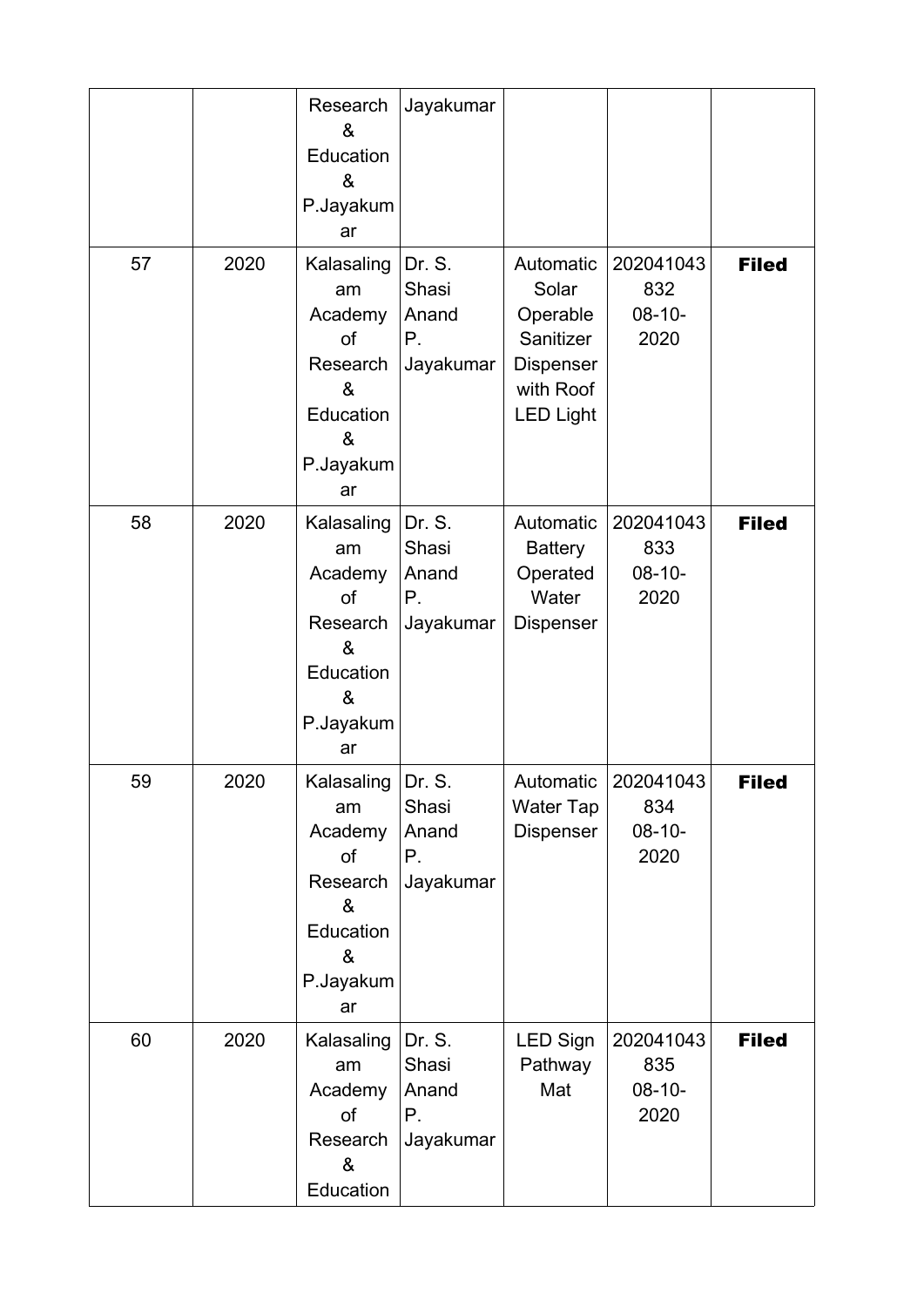|    |      | $\boldsymbol{\alpha}$<br>P.Jayakum<br>ar                                                |                                             |                                                            |                                         |              |
|----|------|-----------------------------------------------------------------------------------------|---------------------------------------------|------------------------------------------------------------|-----------------------------------------|--------------|
| 61 | 2020 | Kalasaling<br>am<br>Academy<br>of<br>Research<br>&<br>Education<br>&<br>P.Jayakum<br>ar | Dr. S.<br>Shasi<br>Anand<br>Р.<br>Jayakumar | Foot<br>Operated<br>Sanitizer<br><b>Dispenser</b>          | 202041043<br>836<br>$08 - 10 -$<br>2020 | <b>Filed</b> |
| 62 | 2020 | Kalasaling<br>am<br>Academy<br>of<br>Research<br>&<br>Education<br>&<br>P.Jayakum<br>ar | Dr. S.<br>Shasi<br>Anand<br>Р.<br>Jayakumar | LED Sign<br>Pathway<br>Cone                                | 202041043<br>837<br>$08 - 10 -$<br>2020 | <b>Filed</b> |
| 63 | 2020 | P.Jayakum   P.<br>ar                                                                    | Jayakumar                                   | Led Traffic<br>Pathway<br>Cone With<br>Integral<br>Trolley | 202041053<br>134<br>07/12/2020          | <b>Filed</b> |
| 64 | 2020 | P.Jayakum<br>ar                                                                         | $P_{\cdot}$<br>Jayakumar                    | Automatic<br>Water<br>Washer<br>For Two<br>Wheeler         | 202041053<br>135<br>07/12/2020          | <b>Filed</b> |
| 65 | 2021 | ar                                                                                      | P.Jayakum   P.Jayakum<br>ar                 | Portable<br>Urine Bag<br>Weight<br>Analyser                | 202141000<br>015<br>01/01/2021          | <b>Filed</b> |
| 66 | 2021 | P.Jayakum<br>ar                                                                         | P.Jayakum<br>ar                             | Urine Bag<br>Weight<br>Analyser<br>Integral<br>with cot    | 202141000<br>016<br>01/01/2021          | <b>Filed</b> |